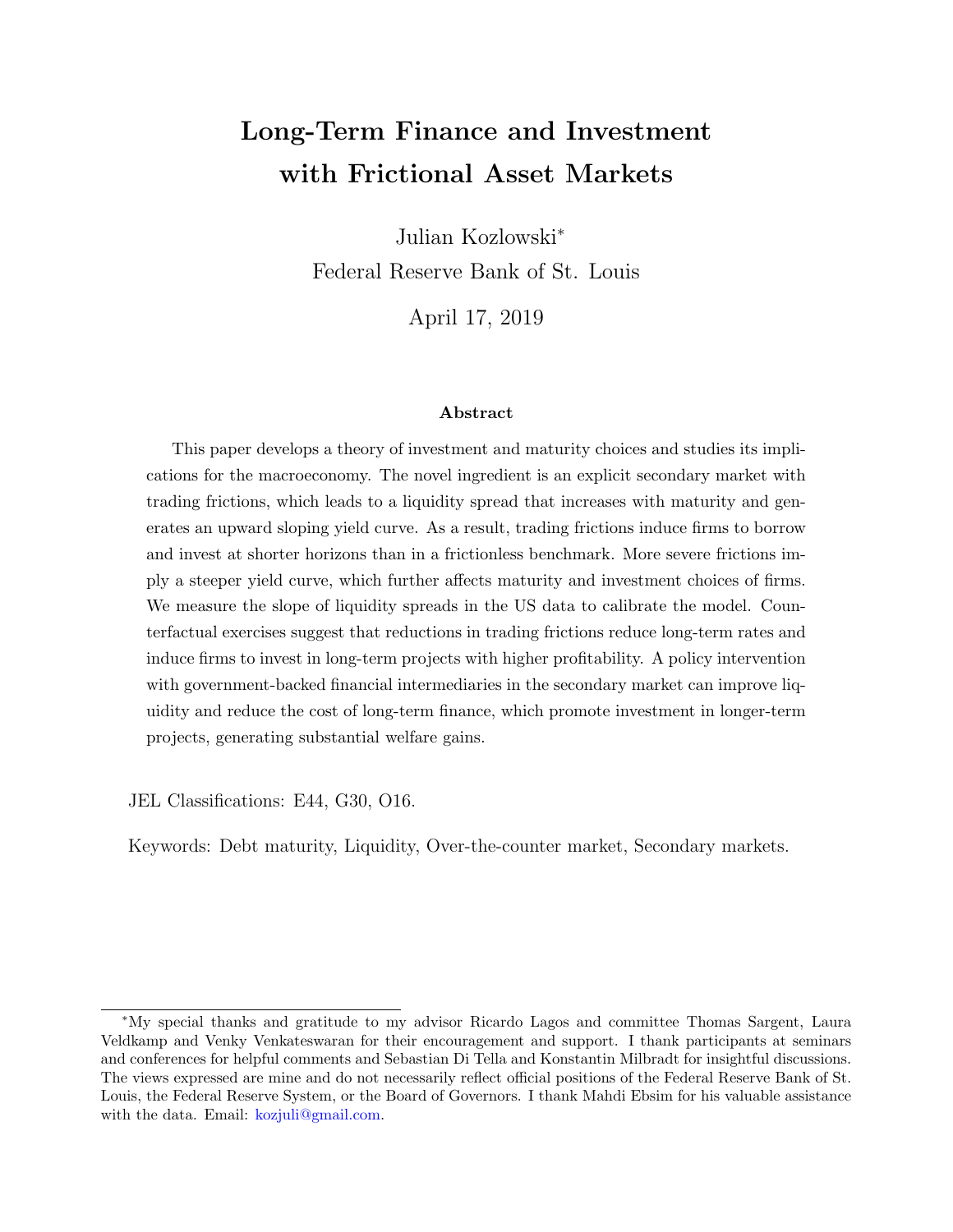# 1 Introduction

Firms in emerging economies tend to borrow and invest at shorter maturities compared to those in advanced countries, which may have adverse effects on the aggregate economy. The lower prevalence of long-term financing and investment is thought of by many as a contributor to poor aggregate performance. As a result, there is a policy debate on how to stimulate long-term finance.<sup>[1](#page-1-0)</sup> This paper contributes to this literature and policy debate by developing a theoretical framework of maturity choices and their aggregate effects. It builds on the following key feature of capital markets: Both in advanced and emerging economies, corporate debt markets exhibit trading frictions. The main result is that more severe frictions make long-term finance relatively more expensive, inducing firms to borrow and invest at shorter horizons.

The central mechanism of this paper is that a long-maturity asset will trade in the secondary market more times than a short-maturity one. Hence, the lack of liquidity in secondary markets—a severe trading friction—affects long-maturity assets more than short ones, generating two important results for the yield curve. First, the liquidity spread increases with maturity. Second, economies with less-liquid secondary markets have a steeper yield curve, and firms invest at shorter horizons and in lower productivity projects. A calibrated model matches key features of the yield curve and gestation lags of projects in the US. Counterfactual exercises show that variations in trading frictions generate sizable variation in maturity choices and profitability. Finally, a policy intervention with subsidized financial intermediaries can improve liquidity, stimulate long-term finance, and induce investment at longer horizons, generating substantial welfare gains.

The modeling framework combines an over-the-counter (OTC) secondary market for debt as in [Duffie et al.](#page-49-0) [\(2005\)](#page-49-0) with a fairly standard production economy. To finance investment, firms borrow in the primary market and choose the maturity structure of their liabilities. On the real side, investors choose the gestation period of their project, taking into account that longer-term projects have higher productivity but are more expensive due to an upward sloping yield curve.

Liquidity in secondary markets shapes interest rates in two ways. First, the liquidity spread is increasing in maturity. Liquidity-need shocks hit debt holders, which cause them to become potential sellers. However, trading frictions prevent them from immediately selling the asset as they need to search for a counterpart and bargain over the terms of trade. Alternatively, the maturity of the asset also provides liquidity to debt holders. Hence, gains from trade in the secondary market increase with the maturity of the asset, which delivers an upward-sloping yield

<span id="page-1-0"></span><sup>&</sup>lt;sup>1</sup>For empirical evidence see Demirgüç-Kunt and Maksimovic [\(1998\)](#page-49-1) and [Levine](#page-51-0) [\(2005\)](#page-51-0), among others. Some policy concerns are expressed in [World Economic Forum](#page-52-0) [\(2011\)](#page-52-0); [European Commission](#page-49-2) [\(2013\)](#page-49-2); [OECD](#page-52-1) [\(2013\)](#page-52-1); [Group of Thirty](#page-50-0) [\(2013\)](#page-50-0), and [World Bank](#page-52-2) [\(2015\)](#page-52-2).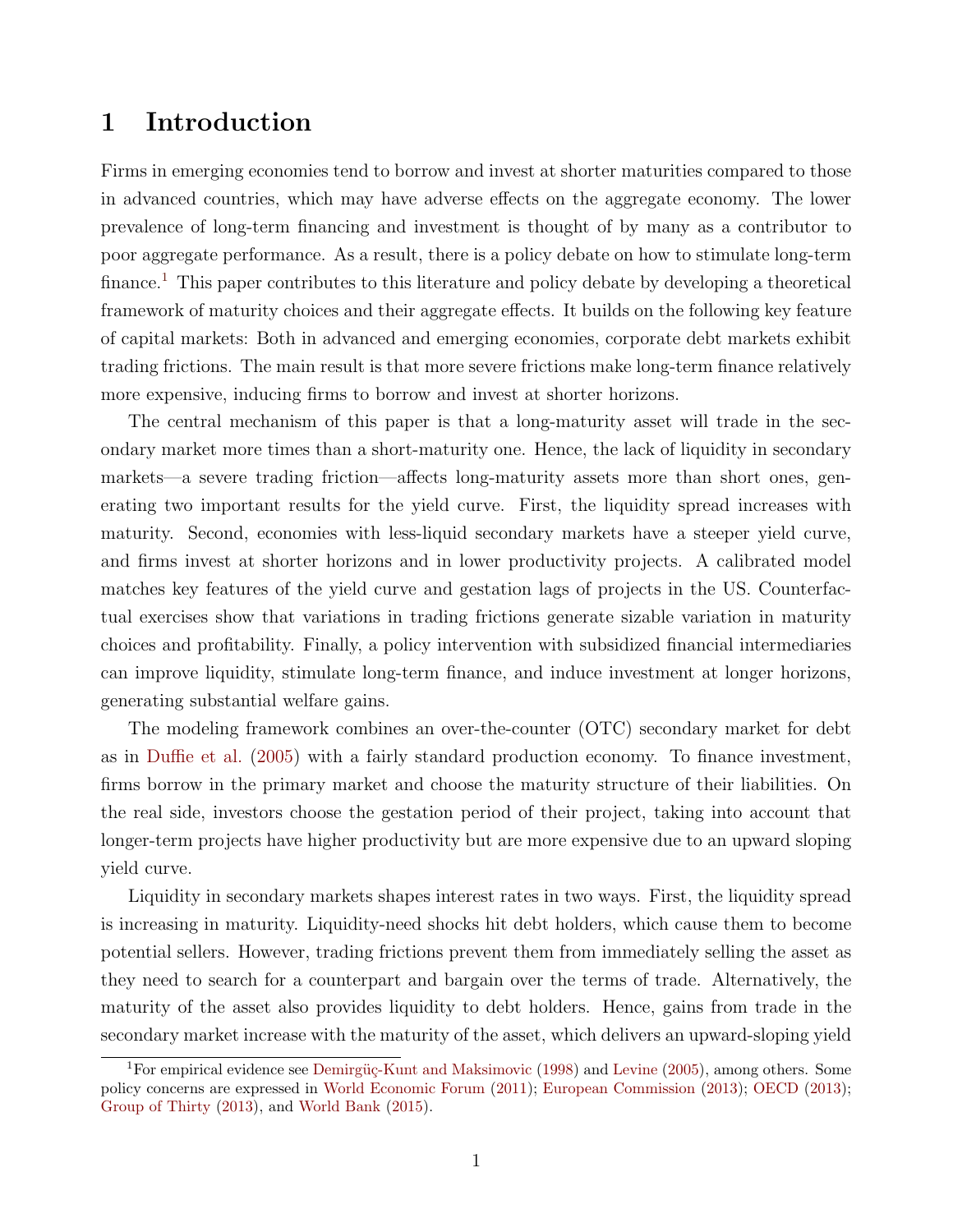curve. Second, liquidity is more important for long-term assets in the sense that a reduction in trading frictions not only reduces the liquidity spread for all maturities but also lowers the slope of the yield curve. Therefore, improvements in liquidity generate a flattening of the yield curve.

Decentralized asset markets affect investment costs, which propagate through the real economy. We use Compustat data to show that there exists a positive relation between maturity and profitability across sectors. Thus, the model assumes that long-maturity projects have high returns but need financing for a prolonged horizon. If the yield curve is upward sloping, short-term projects are relatively more attractive than longer ones. As a result, variations in trading frictions change the steepness of the yield curve and distort financial and investment choices.

Free entry to the secondary market determines the equilibrium liquidity. To evaluate variations in trading frictions—i.e., financial development—we consider changes in the matching efficiency of the secondary market. In more-efficient financial markets, more buyers are willing to enter and liquidity increases in equilibrium. Therefore, financial development generates more liquid markets, in which liquidity spreads diminish for all maturities, but in particular for longterm debt, and induces firms to invest in more profitable and high-productivity, longer-term projects. This result suggests that the empirical evidence that firms in emerging economies borrow at shorter maturities can be the result of a substitution effect between maturity and liquidity of secondary markets.

Next, we propose a new empirical strategy to identify the slope of liquidity spreads with respect to maturity, which relies on comparing credit spreads of a given firm issuing two bonds on the same day at different maturities. We uncover the slope of liquidity spreads under the additional assumption that default spreads are constant in maturity. We provide several exercises to validate the assumption, such as considering only safe but illiquid assets and using credit default swaps to measure the default component. We apply the empirical strategy to the US and find that each additional year increases liquidity spreads by about 5 basis points. These estimates are useful to calibrate the model and perform counterfactual experiments.

We calibrate the model to the US, targeting the slope of the yield curve among other standard moments. Next, we validate the estimation with additional measures of liquidity. In particular, the model does a reasonable job on also matching the level of the liquidity spread, which is not a target of the calibration. Counterfactual experiments show that variations in trading frictions generate sizable effects on maturity choices and profitability. As an example, we apply the empirical strategy to measure the slope of liquidity spreads for Argentinean data and find that liquidity spreads increase more with maturity in Argentina than in the US. Then, we discipline a counterfactual search friction with the estimates for Argentina and find that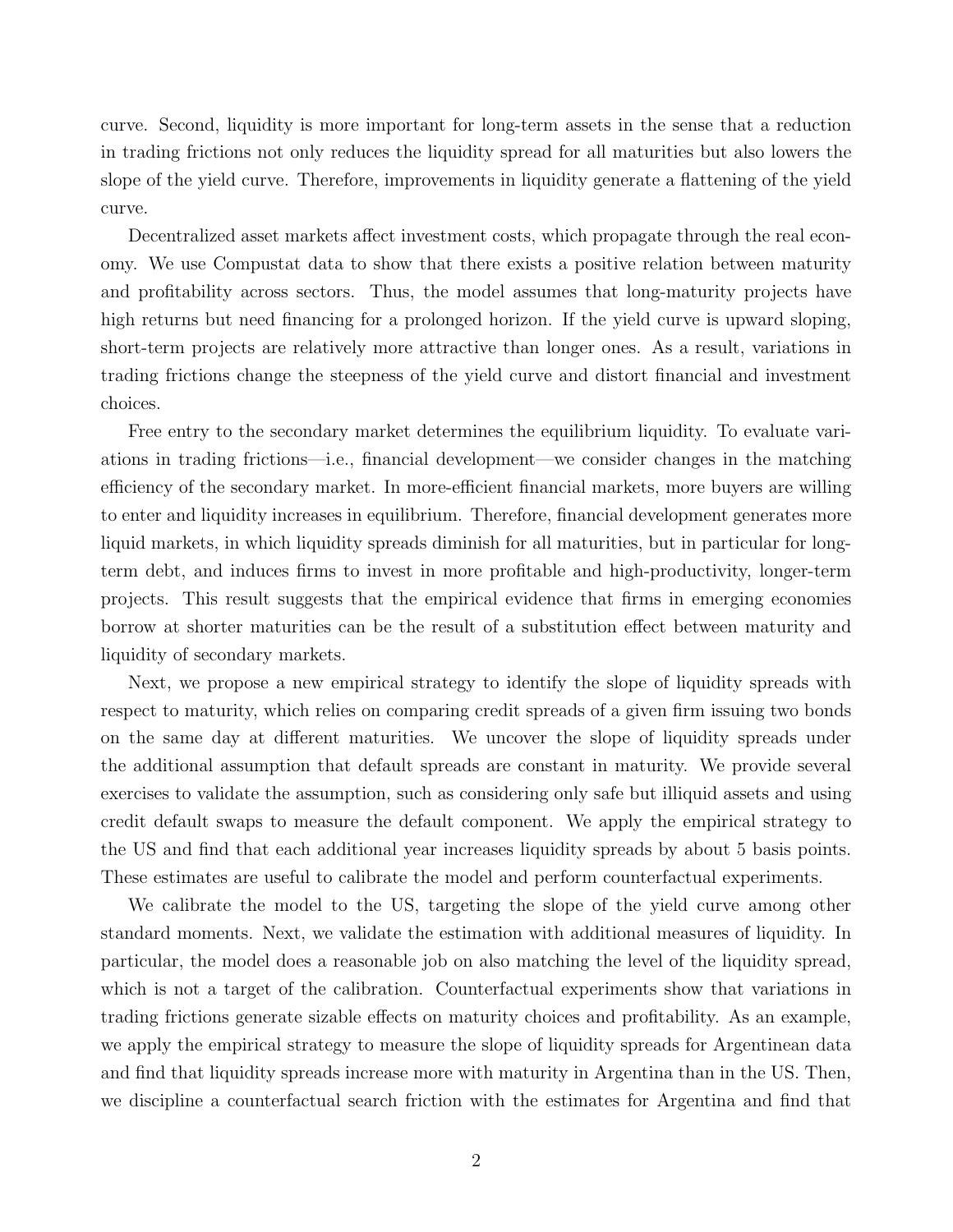variations in trading frictions account for 20% of the maturity differences between Argentina and the US, leading to a lower profitability for Argentina than the US. Although the model is stylized and tractable, the quantitative results suggest that the theory captures important features of corporate debt markets.

The presence of frictional asset markets suggests that a policy intervention that increases the liquidity of financial markets and improves credit conditions for the corporate sector can benefit the real economy. Based on existing policies like Government-Sponsored Enterprises (i.e., Fannie Mae and Freddie Mac) or large-scale asset purchases (i.e., quantitative easing), this paper evaluates one intervention that subsidizes financial intermediaries in the secondary market, named *Government-Sponsored Intermediaries* (GSIs). The government has four instruments: the size of the intervention, the prices at which the government-sponsored dealers buy and sell from private investors, and a distortionary tax rate to finance the costs of GSIs. Under the optimal policy, government intermediaries buy at higher prices than those in private meetings to provide more gains from trade to private sellers. On the other hand, government agents sell securities at a lower price than those in private meetings to stimulate the entry of potential private buyers. The optimal policy increases the liquidity, flattens the yield curve, and stimulates the use of long-term finance. The policy generates larger gains when there are more trading frictions.

The main results are robust both quantitatively and qualitatively in several extensions. First, in the benchmark model, firms can borrow only at the beginning of the project, so the maturity of the project matches the maturity of financing by assumption. An extension of the model allows entrepreneurs to rollover short-term contracts to finance long-term projects with a fixed cost of issuance. Quantitatively, the effect of a change in liquidity on the choice of projects is similar both with and without rollover opportunities. Second, in the benchmark model, there is a single secondary market for assets of different maturities. This paper also considers a specification in which buyers direct themselves to markets segmented by maturity. The main takeaway is that even though market tightness (defined as the ratio of sellers-tobuyers) for short-term debt increases, tightness for long-term assets remains similar to the benchmark model with a single market. As a result, the yield curve is similar to the curve for the benchmark economy. Finally, we show that the main predictions of the model apply to bank lending instead of corporate bonds.

Related literature This paper is related to the literature on OTC markets following the seminal work of [Duffie et al.](#page-49-0) [\(2005\)](#page-49-0). Some papers applied the theory to corporate bond markets (e.g., [Chen et al.,](#page-48-0) [2012;](#page-48-0) [He and Milbradt,](#page-50-1) [2014;](#page-50-1) [Chen et al.,](#page-48-1) [2017\)](#page-48-1), while others consider the interaction between primary and secondary markets [\(Bruche and Segura,](#page-48-2) [2017;](#page-48-2) [Arseneau et al.,](#page-48-3)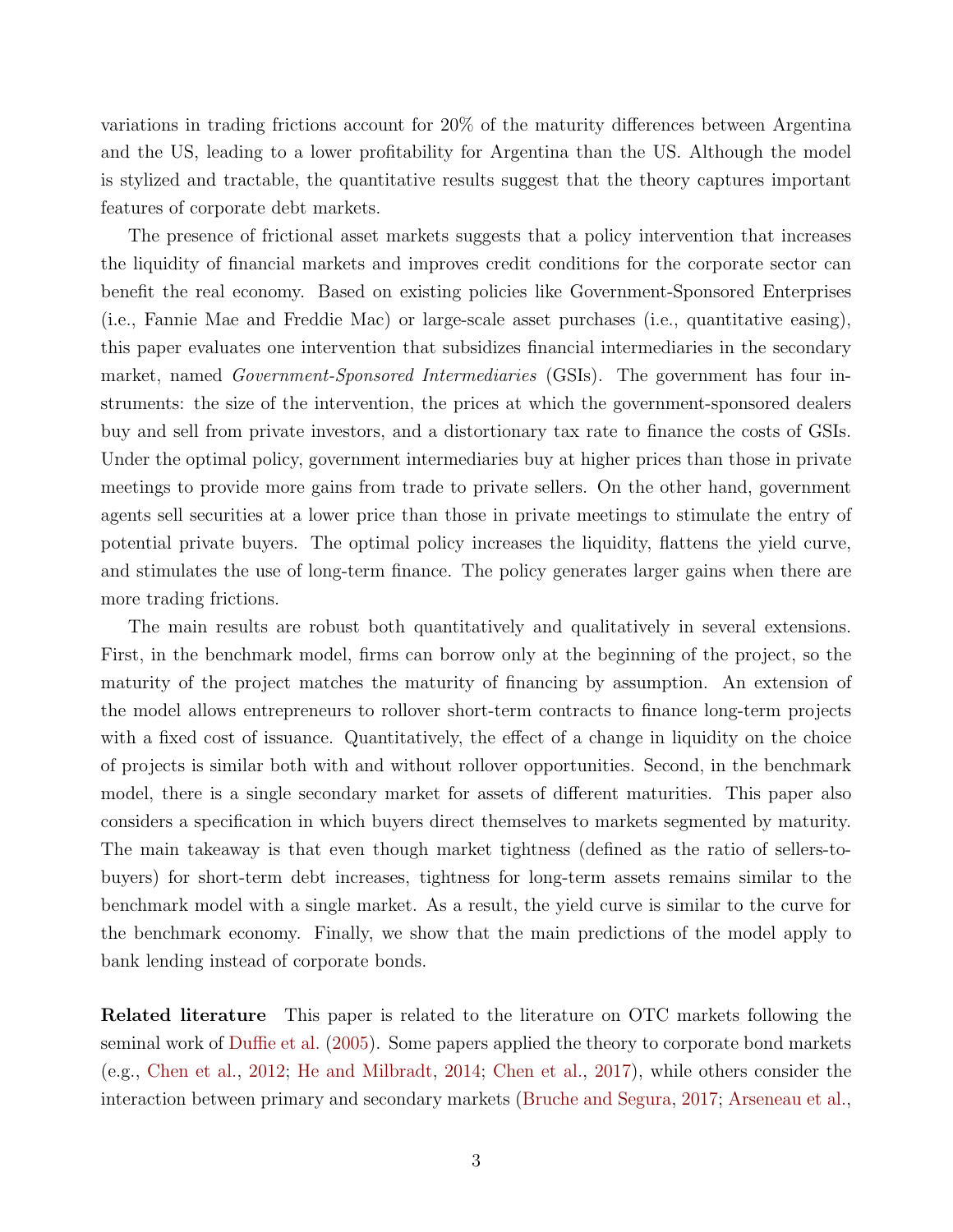[2017;](#page-48-3) [Bethune et al.,](#page-48-4) [2017a\)](#page-48-4). In particular, the financial structure is a hybrid between [He and](#page-50-1) [Milbradt](#page-50-1) [\(2014\)](#page-50-1) and [Bruche and Segura](#page-48-2) [\(2017\)](#page-48-2). On the one hand, [He and Milbradt](#page-50-1) [\(2014\)](#page-50-1) study the interaction between liquidity and default and abstract from the effects on maturity. They apply the model to the US corporate debt market in a framework with exogenous elements such as output, maturity, and liquidity (in the sense that meeting intensities are not an equilibrium outcome). In contrast, this paper studies the interaction between liquidity, maturity, and firms' profitability. For this application and the policy analysis, it is key to have output, maturity, and liquidity as equilibrium outcomes. On the other hand, [Bruche and Segura](#page-48-2) [\(2017\)](#page-48-2) apply the theory to US commercial paper in a framework with endogenous maturity and liquidity. However, they assume exogenous profits, simplify the maturity to Poisson arrivals rather than at a deterministic date, and do not provide quantitative evaluation or policy analysis, which are important contributions of this paper.

Many papers have studied the term structure of interest rates through the lens of the consumption-based capital asset pricing model (see Gürkaynak and Wright, [2012,](#page-50-2) for a recent review). Those papers extend the expectation hypothesis framework, which posits that longterm interest rates are expectations of future average short-term rates. This paper is closer to a classic idea present in several discussions, such as empirical papers or textbooks (e.g., [Mishkin,](#page-51-1) [2015\)](#page-51-1), that attribute the shape of the yield curve to liquidity considerations. [Geromichalos et al.](#page-50-3) [\(2016\)](#page-50-3) propose a monetary-search model, with assets of two maturities, to rationalize the yield curve. The contribution of this paper is to present a model with a continuum of maturities and study both theoretically and quantitatively the implications for maturity choices of the corporate sector, the effects on the real economy, and the role of policy interventions. The version of the model with segmented markets provides a rationale for the [Vayanos and Vila](#page-52-3) [\(2009\)](#page-52-3) model, in which investors have preferences for specific maturities, so interest rates are influenced by demand and supply shocks local at that maturity.

Finally, this paper also contributes to the literature on maturity choice by proposing a novel channel based on trading frictions in the secondary market, which generates an upward sloping yield curve. In the canonical models of [Diamond](#page-49-3) [\(1991\)](#page-49-3) and [Leland and Toft](#page-51-2) [\(1996\)](#page-51-2), frictions between lenders and borrowers shape maturity choices, while in this paper the friction is within lenders in financial markets. [Milbradt and Oehmke](#page-51-3) [\(2015\)](#page-51-3) also study the joint determination of financing terms and investment decisions in which limited commitment between borrowers and lenders leads the firm to adjust their investment toward shorter-term, second-best projects, while in this paper the friction is within lenders in financial markets. More broadly, this paper provides a different perspective on how financial development can influence aggregate outcomes, the subject of a large body of work (e.g., [Greenwood et al.,](#page-50-4) [2010;](#page-50-4) [Buera et al.,](#page-48-5) [2011;](#page-48-5) [Moll,](#page-51-4) [2014;](#page-51-4) [Midrigan and Xu,](#page-51-5) [2014;](#page-51-5) [Cole et al.,](#page-49-4) [2016,](#page-49-4) among others). All these papers focus on contracting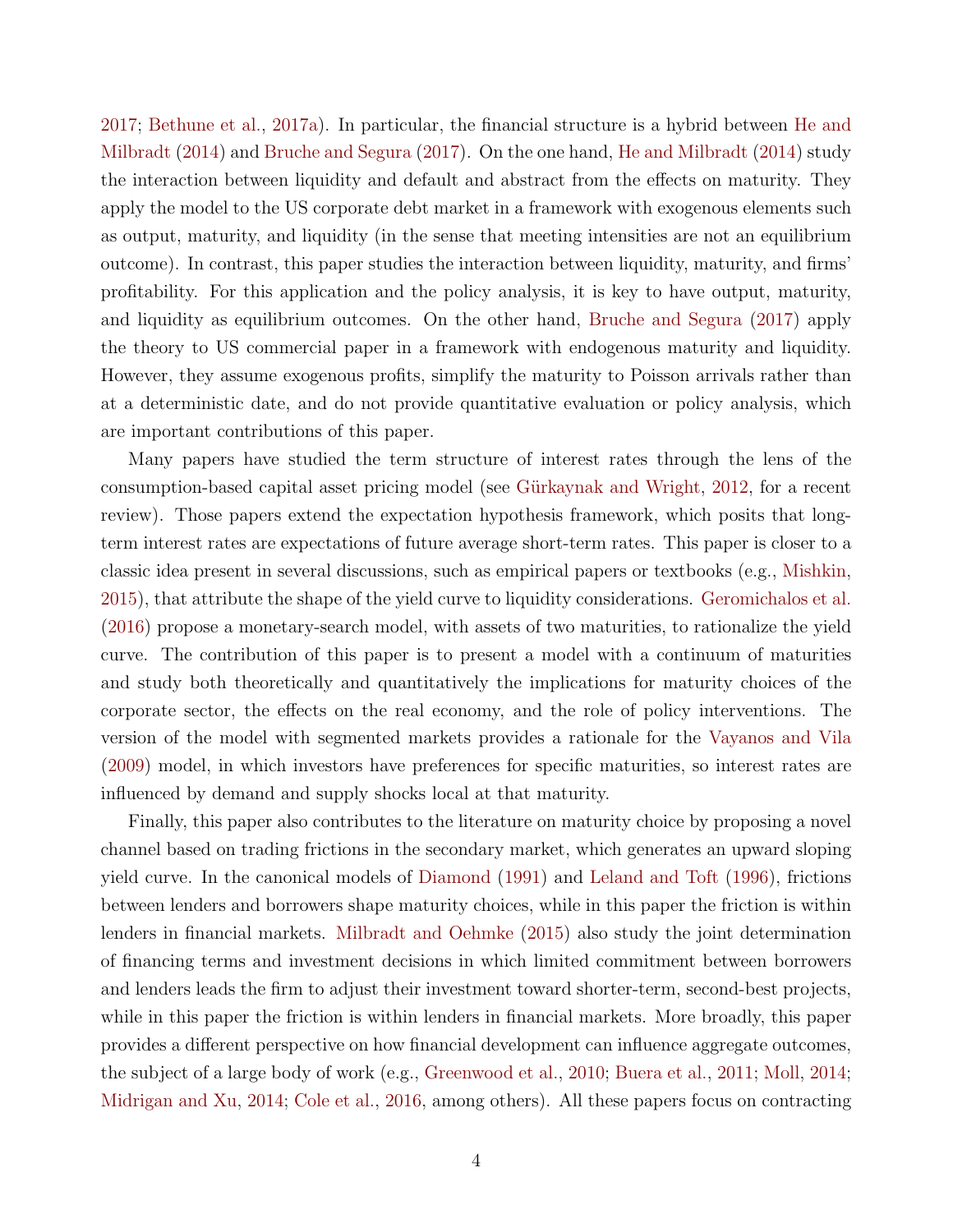frictions between lenders and borrowers and interpret financial development as a reduction of that friction. Instead, this paper considers trading frictions within lenders in financial markets, in which financial development increases the liquidity of the market and focuses on the choice of maturity, which is absent in previous analyses. [Choudhary and Limodio](#page-49-5) [\(2018\)](#page-49-5) explore a natural experiment in Pakistan and show that liquidity can affect long-term finance and aggregate outcomes.

The rest of the paper is organized as follows. Section [2](#page-5-0) presents the model and Section [3](#page-8-0) characterizes the equilibrium. Section [4](#page-18-0) describes the empirical strategy and results, while Section [5](#page-24-0) quantifies the model and performs counterfactual experiments. Next, Section [6](#page-30-0) performs policy analysis and Section [7](#page-38-0) extends the model in several dimensions. Finally, Section [8](#page-47-0) concludes. Proofs, additional results, and data descriptions are gathered in the Appendices.

# <span id="page-5-0"></span>2 Model

Time is continuous, starts at  $t = 0$ , and goes on forever. The economy is populated by agents in the financial and production sector. Corporate bonds trade in an OTC secondary market by members of the financial sector. In the production sector, firms choose investment projects from a menu of opportunities such that the return increases with the duration of investment. To finance the projects, firms borrow from the financial sector.

#### 2.1 Financial Sector

**Primary Market** In the primary market, firms from the production sector issue corporate bonds and lenders from the financial sector buy those securities. Assume that there are no frictions in this market and that there is a large mass of potential lenders willing to buy the assets. Section [7.1](#page-39-0) extends the model to add frictions in the primary market and Section [7.4](#page-46-0) shows that we can also interpret the model as bank lending instead of corporate bonds. Free entry into the primary market implies that the price of the bond is equal to the value of holding the asset for a lender,

<span id="page-5-1"></span>
$$
P(\tau, \lambda) = D^H(\tau; \lambda), \tag{1}
$$

where  $D^{H}(\tau,\lambda)$  is the value of holding a bond with time-to-maturity  $\tau$  when the liquidity of the secondary market is  $\lambda$ .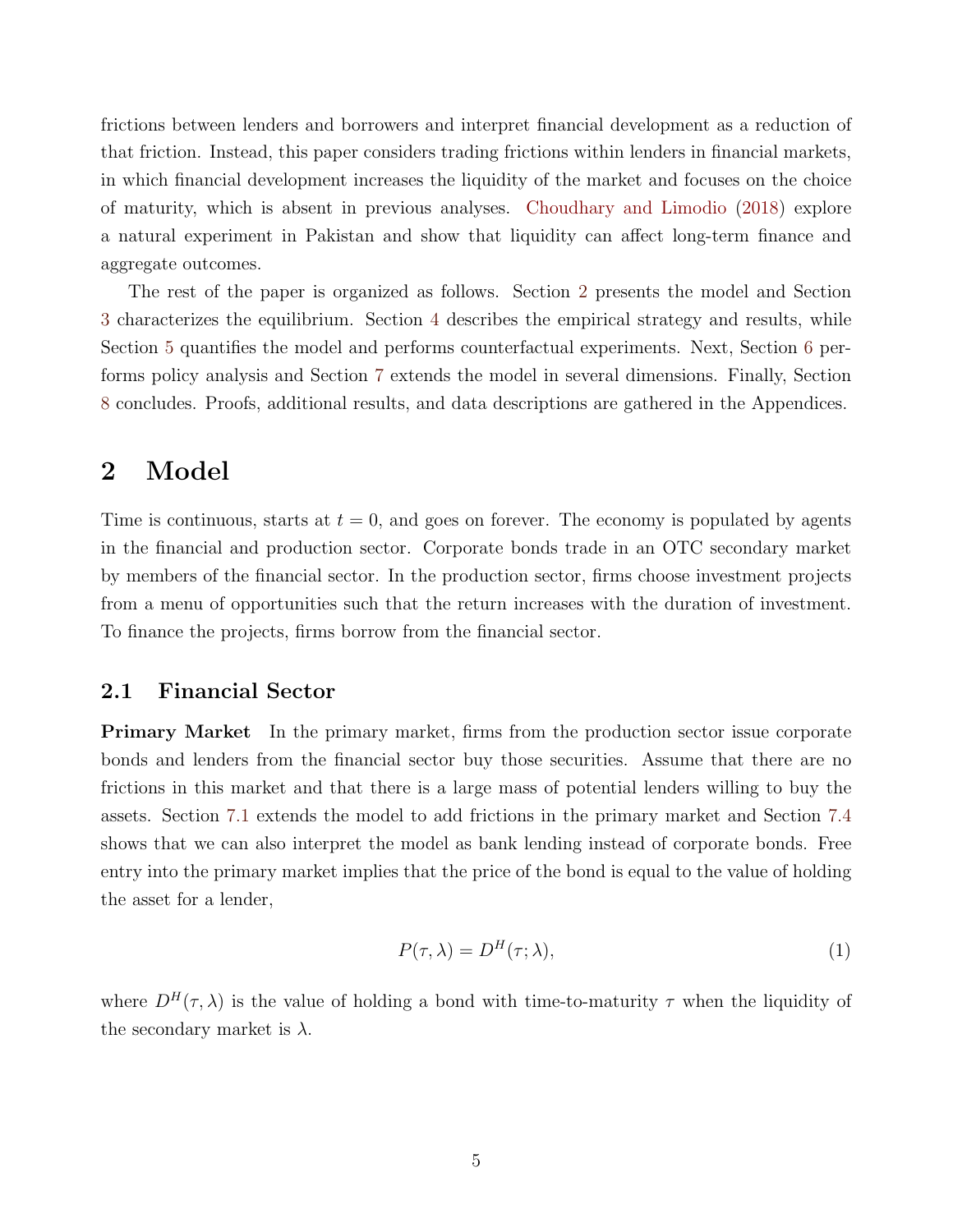Secondary Market The financial sector trades corporate bonds in an OTC market as in [Duffie et al.](#page-49-0)  $(2005)$ . An agent of the financial sector can have either zero or one asset.<sup>[2](#page-6-0)</sup> An agent without the asset can pay a search cost  $c$ , enter into the secondary assets market, and search for a counterpart. There is a large measure of potential entrants, which implies a freeentry condition to the market.

An agent can buy the asset in either the primary or secondary market, and always starts as a *high valuation* agent. However, the agent faces an idiosyncratic liquidity risk of becoming *low valuation*. With Poisson intensity  $\eta$ , a high valuation agent becomes low valuation and has to pay a holding cost h per unit of time.<sup>[3](#page-6-1)</sup> This idiosyncratic risk generates differences in valuations, causing motives for trade in the secondary market. Note that asset holders are heterogeneous in two dimensions. First, they can be either high or low valuation. Second, they hold assets with time-to-maturity  $y \in [0, \tau]$ . Let  $\mu^{H}(y)$  and  $\mu^{L}(y)$  denote the measure of highand low-valuation agents holding an asset of time-to-maturity y, respectively.

All the low-valuation agents are the sellers in the secondary market. There is random matching in this market, so assets of different time-to-maturity trade in the same market and the total mass of sellers is  $\mu^S = \int_0^{\tau} \mu^L(y) dy$ . Section [7.3](#page-43-0) extends the model to consider markets segmented by maturity and shows that the results are similar to the model with a single secondary market. On the other hand, a measure  $\mu^B$  of buyers are agents without an asset searching in the secondary market. Assume a constant-returns-to-scale matching function between buyers and sellers,  $M(\mu^S, \mu^B) = A(\mu^S)^{\alpha} (\mu^B)^{1-\alpha}$ , and define the market tightness as the ratio of sellers-to-buyers,  $\theta = \frac{\mu^S}{\mu^B}$ .

A seller finds a counterpart at rate  $\lambda = A\theta^{\alpha-1}$ , and a buyer finds a counterpart at rate  $\beta = A\theta^{\alpha}$ . Upon a match, with probability  $\frac{\mu^L(y)}{\mu^S}$  a buyer meets with a seller of an asset with time-to-maturity y. It is useful to define the liquidity of the secondary market as  $\lambda$  because it is the key object through which the secondary market feeds back into the primary market and affects the borrower's problem.<sup>[4](#page-6-2)</sup>

Let  $P^{S}(y; \lambda)$  be the price in the secondary market for an asset of time-to-maturity y and assume a Nash Bargaining protocol. Let  $\gamma$  be the bargaining power of the seller so that

<span id="page-6-3"></span>
$$
P^{S}\left(y\right) = \arg\max_{P^{S}\left(y\right)} \left(P^{S}\left(y;\lambda\right) - D^{L}\left(y;\lambda\right)\right)^{\gamma} \left(D^{H}\left(y;\lambda\right) - P^{S}\left(y;\lambda\right)\right)^{\left(1-\gamma\right)},\tag{2}
$$

<span id="page-6-0"></span> $2$ This portfolio restriction is common in the literature because it simplifies the tractability of the model. See [Lagos and Rocheteau](#page-51-6) [\(2009\)](#page-51-6) for a model with unrestricted asset holdings.

<span id="page-6-1"></span><sup>&</sup>lt;sup>3</sup>The modeling assumptions about high- and low-valuation agents are standard in the literature (e.g., [Duffie](#page-49-0) [et al.,](#page-49-0) [2005;](#page-49-0) [He and Milbradt,](#page-50-1) [2014\)](#page-50-1). A low investor may have (i) high discounting, (ii) high financing costs, (iii) hedging reasons, (iv) tax disadvantage, or (v) lower personal use of the asset.

<span id="page-6-2"></span><sup>&</sup>lt;sup>4</sup>Note that  $\beta = A\left(\frac{\lambda}{A}\right)^{\frac{\alpha}{\alpha-1}}$ . It is equivalent to define functions depending on the market tightness  $\theta$ , but it is easier to derive the intuition of the results thinking in the space of the selling intensity  $\lambda$ .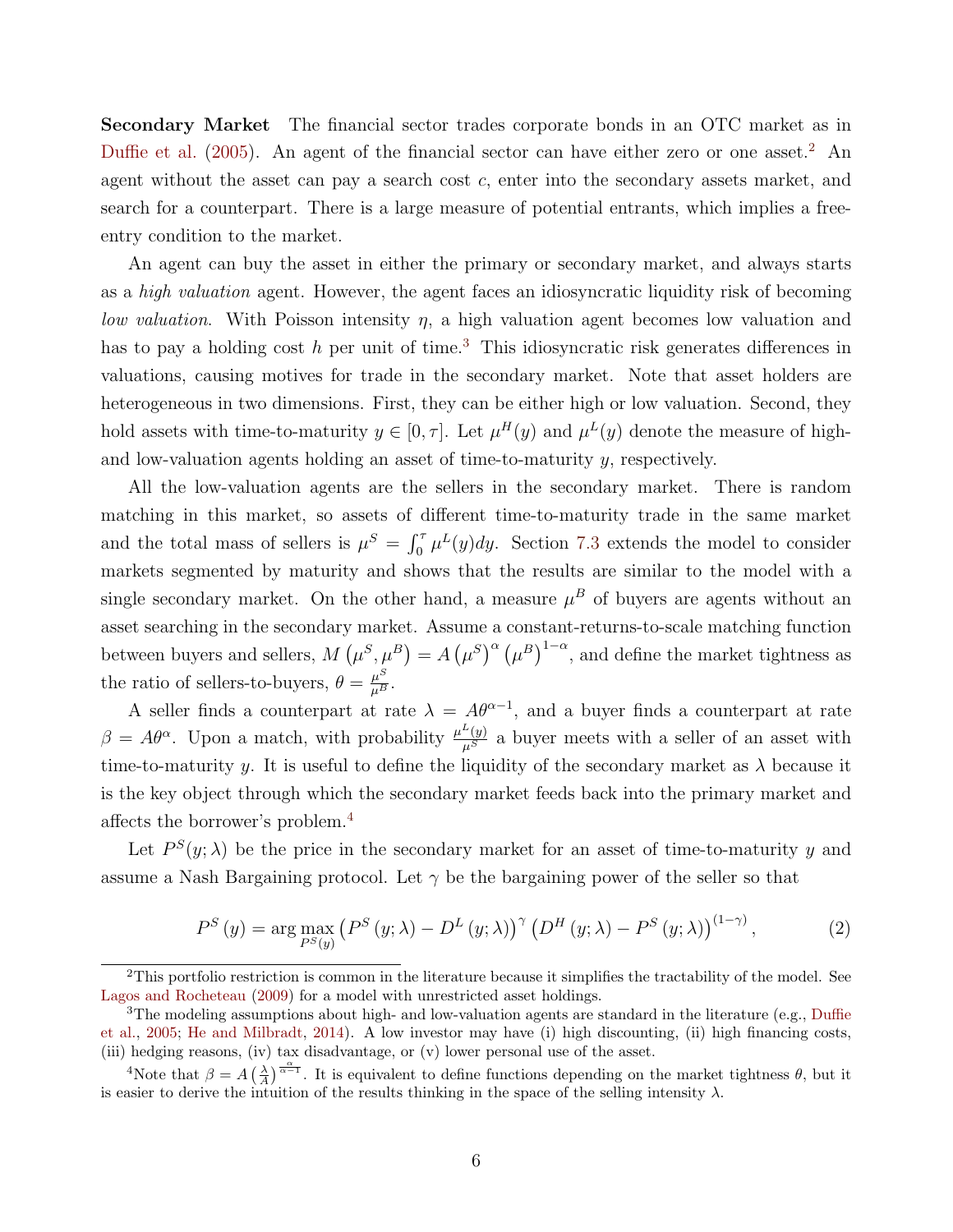where  $D^{H}(y; \lambda)$  is the value of holding an asset for a high-valuation agent—the buyer—and  $D^{L}(y; \lambda)$  is the value of holding an asset for a low-valuation agent—the seller.

The value of search in the secondary market for a buyer,  $D^{S}(\lambda)$ , is

<span id="page-7-2"></span>
$$
\rho D^{S}(\lambda) = -c + \beta \int_0^{\tau} \frac{\mu^L(y)}{\mu^S} \left( D^{H}(y; \lambda) - D^{S}(\lambda) - P^{S}(y; \lambda) \right) dy.
$$
 (3)

The discounted value of search is equal to the search cost and the expected gains from trade. With intensity  $\beta \frac{\mu^L(y)}{\mu^S}$ , a buyer matches with a seller of a bond with time-to-maturity y, and gains from trade are  $D^{H}(y; \lambda) - D^{S}(\lambda) - P^{S}(y; \lambda)$ . The buyer becomes a high-valuation agent, with value  $D^{H}(y; \lambda)$ , and pays the price  $P^{S}(y; \lambda)$ . Free entry into the secondary market implies that, in equilibrium,  $D^{S}(\lambda) = 0$ .

#### 2.2 Production Sector

Every period, a measure  $\mu^0$  of identical entrepreneurs chooses a new project from a menu differentiated by the life-cycle of returns. Section [4.2](#page-23-0) shows that there is a positive relation between maturity and profitability across sectors, so we assume that long-term projects have higher profitability. To capture this fact in a stylized model, we make a stark assumption and divide the life-cycle of firms into two stages: (i) *investment* for  $t \leq \tau$  and (ii) production for  $t > \tau$ <sup>[5](#page-7-0)</sup>. An entrepreneur chooses  $\tau$ , the age at which it starts production. Therefore, entrepreneurs have a menu of potential projects summarized by  $\tau \geq 0$ . With Poisson arrival rate  $\delta$ , the firm is hit by an exit shock and the value of the project goes to zero.<sup>[6](#page-7-1)</sup>

In the first stage, the entrepreneur pays  $\kappa$  per unit of time to invests in research and development such that at maturity  $\tau$  the project has a profitability  $\pi(\tau)$  that is increasing in maturity. At age  $\tau$ , the firm stops investing and starts production. The net present value of a firm that spent  $\tau$  periods doing R&D is  $F(\tau) = \pi(\tau) \int_0^{\infty} e^{-(\rho+\delta)t} dt$ , where  $\rho$  is the discount factor. All firms are identical, so in equilibrium they choose the same maturity  $\tau$  and have the same profitability  $\pi$ .

Borrowing Firms do not have internal funds and need to borrow for investment. The benchmark model assumes that firms borrow only at the beginning of the project; i.e., they match the maturity of the project and the debt. This assumption helps us to obtain a sharp characterization of the equilibrium and captures the idea that it might be costly or risky to borrow

<span id="page-7-0"></span> $5$ We assume that a firm does not produce in the investment stage. Results are similar if we allow firms to start producing earlier and use internal funds to finance a fraction of investment, while  $\kappa$  is the external funds needed.

<span id="page-7-1"></span> $6T<sub>0</sub>$  reduce notation, assume that this process has the same intensity for firms in the investment and production stages. However, it is simple to consider two different processes.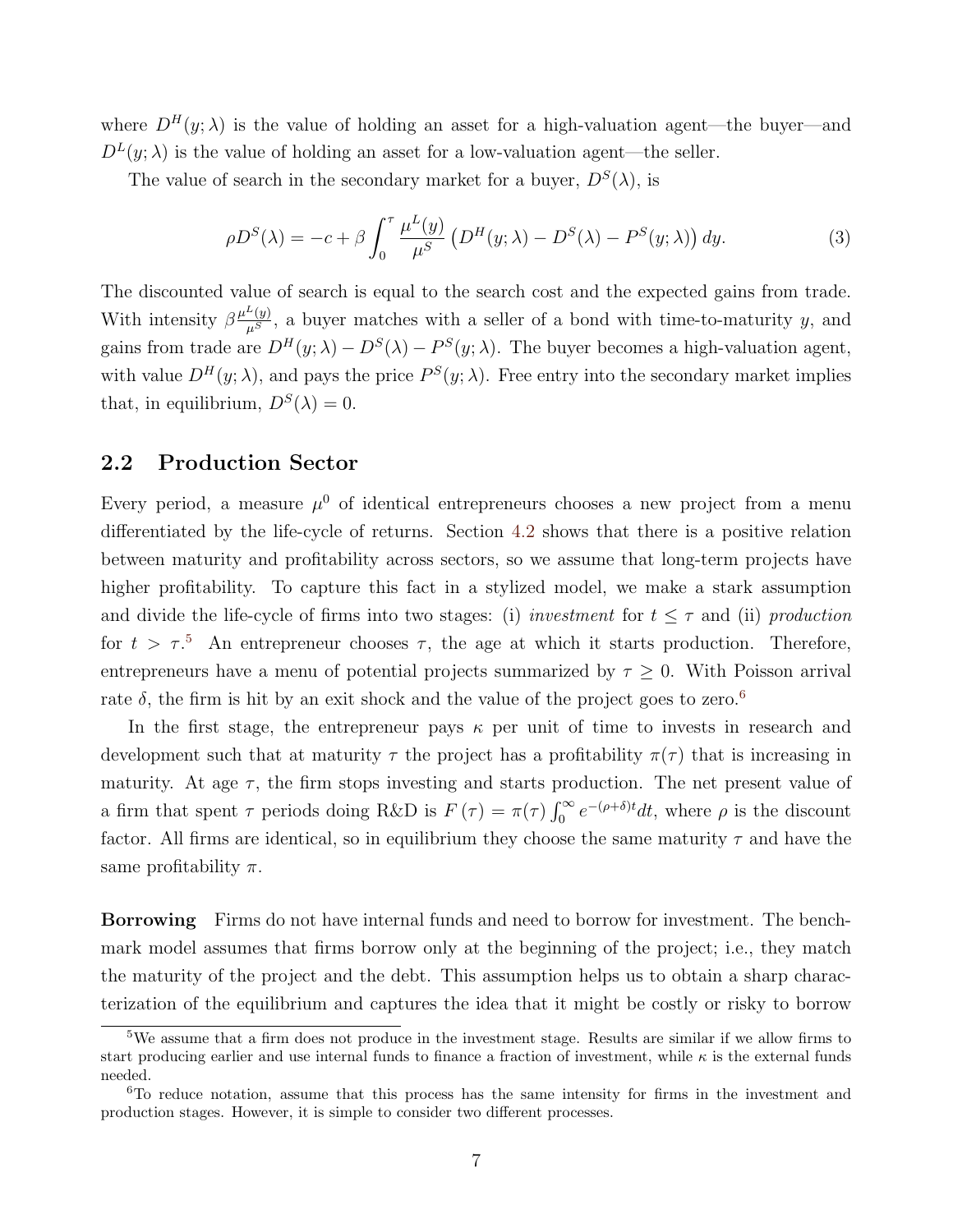short-term to finance long-term projects. In fact, Section [4.2](#page-23-0) reviews the empirical evidence showing that firms tend to match the maturity of assets and liabilities. Section [7.1](#page-39-0) relaxes this assumption and allows firms to issue short-term debt to finance long-term projects. In that extension we assume a fixed cost of issuance and find similar results as in the benchmark model. Section [7.4](#page-46-0) argues that we would obtain similar results in a model with bank lending instead of corporate bonds.

Corporate bonds are zero-coupon, have a default arrival rate  $\delta$ , and a face value of one. The firm deposits the proceeds from the issuance in a bank account with risk-free rate  $\rho$  and withdraws  $\kappa$  per unit of time for investment. Hence, a firm needs initial funds equal to  $I(\tau)$  =  $\kappa \frac{1-e^{-\rho \tau}}{a}$  $\frac{e^{-\mu r}}{\rho}$  to invest for  $\tau$  periods. The firm takes the price of a bond with maturity  $\tau$  and liquidity  $\lambda$ ,  $P(\tau, \lambda)$ , as given and chooses maturity  $\tau$  and issues debt B to maximize its value,

<span id="page-8-2"></span>
$$
\max_{\tau,B} e^{-(\rho+\delta)\tau} \left( F(\tau) - B \right) \qquad \text{s.t. } BP(\tau,\lambda) = \kappa. \tag{4}
$$

#### 2.3 Equilibrium

Definition [1](#page-8-1) states the steady-state equilibrium.

<span id="page-8-1"></span>**Definition 1.** A steady-state equilibrium is characterized by the selling intensity  $\lambda$ , debt maturity  $\tau$ , prices in the primary market  $P(y; \lambda)$ , prices in the secondary market  $P^{S}(y; \lambda)$  and measures  $\mu^{H}(y)$ , and  $\mu^{L}(y)$  such that:

- 1. Free entry into the primary market solves [\(1\)](#page-5-1);
- 2.  $P^{S}(y, \lambda)$  solves the Nash Bargaining problem [\(2\)](#page-6-3);
- 3.  $D^{S}(\lambda) = 0$  solves free entry into the secondary market [\(3\)](#page-7-2); and
- 4. Firms in the corporate sector solve [\(4\)](#page-8-2).

# <span id="page-8-0"></span>3 Equilibrium Characterization

This section characterizes the solution of the model. First, we solve for the distribution of agents in the financial sector. Then, the main results show how the liquidity of the secondary market affects prices in the primary market, interest rates, and maturity choices. Next, a fixed point between the maturity choice  $\tau$  and liquidity  $\lambda$  characterizes the equilibrium of the model. Finally, counterfactual exercises examine the effects of higher trading frictions.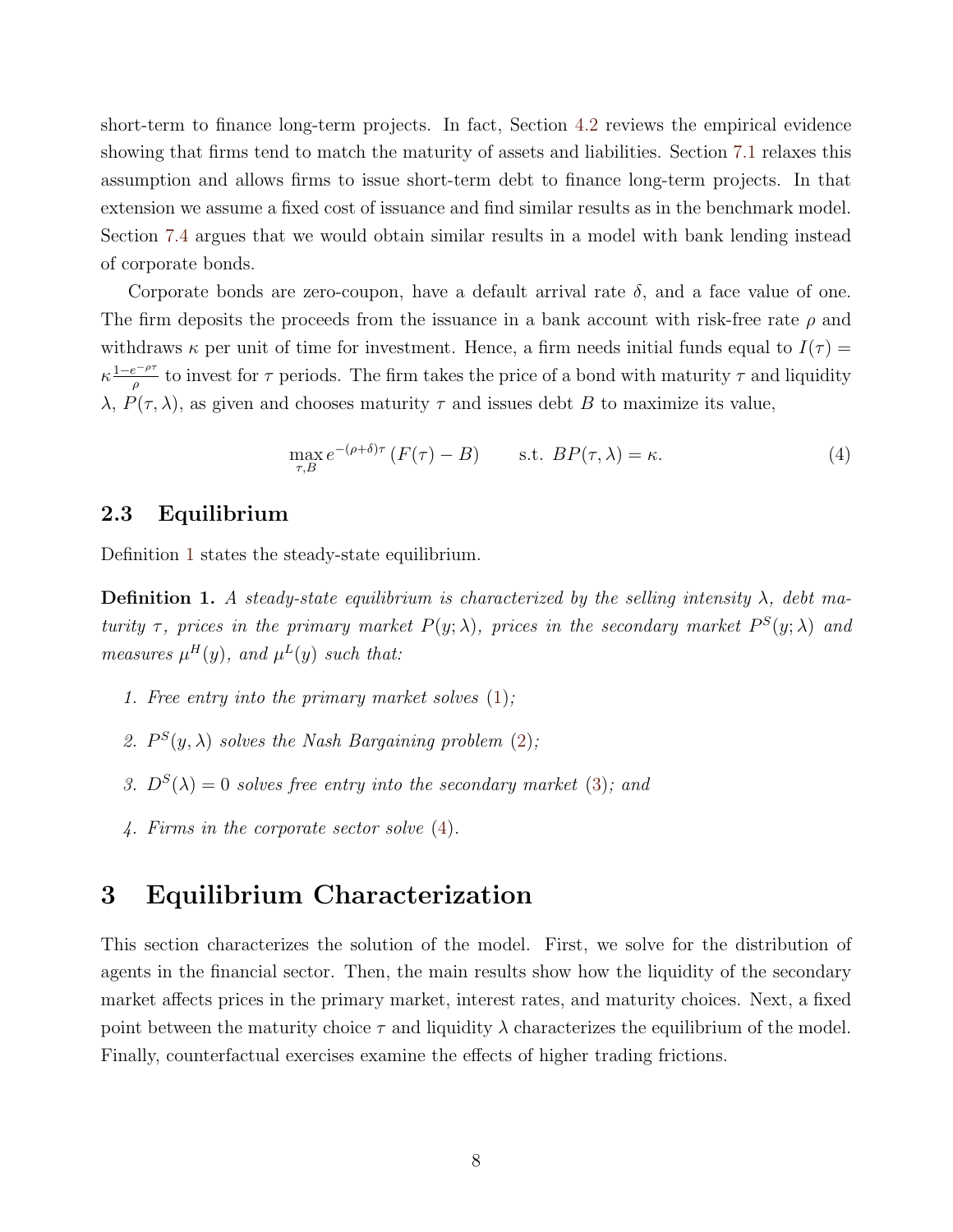#### 3.1 Lenders

First, we solve for the distribution of high- and low-valuation agents holding assets of different maturities. Buyers from primary and secondary markets start as high valuation. Over time, some agents receive liquidity shocks while others trade in the secondary market. The laws of motion for the measure of high- and low-valuation agents are

<span id="page-9-0"></span>
$$
-\dot{\mu}^{H}\left(y\right) = -\left(\eta + \delta\right)\mu^{H}\left(y\right) + \beta \frac{\mu^{L}\left(y\right)}{\mu^{S}}\mu^{B},\tag{5}
$$

<span id="page-9-1"></span>
$$
-\dot{\mu}^{L}(y) = \eta \mu^{H}(y) - (\delta + \lambda) \mu^{L}(y).
$$
\n(6)

Equations [\(5\)](#page-9-0) and [\(6\)](#page-9-1) show that as we move closer to maturity (lower y), a fraction  $\eta$  of high-valuation agent becomes low-valuation agents, and a fraction  $\delta$  of both types of agents is holding an asset that is hit by a default shock. Moreover, a measure  $\beta \frac{\mu^L(y)}{\mu^S} \mu^B$  of buyers finds a counterpart in the secondary market and becomes high-valuation agents. Finally, a measure  $\lambda$  of low-valuation agents is able to sell in the secondary market. At issuance  $\tau$ , all agents buy in the primary market and are high valuation, so boundary conditions are  $\mu^H(\tau) = \mu^0$  and  $\mu^L(\tau) = 0$ . Lemma [1](#page-9-2) characterizes the steady-state distribution of financiers.

<span id="page-9-2"></span>Lemma 1. The distribution of financiers is given by

$$
\mu^H(y) = \frac{\mu^0 \eta}{\eta + \lambda} \left( e^{\delta(y-\tau)} \frac{\lambda}{\eta} + e^{(\eta + \lambda + \delta)(y-\tau)} \right),\tag{7}
$$

<span id="page-9-5"></span><span id="page-9-4"></span><span id="page-9-3"></span>
$$
\mu^{L}(y) = \frac{\mu^{0}\eta}{\eta + \lambda} \left( e^{\delta(y-\tau)} - e^{(\eta + \lambda + \delta)(y-\tau)} \right).
$$
\n(8)

When the secondary market is well-functioning—the selling intensity,  $\lambda$ , is relatively high the mass of low-valuation agents  $\mu^L(y)$  is small. When  $\lambda$  diminishes, the secondary market is more illiquid and the mass of low-valuation agents increases. The measure of low-valuation agents,  $\mu^L(y)$ , enters into the free-entry condition for the secondary market [\(3\)](#page-7-2), so we use [\(8\)](#page-9-3) to solve for the equilibrium liquidity.

Private valuations Next, we derive the value for high- and low-valuation agents to hold the asset,

$$
\rho D^{H}(y;\lambda) = -\frac{\partial D^{H}(y;\lambda)}{\partial y} + \eta \left( D^{L}(y;\lambda) - D^{H}(y;\lambda) \right) + \delta \left( 0 - D^{H}(y;\lambda) \right), \tag{9}
$$

$$
\rho D^{L}(y;\lambda) = -h - \frac{\partial D^{L}(y;\lambda)}{\partial y} + \lambda \left( P^{S}(y;\lambda) - D^{L}(y;\lambda) \right) + \delta \left( 0 - D^{L}(y;\lambda) \right). \tag{10}
$$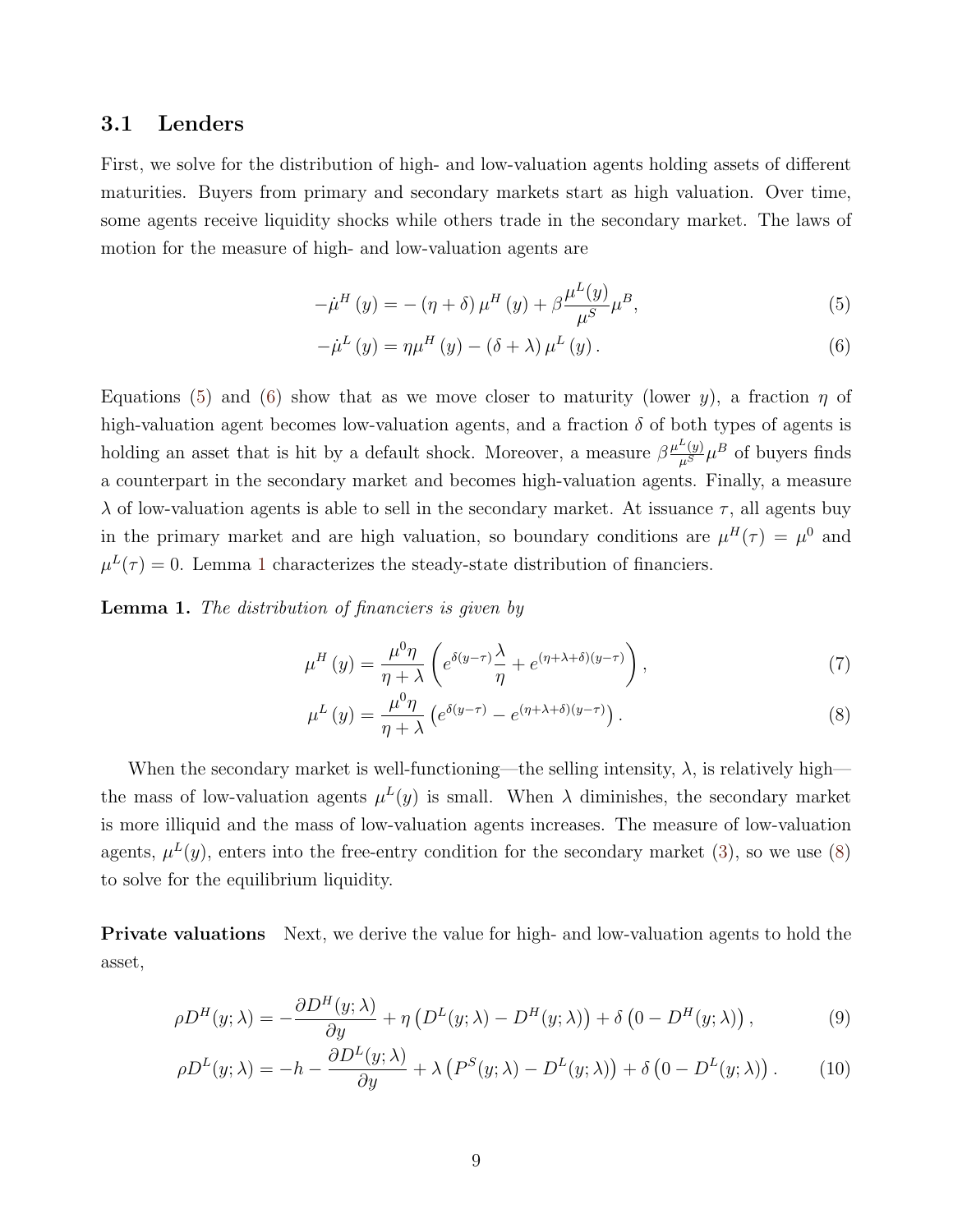At maturity, both types of investors receive the face value of the asset, implying boundary conditions  $D^{H}(0; \lambda) = D^{L}(0; \lambda) = 1$ . Equation [\(9\)](#page-9-4) defines the value of high-valuation agents. The left-hand side is the required return from holding the bond. The first term on the righthand side represents the change in value due to it being closer to maturity. The second term captures the liquidity shocks that transform the investor into a low-valuation agent, which occurs at intensity  $\eta$ . The third term captures the risk of default of the bond. Equation [\(10\)](#page-9-5) captures the value of low-valuation agents and follows a similar intuition as the previous equation. A low-valuation investor incurs a holding cost h, and with intensity  $\lambda$  the investor meets a counterpart and sells his bond at price  $P^{S}(y; \lambda)$ .

**Price in secondary market** The price in the secondary market,  $P^{S}(y; \lambda)$ , is the solution of the Nash Bargaining problem between the seller and the buyer in [\(2\)](#page-6-3),

<span id="page-10-1"></span>
$$
P^{S}(y; \lambda) = D^{L}(y; \lambda) + \gamma \left( D^{H}(y; \lambda) - D^{L}(y; \lambda) \right). \tag{11}
$$

The gains from trade are  $D^H(y; \lambda) - D^L(y; \lambda)$ , and the seller gets a fraction  $\gamma$  of them.

#### 3.2 Effects of Liquidity on the Primary Market

The central result of this paper is the characterization of how the liquidity of the secondary market feeds back into prices in the primary market. Proposition [1](#page-10-0) solves Equations [\(9\)](#page-9-4) and [\(10\)](#page-9-5) using the equilibrium price in the secondary market [\(11\)](#page-10-1) and characterizes the price in the primary market.

<span id="page-10-0"></span>Proposition 1. The price in the primary market is

<span id="page-10-2"></span>
$$
P(\tau,\lambda) = e^{-(\rho+\delta)\tau} - \mathcal{L}(\tau,\lambda),\tag{12}
$$

where the illiquidity cost  $\mathcal{L}(\tau,\lambda)$  is

$$
\mathcal{L}(\tau,\lambda) = h \frac{\eta}{\eta + \lambda \gamma} \int_0^{\tau} e^{-(\rho+\delta)y} \left(1 - e^{-(\eta+\lambda\gamma)y}\right) dy.
$$
 (13)

The illiquidity cost satisfies the following properties:

- 1.  $\mathcal{L}(\tau,\lambda)$  is nonnegative.
- 2. Sensitivity with respect to liquidity shocks  $\eta$ :
	- (a) If there are no liquidity shocks,  $\eta = 0$ , then  $\mathcal{L}(\tau, \lambda) = 0$ ; and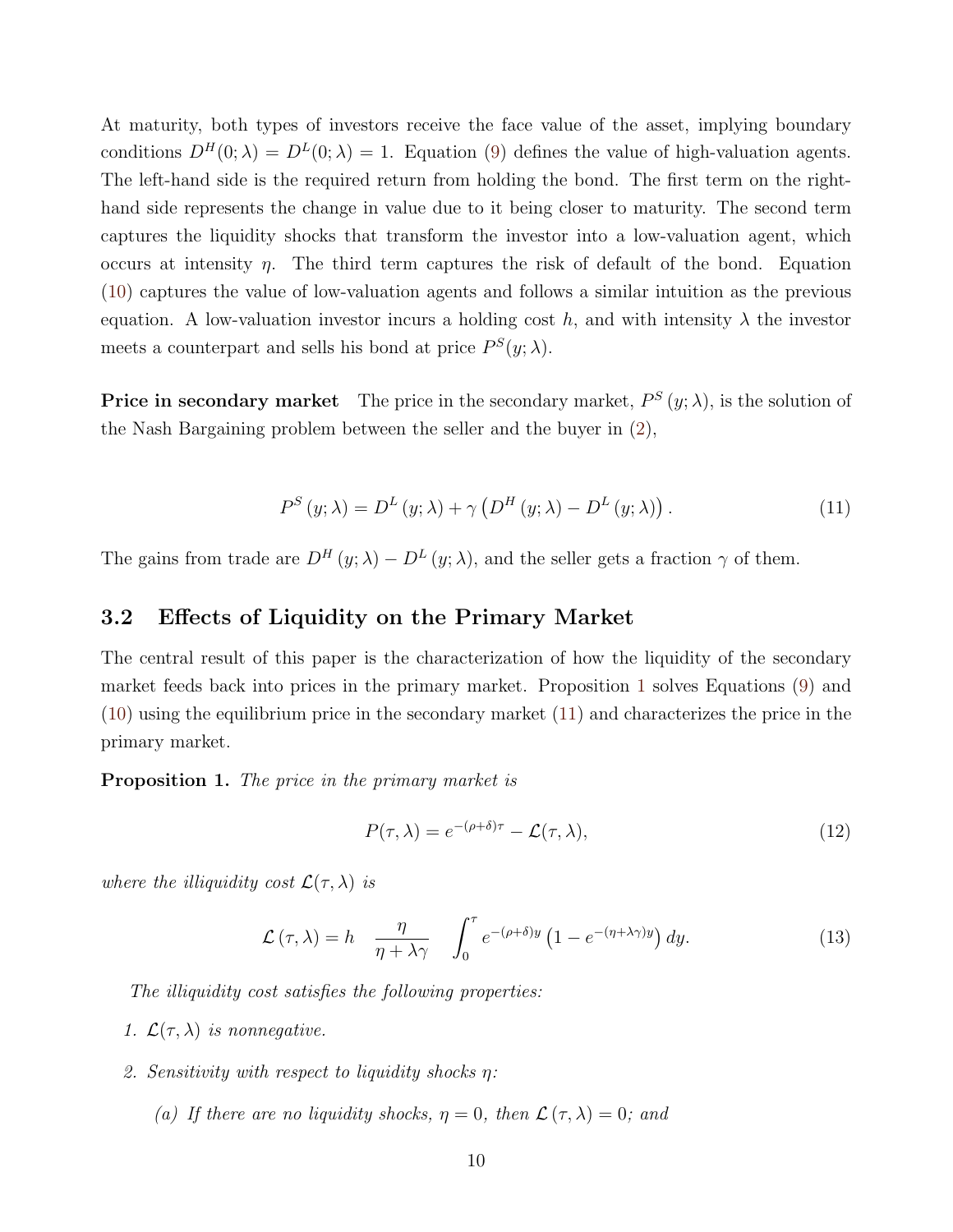(b) If  $\eta \to \infty$  (i.e., the holder always has to pay the cost h), then

$$
\lim_{\eta \to \infty} \mathcal{L}(\tau, \lambda) = h \frac{1 - e^{-(\rho + \delta)\tau}}{\rho + \delta}.
$$

- 3. Sensitivity with respect to maturity  $\tau$ :
	- (a)  $\mathcal{L}(\tau, \lambda)$  is increasing in  $\tau$ ; and
	- (b)  $\mathcal{L}(\tau,\lambda)$  has a finite limit,  $\lim_{\tau\to\infty} \mathcal{L}(\tau,\lambda) = h \frac{\eta}{(\rho+\delta)(\rho+\epsilon)}$  $\frac{\eta}{(\rho+\delta)(\rho+\delta+\eta+\gamma\lambda)}$ .
- 4. Sensitivity with respect to liquidity  $\lambda$ :
	- (a)  $\mathcal{L}(\tau, \lambda)$  is decreasing in  $\lambda$ ;
	- (b) If there are no secondary markets,  $\lambda = 0$ , the liquidity term only represents the expected holding costs; i.e.,

$$
\mathcal{L}(\tau,0) = h \int_0^{\tau} e^{-(\rho+\delta)y} \left(1 - e^{-\eta y}\right) dy;
$$

- (c) If secondary markets are totally liquid (i.e.,  $\lambda \to \infty$ ), then  $\mathcal{L}(\tau, \lambda) = 0$ .
- 5. Liquidity is more important for long-term assets:  $\frac{\partial^2 \mathcal{L}(\tau,\lambda)}{\partial \tau \partial \lambda} \leq 0$ .

Proposition [1](#page-10-0) shows that we can decompose the price in the primary market  $P(\tau, \lambda)$  in two terms. The first component represents the *frictionless* solution: The value of a promise to pay one unit in  $\tau$  periods when the discount rate is  $\rho$  and the default intensity is  $\delta$ . Note that absent the second term, the expectation hypothesis holds: Long-term interest rates are equivalent to the average of short-term rates. The second term,  $\mathcal{L}(\tau,\lambda)$ , represents the *illiquidity cost*. When this term is different from zero, the expectation hypothesis does not hold and borrowing at longer horizons becomes more expensive than the average of short-term rates.

The illiquidity cost captures the expected discounted time that the holder of the asset is low valuation and has to pay the holding cost. If there are no secondary markets, the illiquidity cost is equivalent to the holding cost h times the expected discounted length of time between the stopping time in which the agent receives the idiosyncratic shock—which occurs at intensity  $\eta$ —and maturity. On the other hand, if there are no frictions in the secondary market, upon a shock the agent can sell the asset instantaneously and recover the fundamental value, which implies that the illiquidity cost would be equal to zero. Hence, both the ease of selling in the secondary market, captured by  $\lambda$ , and the amount of gains from trade that the seller can retain, measured by  $\gamma$ , shape the illiquidity cost.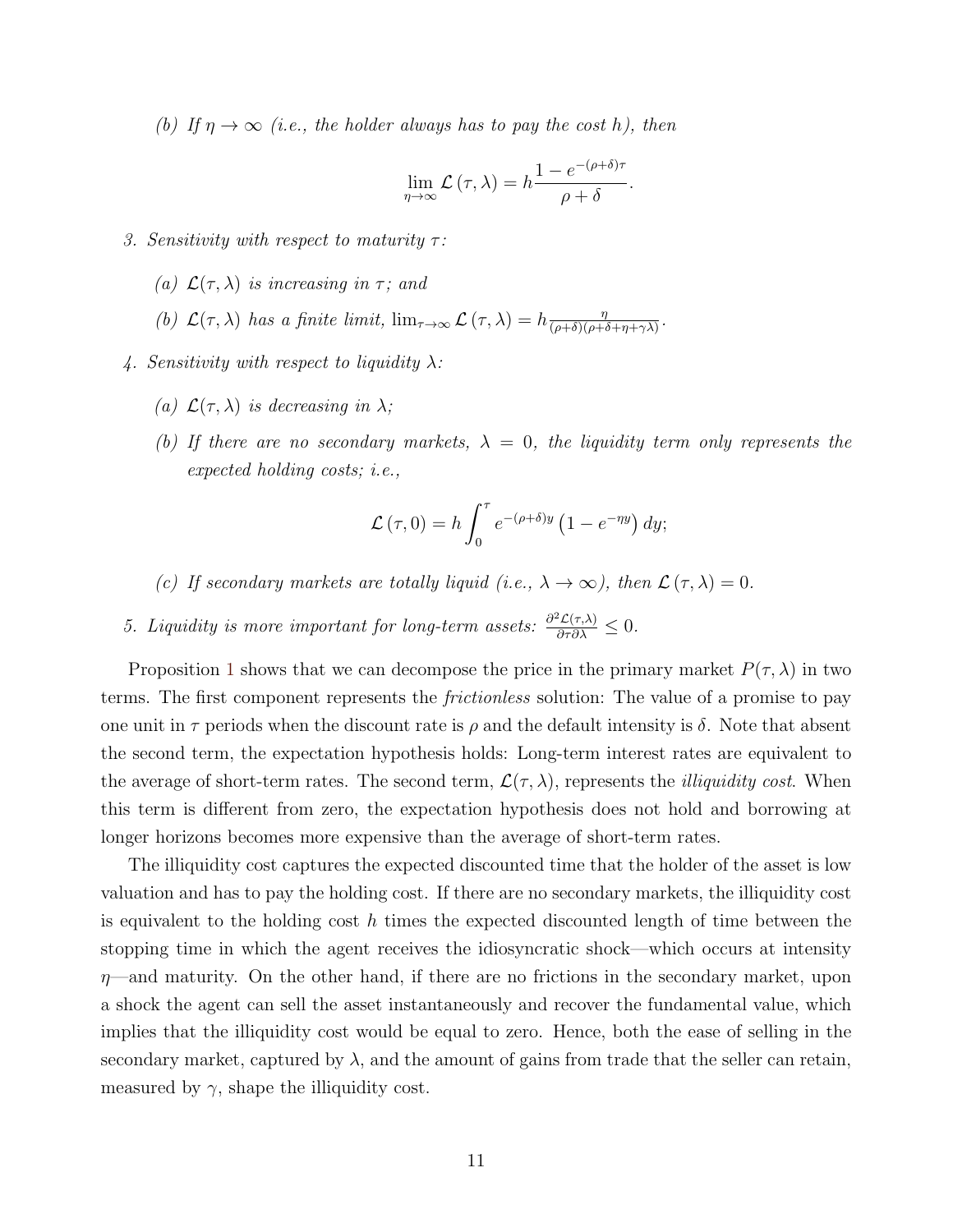To derive some intuition about the illiquidity cost, let  $s^H(y)$  and  $s^L(y)$  be the adjusted probabilities that a security of age y is held by agents with high and low valuations, respectively.<sup>[7](#page-12-0)</sup> This is an adjusted probability because the transition takes into account the bargaining power

$$
\dot{s}^{H} (y) = -\eta s^{H} (y) + \lambda \gamma s^{L} (y) ,
$$

$$
\dot{s}^{L} (y) = \eta s^{H} (y) - \lambda \gamma s^{L} (y) ,
$$

with initial conditions  $s^H(0) = 1$  and  $s^L(0) = 0$ . Then, the illiquidity cost is

$$
\mathcal{L}(\tau,\lambda) = h \int_0^{\tau} e^{-(\rho+\delta)y} s^L(y) dy.
$$

Therefore, the illiquidity cost is proportional to the expected discounted length of time that the holder of the asset has low valuation.

Proposition [1](#page-10-0) establishes several results about the illiquidity cost. The first two properties show that  $\mathcal L$  is nonnegative, that if there are no idiosyncratic shocks  $\mathcal L$  is equal to zero, and that if the agent always has to pay the holding cost then the illiquidity cost is equal to the net present value of paying h. More interestingly, the left panel of Figure [1](#page-13-0) summarizes how maturity and liquidity affect the illiquidity cost. First, the illiquidity cost is increasing in maturity. Longer securities spend more time in the market, which increases the expected length of time they are held by low-valuation agents. Second, the illiquidity cost is decreasing in liquidity  $\lambda$ . If the liquidity of the secondary market increases, the holders of that security spend less time paying the holding cost, which implies a lower illiquidity cost.

The central result is that the trading friction is more important for long-term assets; i.e., the cross-partial derivative of the illiquidity cost with respect to maturity and liquidity is negative:  $\frac{\partial^2 \mathcal{L}(\tau,\lambda)}{\partial \tau \partial \lambda} \leq 0$ . An investor that wants to exit a financial position can either sell in the secondary market or wait until maturity. Hence, the role of the secondary market is more important for an agent holding a longer-term asset. As a consequence, a reduction of the trading friction benefits more long-term than short-term securities. This result highlights the importance of decentralized asset trading to study long-term finance.

Inspection of equation [\(13\)](#page-10-2) reveals that the product of  $\lambda$  times  $\gamma$  captures the feedback of secondary market liquidity to prices in primary markets, a standard result in the literature. The first term,  $\lambda$ , is the selling intensity in the secondary market—an equilibrium object. If  $\lambda$  increases, it becomes easier to sell in the secondary market. The second term,  $\gamma$ , is the bargaining power of the seller in the secondary market—a parameter. When  $\gamma$  increases, sellers

<span id="page-12-0"></span><sup>&</sup>lt;sup>7</sup> Note that  $y$  is the age of the asset, not the time to maturity. Also, note that it is absent of default, as we include the default rate  $\delta$  in the discount factor.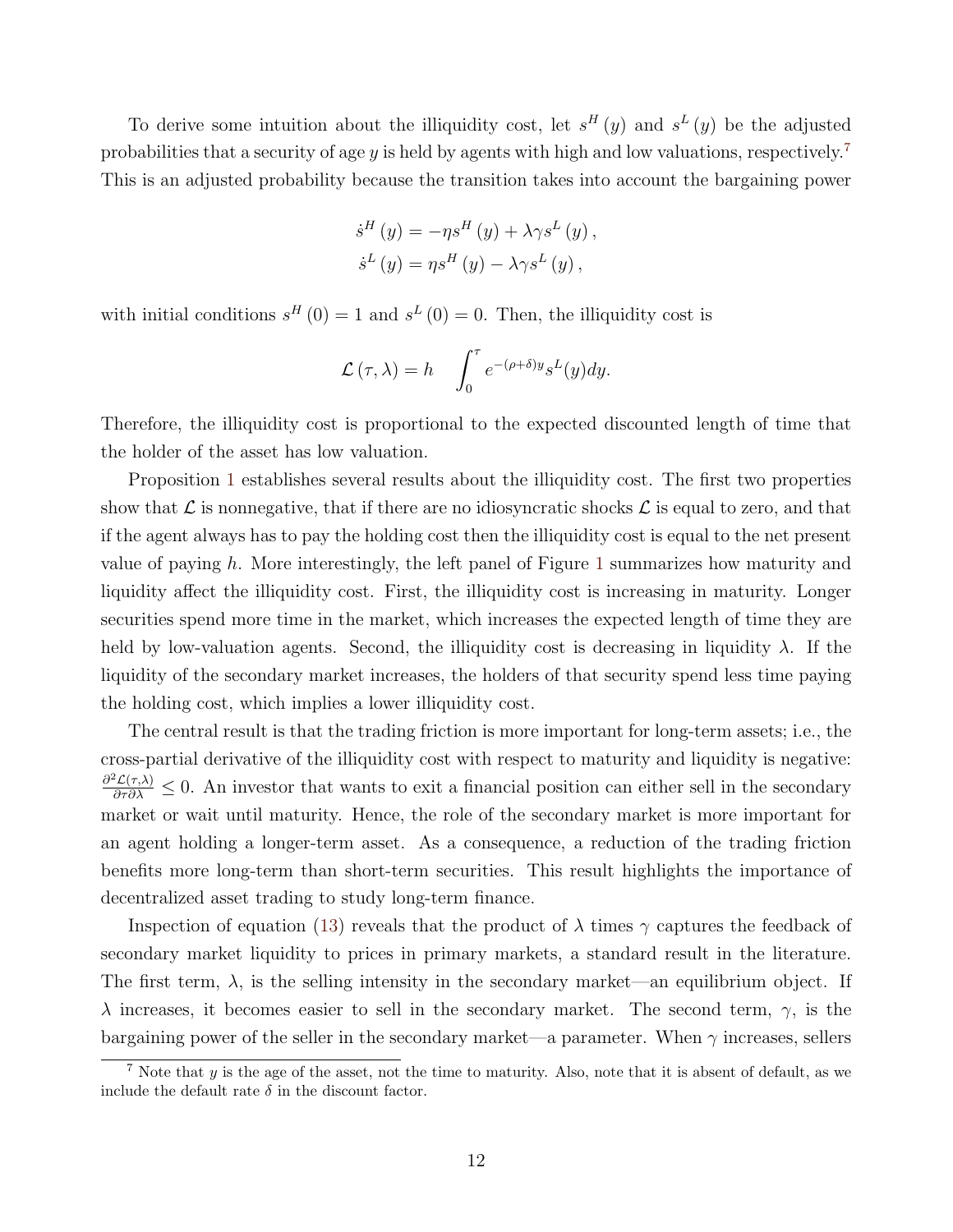<span id="page-13-0"></span>

Figure 1: The Effect of Liquidity on Interest Rates

Note: Illiquidity cost and liquidity spread are increasing in maturity and decreasing in liquidity  $\lambda$ . Parameter values from calibration in Section [5.](#page-24-0)

keep a larger fraction of the gains from trade. Therefore,  $\lambda$  captures the feedback of the friction in the secondary market to prices in the primary market and investment choices.

Yield curve For the empirical analysis in Section [4,](#page-18-0) it is useful to transform the price in the primary market into an interest rate schedule. Define  $r(\tau, \lambda)$  as the compound interest rate that solves  $P(\tau,\lambda) = e^{-r(\tau,\lambda)\tau}$ , which is the value of the asset conditional on it being held to maturity without default or trading. The interest rate for a bond of maturity  $\tau$  is

$$
r(\tau,\lambda) = \rho + \delta + \frac{1}{\tau} \log \left( \frac{1}{1 - e^{(\rho + \delta)\tau} \mathcal{L}(\tau,\lambda)} \right). \tag{14}
$$

The first term,  $\rho$ , is the risk-free rate, while the remaining two terms capture the credit spread. We can decompose the spread into a default and a liquidity component, following [He and](#page-50-1) [Milbradt](#page-50-1) [\(2014\)](#page-50-1). Consider a marginal investor with no idiosyncratic liquidity risk. Such investor requires an interest rate equal to  $ρ + δ$ . Therefore, the credit spread due to default is δ. Finally, define the credit spread due to liquidity by subtracting the default component. Hence, the third term corresponds to the liquidity spread,

$$
cs^{liq}(\tau,\lambda) = \frac{1}{\tau} \log \left( \frac{1}{1 - e^{(\rho+\delta)\tau} \mathcal{L}(\tau,\lambda)} \right),\tag{15}
$$

and  $r(\tau, \lambda) = \rho + c s^{def} + c s^{liq}(\tau, \lambda)$ . Note that in this model the term premium—the difference between long- and short-term rates—is equivalent to the credit spread due to liquidity. Hence,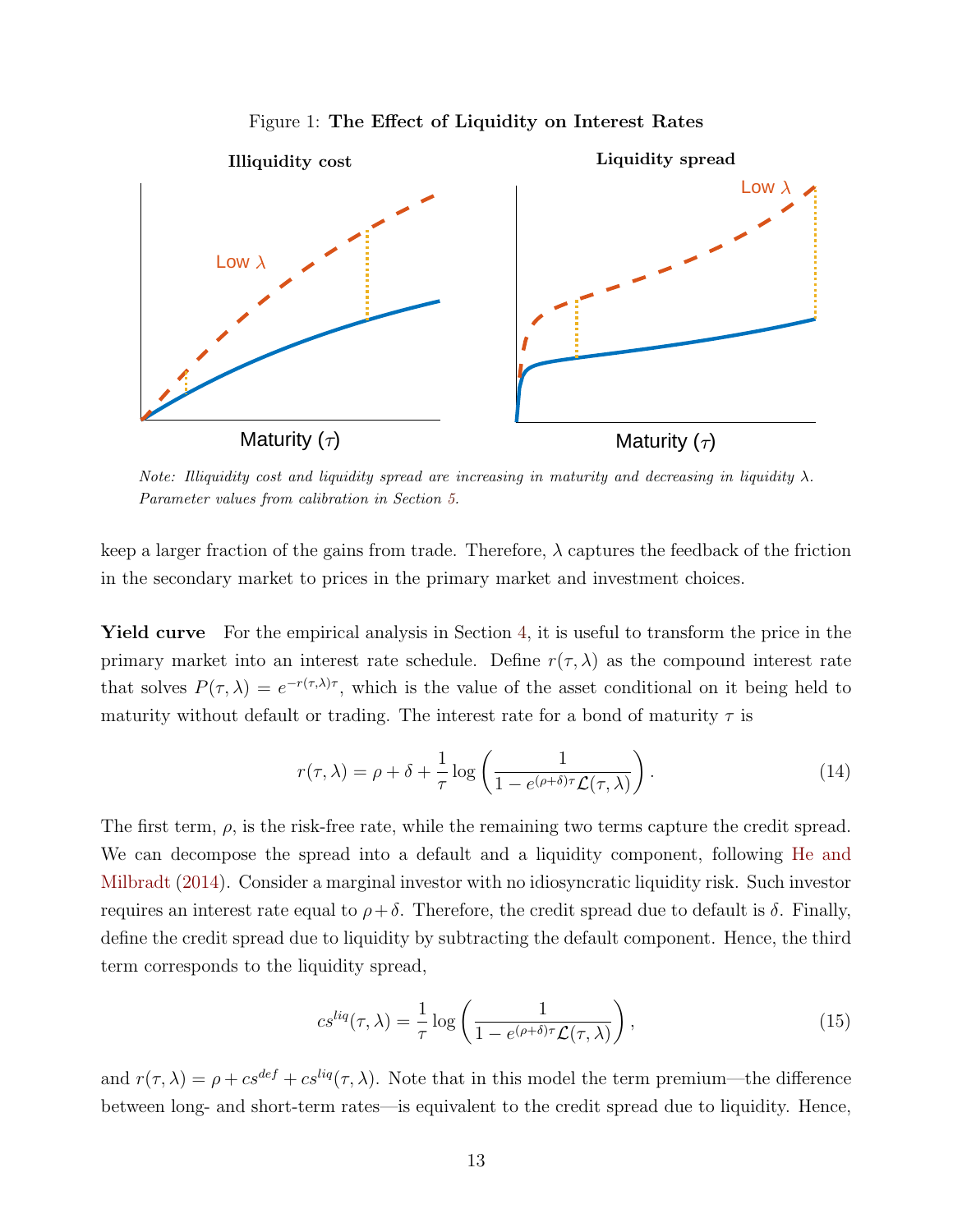variations in interest rates across maturities are only explained by differences in the liquidity component of the security. All assets are traded in the same secondary market; however, the liquidity spread varies with maturity as the importance of the secondary market is different across assets. Section [4](#page-18-0) exploits this observation to identify the liquidity component in the data. Lemma [2](#page-14-0) describes the properties of the liquidity spread.

<span id="page-14-0"></span>**Lemma 2.** The liquidity spread  $cs^{liq}(\tau, \lambda)$  is:

- 1. Increasing in maturity  $\frac{\partial cs^{liq}(\tau,\lambda)}{\partial \tau} \geq 0;$
- 2. Decreasing in liquidity  $\frac{\partial c s^{liq}(\tau,\lambda)}{\partial \lambda} \leq 0$ ; and
- 3. Increasing in the default intensity  $\frac{\partial cs^{liq}(\tau,\lambda)}{\partial \delta} \geq 0$ .

Lemma [2](#page-14-0) establishes three important properties about the liquidity spread. First, it is increasing in maturity and decreasing in liquidity. The right panel of Figure [1](#page-13-0) shows the liquidity spread as a function of maturity for two levels of liquidity. Note that an increase in  $\lambda$  has a larger effect on the long-end of the yield curve. These results are also present in the illiquidity cost  $\mathcal{L}(\tau,\lambda)$ , and the yield curve preserves the properties.

Liquidity spreads are increasing in maturity because the measure of low-valuation agents is also increasing in maturity. The underlying intuition comes from Lemma [1.](#page-9-2) At issuance there is no low-valuation agents. However, as time evolves, a fraction of the high-valuation agents becomes low valuation, but not all of them are able to sell in the secondary market because of the search friction. As a result, the measure of low-valuation agents increases with maturity. This result implies that the prevalence of search frictions is more important for long-term rates, as shown in Lemma [2.](#page-14-0)

Lemma [2](#page-14-0) also shows that there is a feedback-loop between default and liquidity; the liquidity spread is increasing in the default intensity  $\delta$ . Note that  $\delta$  has the same role as the discount factor  $\rho$ . An increase in the discount factor decreases the value of illiquidity at maturity, which increases the liquidity spread. Section [7.2](#page-43-1) extends the analysis and studies how changes in default risk interact with maturity choices.

The liquidity spread increases with maturity, while the default spread is constant. This result holds exactly in this model, but it is likely to hold in a large class of models for the following reasons. On the one hand, an aggregate default shock affects the value of the asset for all agents and is independent of the time-to-maturity. In particular, in this model the value is equal to zero. On the other hand, an idiosyncratic liquidity shock does not affect the value of the asset for other potential buyers or the value that the investor recovers at maturity. However, the closer the maturity of the asset is, the lower the cost associated with holding the security is, due to the frictions in the secondary market. Hence, in more sophisticated models this result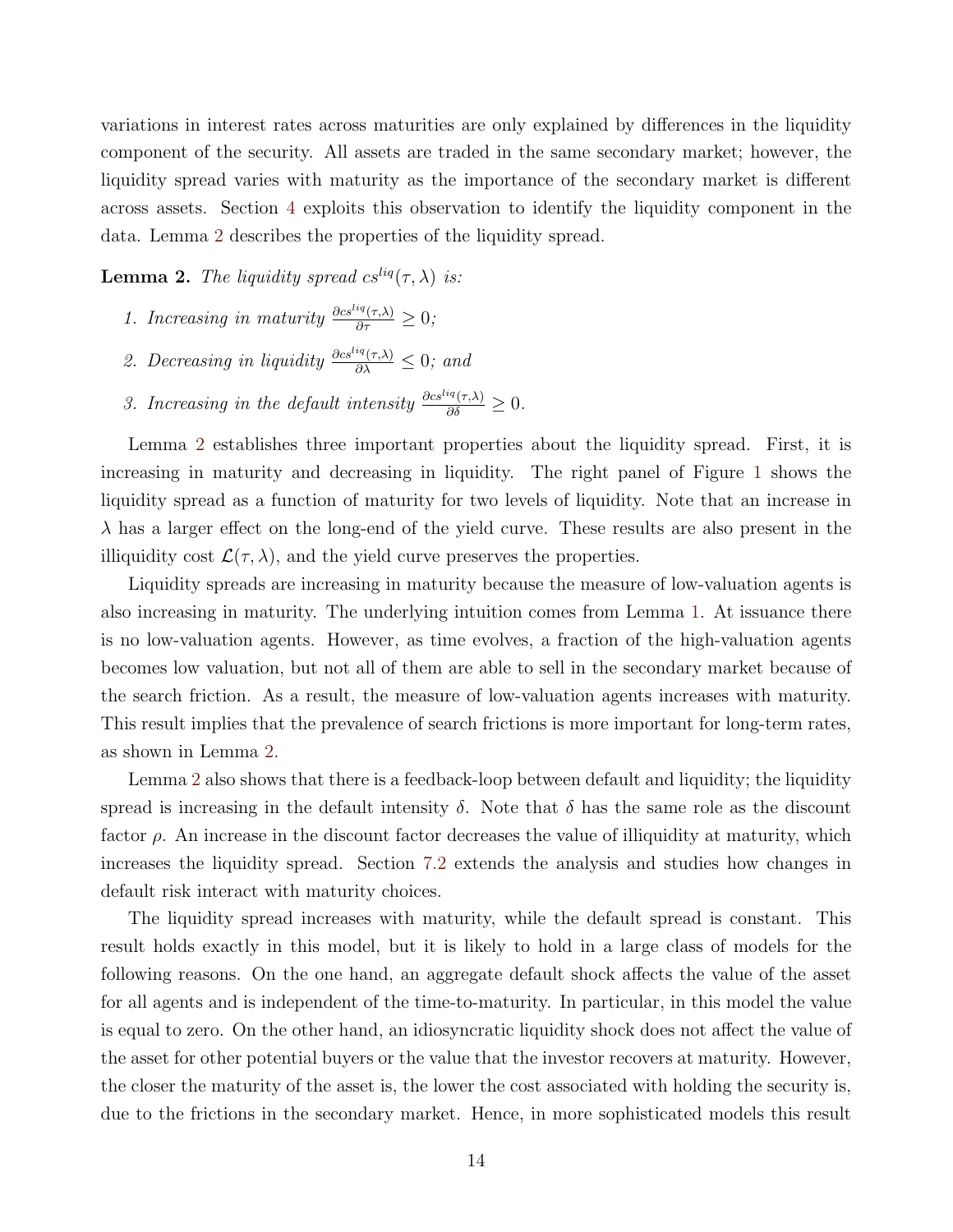might not hold exactly, but these forces indicate that the liquidity component will still affect the term structure, while the default component can generate either upward- or downward-sloping yield curves.<sup>[8](#page-15-0)</sup>

Bid-ask spreads Define the proportional bid-ask spread as the gains from trade normalized by the mid-price,

$$
BA(y; \lambda) = \frac{D^H(y; \lambda) - D^L(y; \lambda)}{1/2(D^H(y; \lambda) + D^L(y; \lambda))}.
$$

Lemma [3](#page-15-1) shows that the proportional bid-ask spread is increasing in maturity. An asset of longer maturity has larger gains from trade, and as a result the bid-ask spread increases with maturity. Importantly, all the predictions in Lemmas [2](#page-14-0) and [3](#page-15-1) are consistent with the empirical evidence (see, for example, [Edwards et al.,](#page-49-6) [2007;](#page-49-6) [Bao et al.,](#page-48-6) [2011\)](#page-48-6).

<span id="page-15-1"></span>Lemma 3. The proportional bid-ask spread is increasing in maturity.

### 3.3 Entry to the Secondary Market

The free-entry condition to the secondary market characterizes liquidity  $\lambda$  as a function of the maturity at issuance of the bonds,  $\tau$ . Replace the equilibrium price in the secondary market [\(11\)](#page-10-1) in the free-entry condition [\(3\)](#page-7-2) so that

<span id="page-15-3"></span>
$$
c = \beta(1 - \gamma) \int_0^\tau \frac{\mu^L(y)}{\mu^S} \left( D^H(y; \lambda) - D^L(y; \lambda) \right) dy.
$$
 (16)

Proposition [2](#page-15-2) analyzes the free-entry condition [\(16\)](#page-15-3). It describes how the selling intensity changes with the maturity at issuance,  $\lambda(\tau)$ .

<span id="page-15-2"></span>**Proposition 2.**  $\lambda(\tau)$  is increasing in  $\tau$  and  $\lambda(\tau) : \mathbb{R}_+ \mapsto [0, \overline{\lambda}]$ .

When assets are of zero maturity there are no gains from trade, which implies no entry into secondary markets and a selling intensity equal to zero,  $\lambda(0) = 0$ . Gains from trade are increasing in  $\tau$ , which implies that there are more incentives to enter into the secondary market as  $\tau$  increases. Hence,  $\lambda(\tau)$  is increasing. When  $\tau$  goes to infinity the gains from trade are bounded, which implies that  $\lambda$  converges to a finite number. Section [3.5](#page-16-0) solves the equilibrium between lenders and borrowers in which  $\lambda(\tau)$  represents the *lenders' curve*.

<span id="page-15-0"></span><sup>&</sup>lt;sup>8</sup>Indeed, in traditional models of corporate default (e.g., [Merton,](#page-51-7) [1974;](#page-51-7) [Duffie and Singleton,](#page-49-7) [1999\)](#page-49-7) the change in the term premium with respect to a change in maturity can be either positive or negative.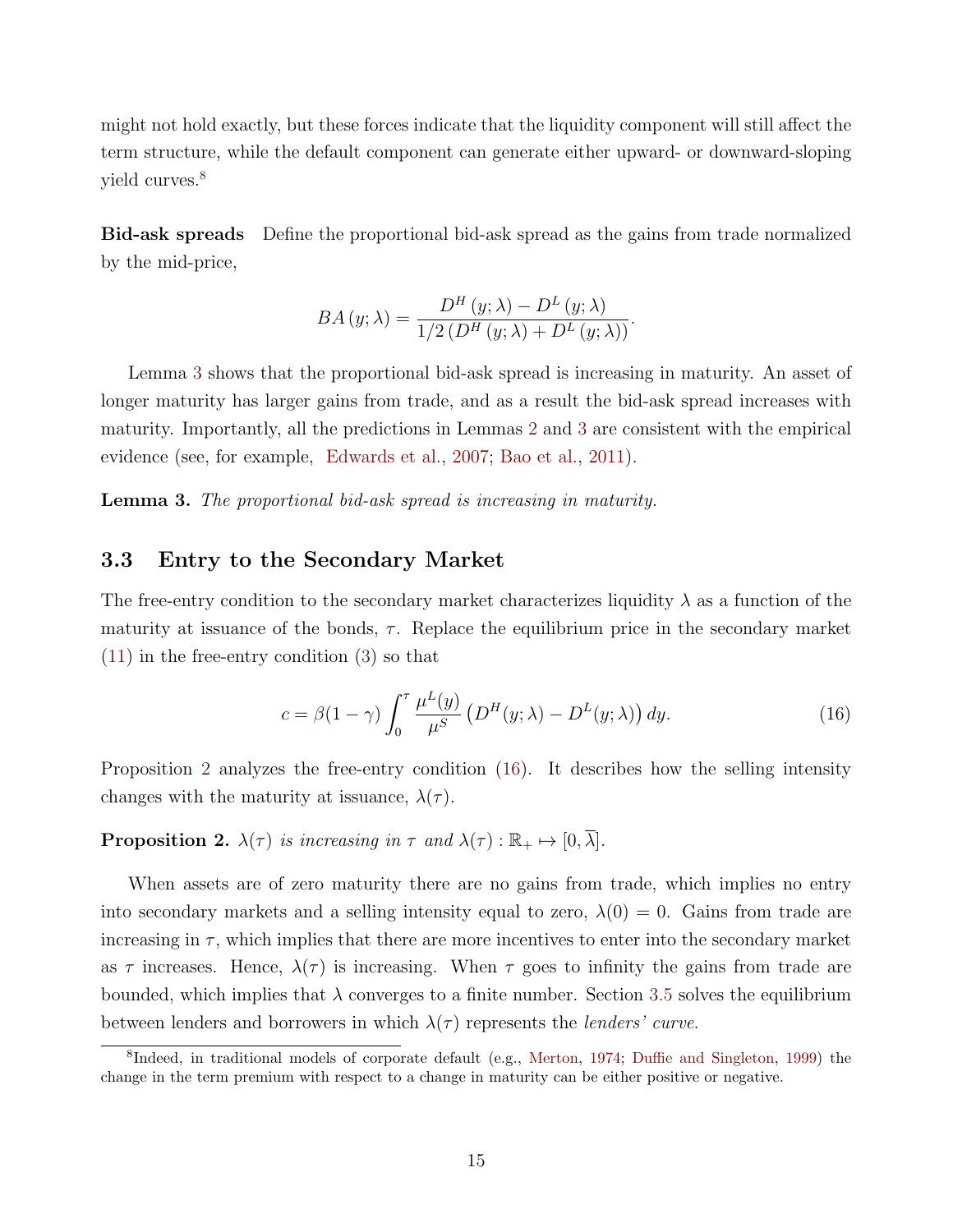### 3.4 Optimal Maturity

On the firm side, the solution of the firm's problem [\(4\)](#page-8-2) is characterized by the following tradeoff:

$$
\frac{\partial F\left(\tau\right)}{\partial \tau} = \left(\rho + \delta\right) F\left(\tau\right) + + \kappa e^{r(\tau,\lambda)\tau} c s^{liq} \left(\tau, \lambda\right) \left(1 + \epsilon_{c s^{liq}, \tau} \left(\tau, \lambda\right)\right),\tag{17}
$$

<span id="page-16-1"></span>.

where  $\epsilon_{cs^{liq},\tau}(\tau,\lambda)$  is the elasticity of the liquidity spread with respect to maturity,

$$
\epsilon_{cs^{liq},\tau}(\tau,\lambda) = \frac{\partial cs^{liq}(\tau,\lambda)}{\partial \tau} \frac{\tau}{cs^{liq}(\tau,\lambda)}
$$

Consider a marginal increase in  $\tau$ . The left-hand side of Equation [\(17\)](#page-16-1) represents the benefits of operating a firm with higher profitability, and the right-hand side captures the associated costs. First, a project in which returns are more back-loaded requires more time to become profitable. This implies a higher time-discount on future profits. Note that even without financial frictions (i.e., constant interest rates,  $r(\tau) = \rho + \delta$ ) we have an interior solution for  $\tau$ , even if there is no default,  $\delta = 0$ . Intuitively, there is an interior solution because as the firm chooses a larger  $\tau$ , it is more costly and takes more time to complete.

The second term of Equation [\(17\)](#page-16-1) captures the effect of the financial cost. First, as maturity increases, the firm has to pay the liquidity spread for a longer period. Second, Lemma [2](#page-14-0) shows that the liquidity spread increases with maturity, which is captured by the elasticity  $\epsilon_{c s^{liq}}$ . These two forces induce the firm to choose a shorter maturity than in the frictionless economy. Let  $\tau(\lambda)$  be the optimal maturity when the selling intensity is equal to  $\lambda$ .

<span id="page-16-2"></span>**Proposition 3.** The optimal maturity is increasing in the liquidity of the secondary market and  $\tau(\lambda) : [0, \overline{\lambda}] \mapsto [\underline{\tau}, \overline{\tau}]$  with  $0 \leq \underline{\tau} \leq \overline{\tau} < \infty$ .

The optimal maturity increases with the liquidity of the secondary market. By Lemma [2,](#page-14-0) the liquidity spread is lower when secondary markets are more liquid. This implies that it is cheaper to borrow, particularly at longer horizons. Hence, when  $\lambda$  increases, firms choose projects of longer maturity.

### <span id="page-16-0"></span>3.5 Equilibrium

The equilibrium is a fixed point between maturity and liquidity. On the one hand, firms take the liquidity of the secondary market as given and choose maturity—Equation [\(17\)](#page-16-1)—which delivers a curve  $\tau(\lambda)$ . On the other hand, agents in the financial sector take the maturity of assets as given, and the free-entry condition to the secondary market—Equation [\(16\)](#page-15-3)—delivers  $\lambda(\tau)$ . An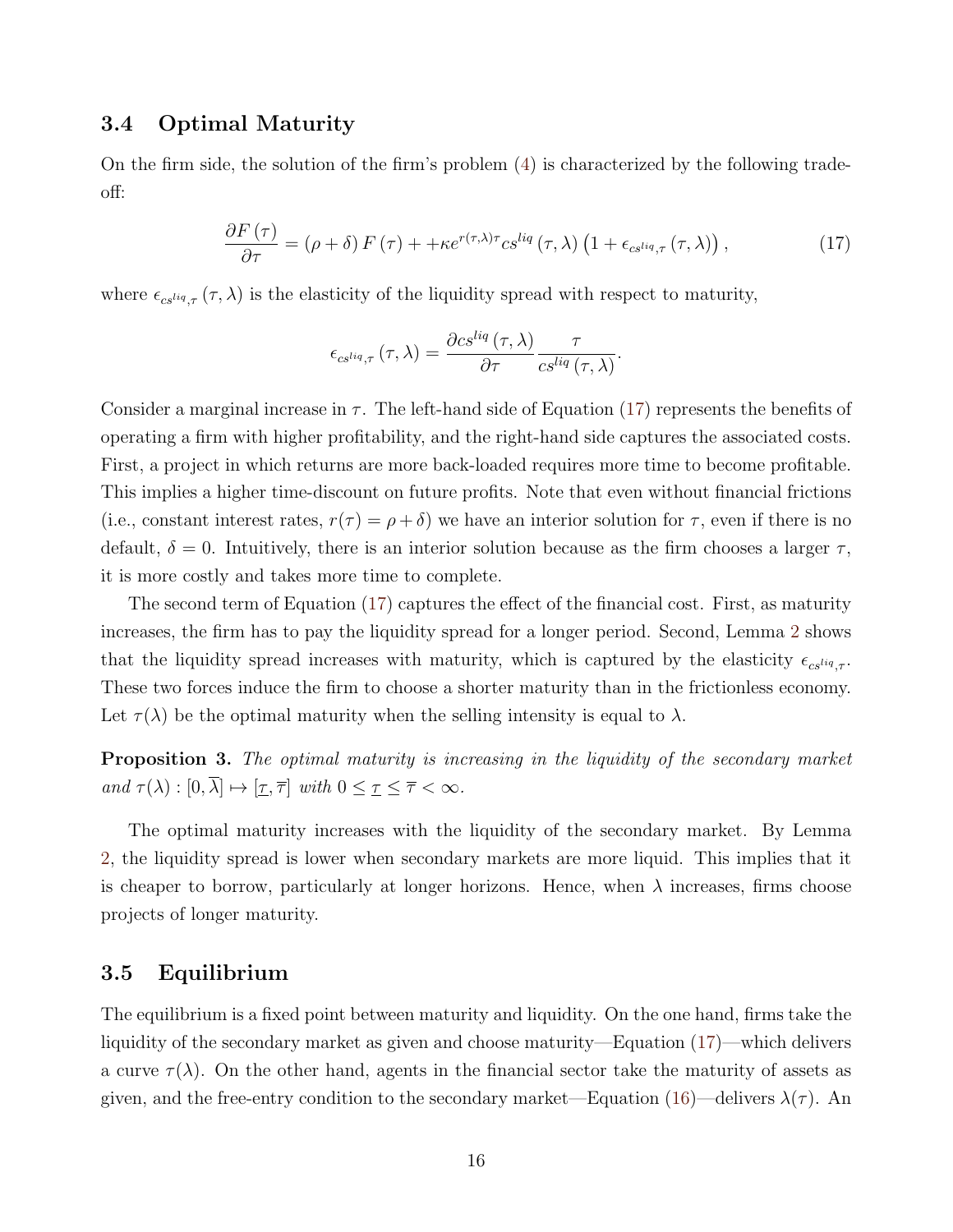Figure 2: Equilibrium characterization

<span id="page-17-1"></span>

Note: Maturity and liquidity diminish when trading frictions in financial markets are higher. Parameter values from calibration in Section [5.](#page-24-0)

equilibrium is  $(\tau^*, \lambda^*)$  such that  $\tau(\lambda(\tau^*)) = \tau^*$ . Proposition [4](#page-17-0) states that an equilibrium exists. The proof follows directly from Propositions [2](#page-15-2) and [3.](#page-16-2) Figure [2](#page-17-1) shows the characterization of the equilibrium in the space of liquidity and maturity. The solid red and blue curves show the lenders' and borrowers' choices, respectively. The intersection of these curves characterizes the equilibrium of the economy.

<span id="page-17-0"></span>Proposition 4. A steady-state search and matching equilibrium always exists.

### 3.6 Trading Frictions

We evaluate changes in trading frictions on the secondary market by increasing the matching efficiency  $A<sup>9</sup>$  $A<sup>9</sup>$  $A<sup>9</sup>$  On the one hand, the optimal maturity, characterized by the curve  $\tau(\lambda)$ , depends on the equilibrium  $\lambda$  but not directly on A, which implies that the curve  $\tau(\lambda)$  is independent of A. On the other hand, the curve  $\lambda(\tau)$  depends directly on the matching efficiency. For a given maturity and market-tightness, a higher efficiency increase the selling intensity  $\lambda$ . Moreover, it also induces more potential buyers to enter the market, which reduces the market tightness and further increases  $\lambda$ . As a result, the curve moves to the right. The red-dashed curve in Figure [2](#page-17-1) shows the new locus for the equilibrium condition under financial development: Both liquidity and maturity increase. This exercise shows that financial development—an increase in the efficiency of secondary markets—causes an increase of debt maturity. In Section [5](#page-24-0) we

<span id="page-17-2"></span> ${}^{9}$ Reductions in the search cost c generate similar results.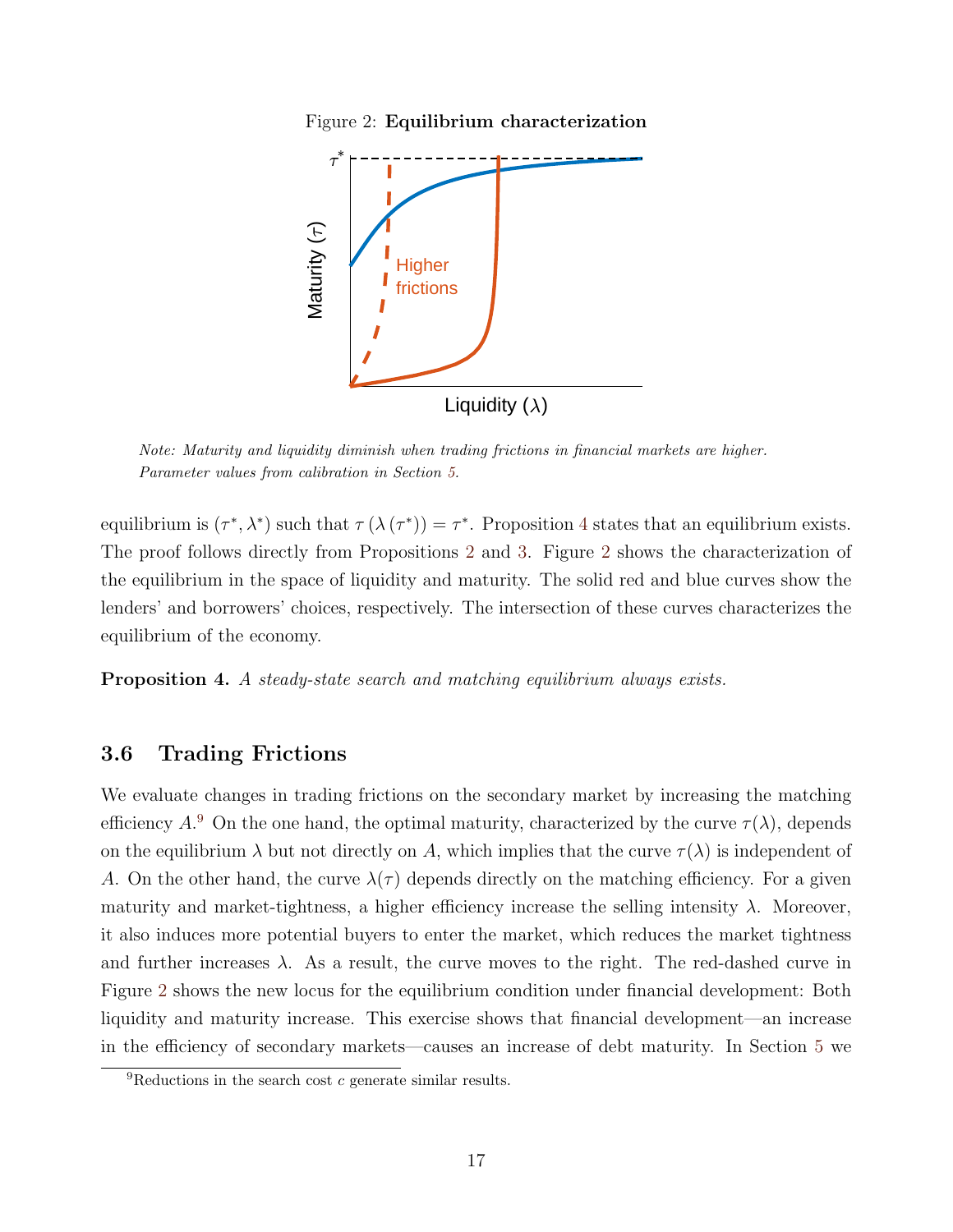evaluate this mechanism quantitatively and show that the liquidity of the secondary market can generate quantitatively large movements in maturity choices.

# <span id="page-18-0"></span>4 Empirical Analysis

This section provides empirical evidence that both liquidity spreads and profitability increase with maturity and provides quantitative guidance for the calibration of the model.

### 4.1 Maturity and Liquidity Spreads

We show that liquidity spreads are increasing in maturity. Previous research also found that liquidity has stronger effects for long-term assets than shorter ones. [Longstaff et al.](#page-51-8) [\(2005\)](#page-51-8) studied 68 firms during 2001-2002 and, using Credit Default Swaps (CDS) to control for default, found that there is a positive relation between the non-default component of credit spreads and the time-to-maturity of the bond. [Edwards et al.](#page-49-6) [\(2007\)](#page-49-6) and [Bao et al.](#page-48-6) [\(2011\)](#page-48-6) used trading data from secondary markets to estimate several measures of liquidity and found that bonds closer to maturity are more liquid. Gilchrist and Zakrajšek [\(2012\)](#page-50-5) found that credit spreads increase in maturity after controlling for distance to default and bond-specific characteristics (amount outstanding, coupon rate, callable, industry fixed-effects, and credit rating fixed-effects). We contribute to the existing empirical literature by presenting a new empirical strategy and evidence on the slope of liquidity spreads with respect to maturity, which provide empirical guidelines for the quantification of the model.

We consider corporate debt issuances in the US on the Mergent Fixed Income Securities Database (FISD) and corporate CDS from Markit. We define, following Gilchrist and Zakrajšek [\(2012\)](#page-50-5), credit spreads that are not subject to the "duration mismatch" by constructing a synthetic risk-free security that mimics exactly the cash flows of the corresponding corporate debt instrument. Appendix [B.1](#page-64-0) describes the data and the construction of credit spreads.

**Empirical specification** Let  $s_{i,t,m}$  be the credit spread for a bond issued by issuer i, in period t, and of maturity m. As we explain later, a key step to identifying the slope of liquidity spreads consists of considering only firms that in a given period issue two or more bonds of different maturities. The empirical specification is

<span id="page-18-1"></span>
$$
s_{i,t,m_j} - s_{i,t,m_1} = \beta(m_j - m_1) + \gamma \mathbf{X}_{i,t} + \epsilon_{i,t,m_1,m_j}.
$$
\n(18)

The coefficient  $\beta$  measures the slope of credit spreads with respect to maturity. If  $\beta > 0$ , long-term spreads are larger than short-term spreads. The controls  $\mathbf{X}_{i,t}$  include time, indus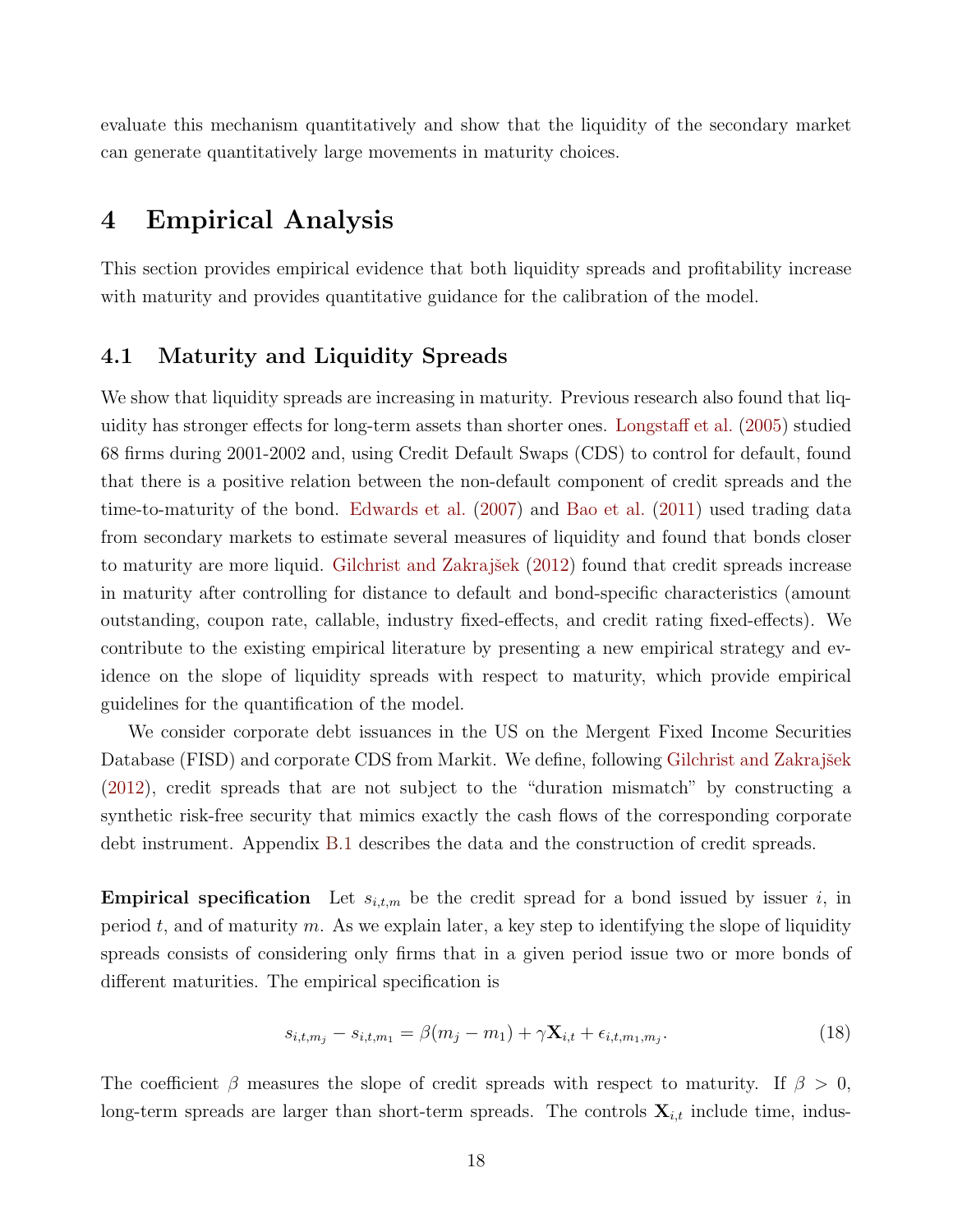try, and/or credit-rating fixed-effects, and results are robust to add non-linear effects such as estimating Equation [\(18\)](#page-18-1) in logs.

We find a significant slope of credit spreads to maturity. The first three columns in panel A of Table [1](#page-21-0) show different specifications with time and/or industry fixed-effects.[10](#page-19-0) When we include time and industry fixed-effects (third column), the slope is about 5 basis points per year. We also exploit the variation within issuer-period assets. We define a "group" as all issuances of the same issuer in a given month and add a fixed-effect at the group level.<sup>[11](#page-19-1)</sup> The fourth column shows that maturity differences within groups are significant and quantitatively similar to the other columns.

The previous estimate cannot distinguish between default and liquidity components. To uncover the slope of liquidity spreads we propose and validate a novel identification scheme. We assume that default spreads are constant in maturity, so the difference between the short- and long-term issuances identifies the slope of liquidity spreads. Theoretically, section [2](#page-5-0) shows that if default arrives at a constant Poisson rate, then the credit spread due to default is constant in maturity. However, other theories of default (e.g., [Merton,](#page-51-7) [1974;](#page-51-7) [Duffie and Singleton,](#page-49-7) [1999\)](#page-49-7) propose that default spreads can be either increasing or decreasing in maturity. More importantly, we perform several empirical exercises to validate the identification assumption. First, we use information on credit rating. Following [Krishnamurthy and Vissing-Jorgensen](#page-51-9) [\(2012\)](#page-51-9), we estimate Equation [\(18\)](#page-18-1) only for the set of assets that are safe but illiquid and recover similar estimated coefficients. Second, we use corporate CDS to show that default spreads have a smaller estimated slope than the estimated liquidity component. Third, we focus on the set of assets in which we can match corporate bonds with their corresponding CDS to measure the non-default component. The three exercises validate the identification assumption showing that the slope in the benchmark specification can be attributed to liquidity.

The underlying intuition for the validity of the identification is that liquidity spreads arise from idiosyncratic shocks to bond holders and, as shown by the model, the time-to-maturity is a key summary statistic for the costs of these shocks. If the asset is close to maturity, the agent can exit the liquidity shock through repayment at maturity, and this liquidity cost is relatively low. However, if it is a long asset the liquidity cost is larger. On the other hand, when default occurs, the time-to-maturity of the bond is not relevant for the recovery value and therefore should not affect credit spreads. In fact, after default all bonds of different time-to-maturity enter together in the renegotiation process, and usually holders of different bonds receive similar haircuts.<sup>[12](#page-19-2)</sup>

<span id="page-19-1"></span><span id="page-19-0"></span> $10$ We define time fixed-effects at the month level, but results are robust to alternative length periods.

<sup>&</sup>lt;sup>11</sup>Results are robust for different definitions of period (month instead of week) and if we restrict the sample so that issuers have more than three, four, or five issuances per issuer-period.

<span id="page-19-2"></span><sup>12</sup>Nevertheless, maturity may affect default spreads if default intensities depend on maturities. However, it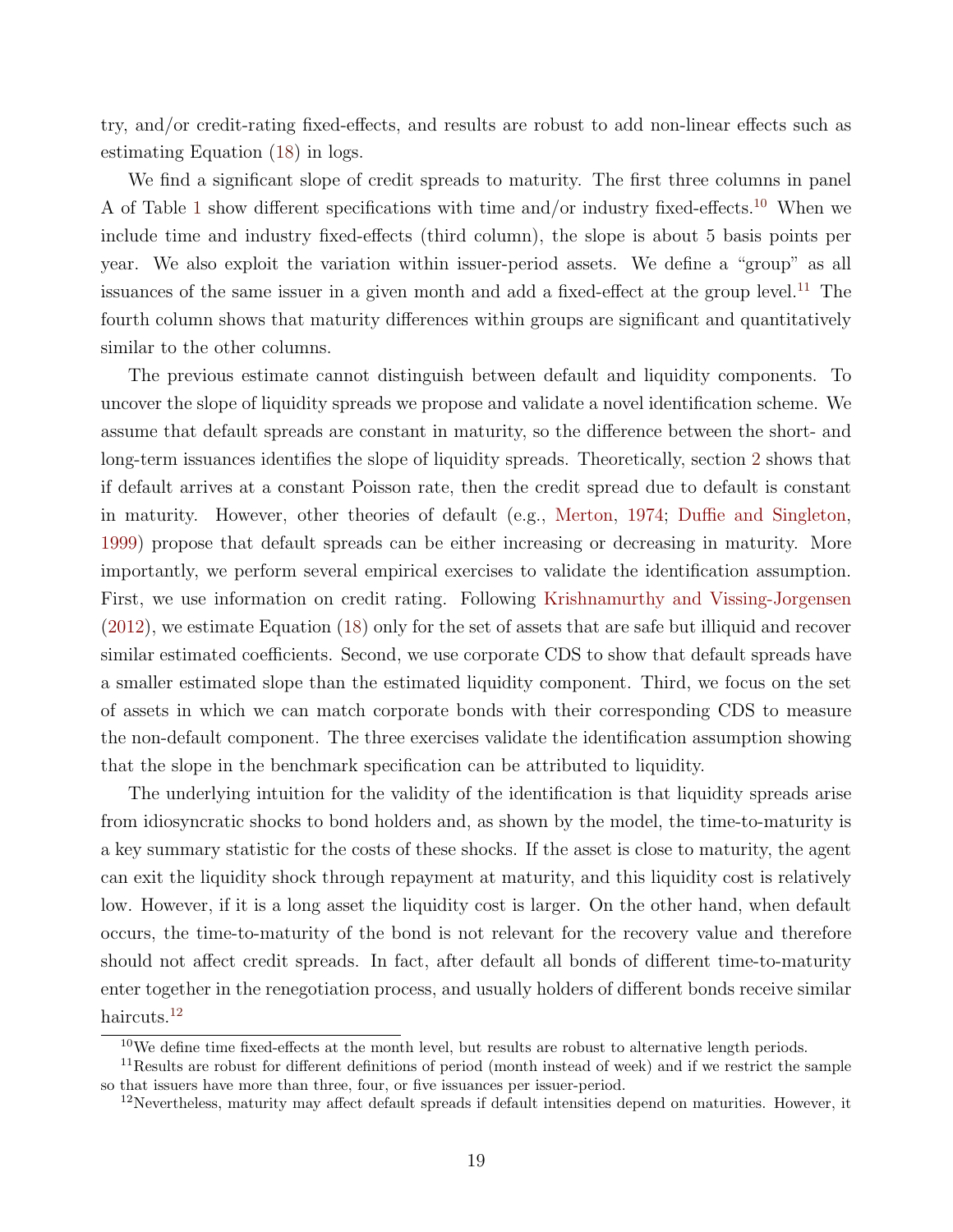Safe but illiquid bonds We now include information on credit ratings. First, we repeat the main estimation with the sample of rated bonds because not all bonds are rated, and the smaller and more illiquid bonds are probably not in the sample. The result is in the first column of panel B in Table [1.](#page-21-0) We find an estimated coefficient of about 4 basis points per year. The second column adds credit-rating fixed-effects and finds a significant and quantitatively similar coefficient for maturity differences.

Next we do the estimation only on the sample of issuances rated above A. These assets represent the High Quality Market (HQM) of corporate bonds and are safe but illiquid assets, so we can abstract from default considerations for this asset class. Expected credit losses and default rates are very small for these securities on average and were small during the 2008 financial crisis (see Appendix [B.2\)](#page-64-1). For example, the expected credit losses of a security rated A in 2008 were only 0.37%. Another concern is that long-term assets are more likely to be downgraded and then default. However, we also show in the appendix that five-year cumulative transition probabilities for these securities are quite small. Hence, we can abstract from default considerations for this group of securities and interpret the estimates as the liquidity component. The third column shows that the coefficient on maturity is significant and quantitatively similar to previous estimates. These results validate the identification assumption and suggest that the measured coefficients can be attributed to liquidity. The fourth column considers bonds only rated Aaa and also finds a significant and quantitatively similar coefficient, reinforcing the finding.

Corporate CDS The previous estimates rely either on the assumption that default spreads are constant with maturity or in the sample of safe but illiquid assets. On the empirical side, it is hard to get direct estimates of default intensities (e.g., [Campbell et al.,](#page-48-7) [2008\)](#page-48-7). One common strategy is to use CDS to measure the credit spread due to default. However, it is worth noticing that CDS also trade in OTC markets, so CDS's prices also contain liquidity spreads and are not a pure measure of default. Nevertheless, for robustness we can look at corporate CDS and estimate how they change with maturity.

Let  $cds_{i,t,m}$  be the implied yield for the CDS for issuer i, in month t, and of maturity m. We take as the short maturity the one-year CDS and compute the slope for CDS with maturities equal to two, three, four, five, seven, ten, fifteen, twenty, and thirty years. The empirical

is very hard to get direct empirical estimates of default intensities (see [Campbell et al.,](#page-48-7) [2008\)](#page-48-7), and there is no empirical evidence for the term structure of default intensities. Hence, we assume that it is constant on maturity.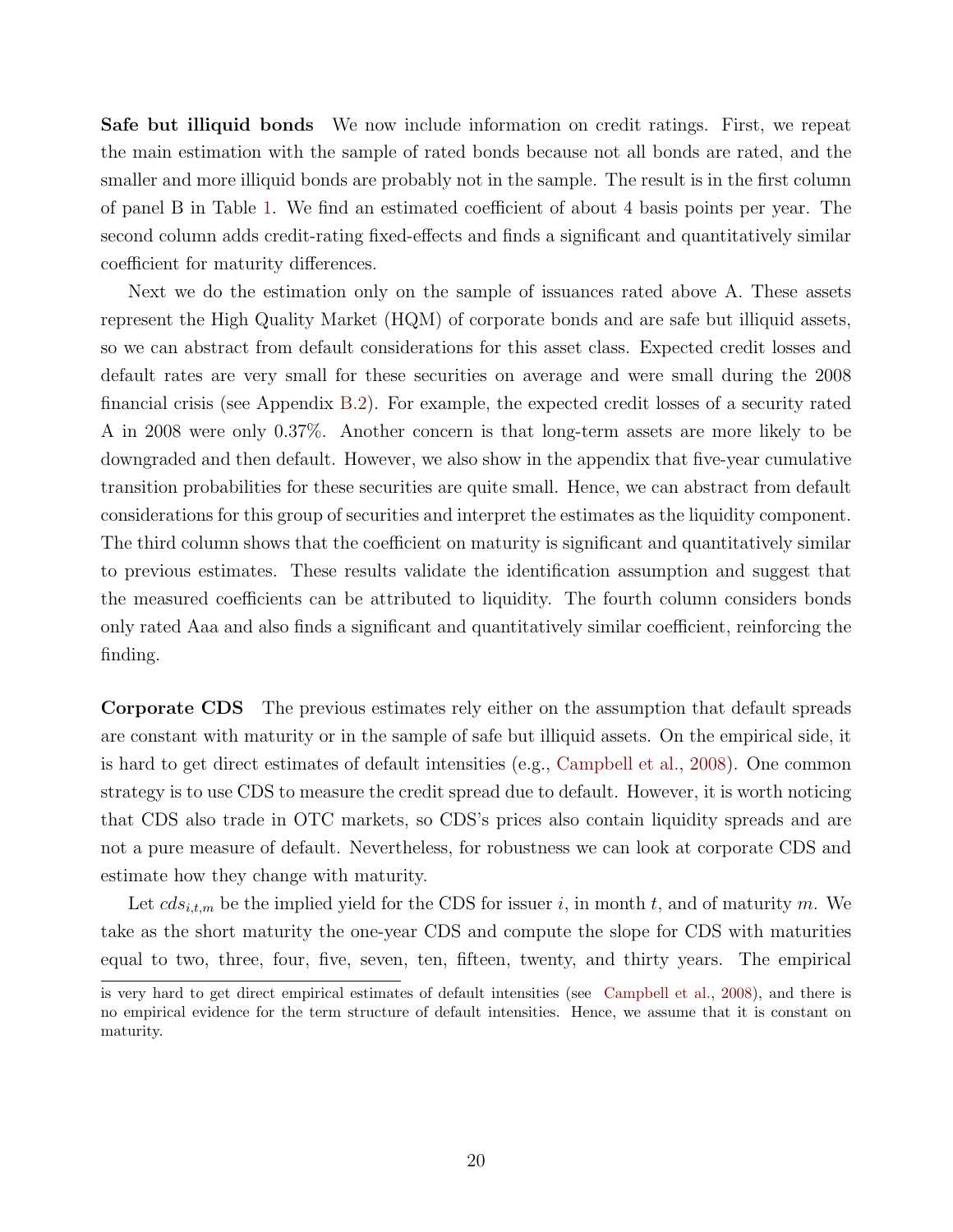<span id="page-21-0"></span>

| A. Credit Spreads Differential |             |                                |                |                |            |  |
|--------------------------------|-------------|--------------------------------|----------------|----------------|------------|--|
| Maturity difference            | $7.876***$  | $6.247***$                     | $4.877***$     | $5.836***$     |            |  |
|                                | (0.234)     | (0.359)                        | (0.299)        | (0.325)        |            |  |
|                                |             |                                |                |                |            |  |
| Observations                   | 23,614      | 23,614                         | 23,614         | 19,320         |            |  |
| R-squared                      | 0.046       | 0.104                          | 0.173          | 0.858          |            |  |
| $\rm FE$                       | No          | Time                           | Time, Industry | Firm-Time      |            |  |
|                                |             | B. Safe but Illiquid Bonds     |                |                |            |  |
| Maturity difference            | $3.545***$  | $3.684***$                     | $4.046***$     | $3.620**$      |            |  |
|                                | (0.261)     | (0.245)                        | (0.336)        | (1.081)        |            |  |
|                                |             |                                |                |                |            |  |
| Observations                   | 15,471      | 15,471                         | 11,956         | 867            |            |  |
| R-squared                      | 0.103       | 0.135                          | 0.126          | 0.212          |            |  |
| $\rm FE$                       | Time        | Time, Rating                   | Time           | Time           |            |  |
| Sample                         | All         | All                            | Aaa-A          | Aaa            |            |  |
|                                |             |                                |                |                |            |  |
|                                |             | C. Credit Default Swaps        |                |                |            |  |
| Maturity difference            | $2.494***$  | $2.412***$                     | $2.359***$     | $2.073***$     | $2.219***$ |  |
|                                | (0.046)     | (0.230)                        | (0.224)        | (0.201)        | (0.042)    |  |
| Spread short                   |             |                                |                | $-0.318***$    |            |  |
|                                |             |                                |                | (0.013)        |            |  |
|                                |             |                                |                |                |            |  |
| Observations                   | 1,119,540   | 1,119,540                      | 1,119,540      | 1,119,540      | 1,119,540  |  |
| R-squared                      | 0.003       | 0.023                          | 0.027          | 0.624          | 0.860      |  |
| $\rm FE$                       | No          | Time                           | Time, Industry | Time, Industry | Firm-Time  |  |
|                                |             |                                |                |                |            |  |
|                                |             | D. Direct Measure of Liquidity |                |                |            |  |
| Maturity difference            | $13.035***$ | $9.215***$                     | $5.247***$     |                |            |  |
|                                | (3.272)     | (2.672)                        | (0.885)        |                |            |  |
|                                |             |                                |                |                |            |  |
| Observations                   | 2,479       | 2,479<br>0.361                 | 2,479<br>0.903 |                |            |  |
| R-squared                      | 0.180       |                                |                |                |            |  |
| FE                             | Time        | Time, Industry                 | Firm-Time      |                |            |  |

#### Table 1: Empirical evidence: Liquidity Spreads Increasing in Maturity

Note: The first panel shows the estimates of the benchmark specification. The second panel estimates the model for the set of safe but illiquid bonds. The third panel shows that the slope on CDS is smaller than in the benchmark specification. The last panel uses CDS to compute a direct measure of liquidity. See text for details. Standard errors in parentheses; \*, \*\*, and \*\*\* denote statistical significance at the 10, 5, and 1 percent level, respectively.

specification replicates the estimates on total credit spreads (Equation [\(18\)](#page-18-1)),

$$
cds_{i,t,m_j} - cds_{i,t,m_1} = \beta(m_j - m_1) + \gamma \mathbf{X}_{i,t} + \epsilon_{i,t,m_1,m_j}.
$$
\n(19)

As before, the coefficient  $\beta$  measures the slope of the default spread, and the controls  $\mathbf{X}_{i,t}$ include time, industry, and/or firm-month fixed-effects.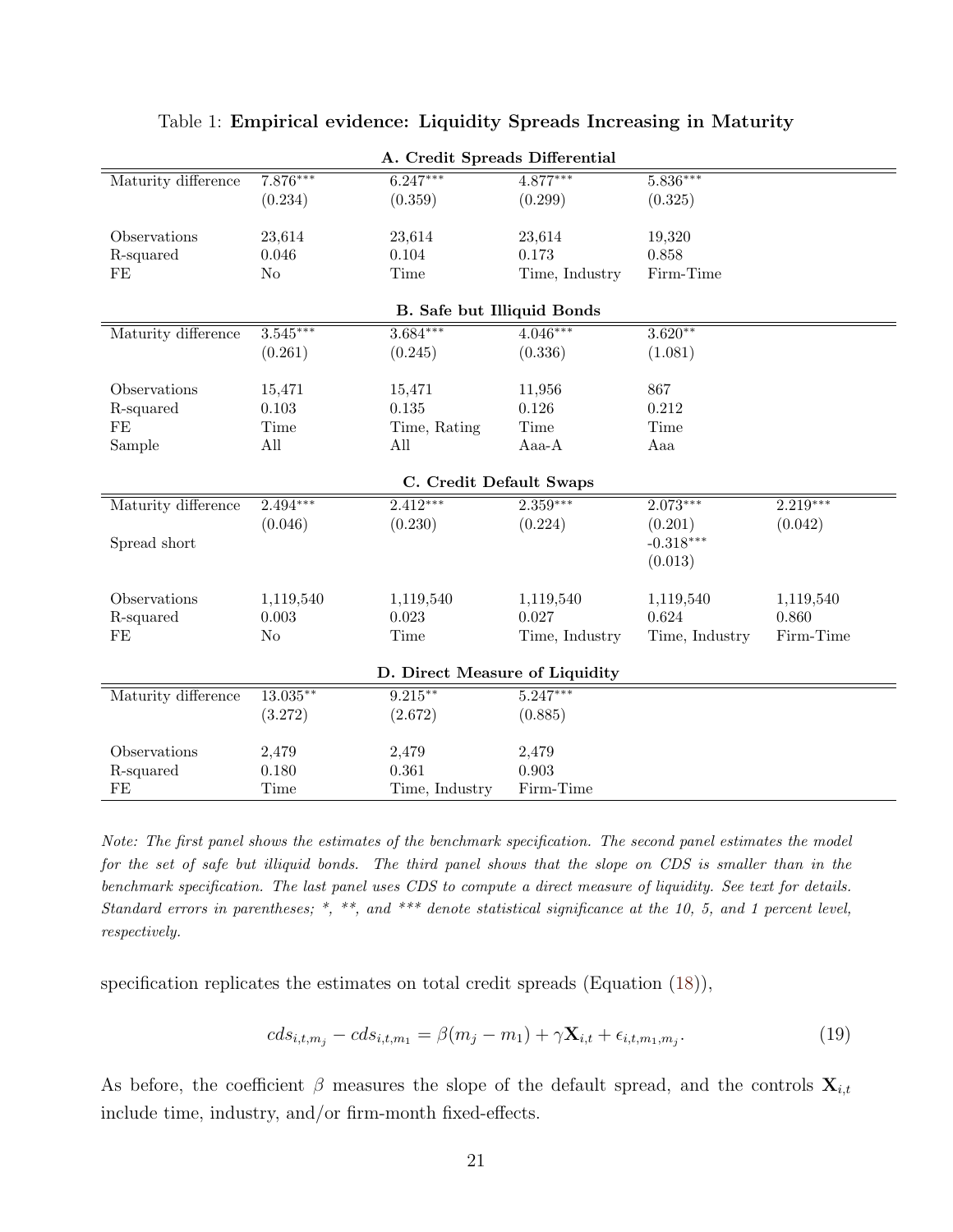Panel C of Table [1](#page-21-0) shows that for the five different specifications the estimated coefficients are significant. Quantitatively, for each additional year, the spreads on CDS increase between 2 and 2.5 basis points. If we compare them with the slope of corporate yields (first panel), the slope of CDS represents between one-third and one-half of the total slope. Moreover, as corporate CDS also trade in OTC markets, this slope also contains liquidity spreads and is not a pure measure of default. We also estimated the slope on sovereign CDS, which trade in more liquid markets, and find that the slope on sovereign CDS is smaller than that on corporate CDS.

Non-default component Finally, we match corporate bond issuers with the CDS data, so we get a direct measure of the liquidity component (i.e., we match the corporate bond with the CDS for the same issuer at the same maturity). In the data, we don't have CDS with the exact same maturity, so we do a linear interpolation between the yields of the closest two maturities, but results are robust to alternative interpolation schemes. Define liquidity as  $liq_{i,t,m} = s_{i,t,m} - cds_{i,t,m}$  and estimate

$$
liq_{i,t,m_j} - liq_{i,t,m_1} = \beta(m_j - m_1) + \gamma \mathbf{X}_{i,t} + \epsilon_{i,t,m_1,m_j}.
$$
\n(20)

Panel D of Table [1](#page-21-0) shows that the estimated coefficients on the maturity difference are significant for alternative specifications. If we focus on the third column, which includes a firm-month fixed effect, the coefficient is about 5 basis points per year. Note that this coefficient is similar to those on the first panel in which we assume the default component is constant in maturity. We conclude that a significant fraction of the slope of credit spreads can be attributed to liquidity considerations.

Quantitative targets For the quantitative evaluation it is useful to summarize the empirical results with the effect at the median. We use estimates from the direct measure of liquidity; i.e., when we use CDS to control for the default component, Panel D of Table [1.](#page-21-0) The median firm has a maturity of 5 years, and it issues 3- and 7-year bonds. The estimated coefficients imply an increase on liquidity spreads of 21 bps  $(4 \times 5.25)$ .

One caveat about the mapping of the model to the data is that in the benchmark model there is only one bond issuance, while to recover the cost of liquidity in the data we consider the spread between two bond issuances. However, we argue that the empirical estimates recover the cost of financing at different maturities, which is the relevant measure for the model irrespective of the number of issuances on the same day. There are several extensions of the model that can capture the multiple issuances observed in the data, but it is not key for the main point of the paper. For example, a realistic assumption is that the life cycle of the project is more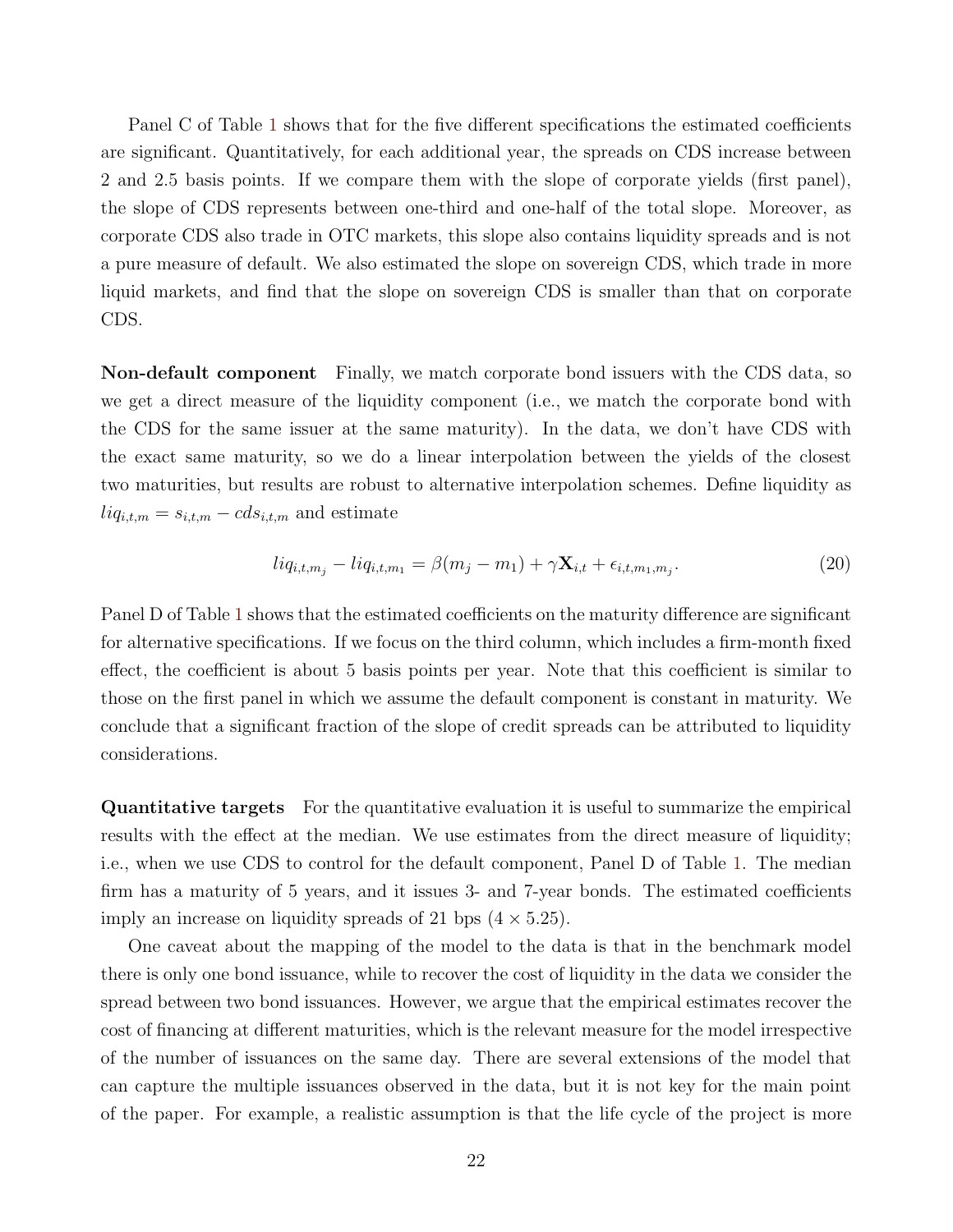complicated than the one proposed in the model and that projects generate different cash flows at different points in time. In this case, it would be optimal to issue bonds of different maturities at period zero to match the cash-flow payments of the project.

# <span id="page-23-0"></span>4.2 Maturity and Profitability

We provide empirical evidence that long-term projects have higher profitability. The intuition in the model is that entrepreneurs choose projects across sectors with different investment lags and profitability, which is supported by the following facts: (i) Firms tend to match the maturity of assets and liabilities; and (ii) There is a positive correlation between debt maturity and profitability at the sector level. These two observations validate the assumptions of the model and provide quantitative guidelines for the calibration.

Maturity Matching Empirical evidence shows that firms tend to match the maturity of assets and liabilities. For example, [Guedes and Opler](#page-50-6) [\(1996\)](#page-50-6) and [Stohs and Mauer](#page-52-4) [\(1996\)](#page-52-4) study firms in the US by measuring their asset maturity with depreciation rates and find that it matches their debt maturity. [Graham and Harvey](#page-50-7) [\(2001\)](#page-50-7) survey CFOs, and the most popular explanation of how firms choose between short- and long-term debt is that they match debt maturity with asset life, particularly for small and private firms. There is also international evidence of maturity matching, such as [Schiantarelli and Sembenelli](#page-52-5) [\(1997\)](#page-52-5) for the UK and Italy and [Schiantarelli and Srivastava](#page-52-6) [\(1997\)](#page-52-6) for India. Finally, [Gopalan et al.](#page-50-8) [\(2016\)](#page-50-8) take advantage of a natural experiment—the creation of debt recovery tribunals in India—and show that a reduction in enforcement constraints that increased the availability of funding for longterm projects indeed led to an increase in asset maturity among affected firms. This evidence validates the assumption that firms match the maturity of the bond with that of the project. The benchmark model has a stark assumption that firms fully match maturities, but Section [7.1](#page-39-0) shows that the main results are robust when firms can rollover short-term debt to finance long-term projects.

Profitability Previous research has shown that there is a positive relation between debt maturity and profitability at the firm level (e.g., [Yamarthy,](#page-52-7) [2016;](#page-52-7) [Crouzet,](#page-49-8) [2017\)](#page-49-8), while here we show that this relation also holds across sectors. Figure [3](#page-24-1) shows the correlation of productivity and maturity across sectors.<sup>[13](#page-23-1)</sup> On the long-term side, the median firm in the transportation

<span id="page-23-1"></span> $13\text{We}$  use Compustat data; see Appendix [B.3](#page-65-0) for details. We define profitability as operating income before depreciation (oibdp) over assets (at), oibdp/at. Results are robust to alternative measures of profitability, such as oibdp to lagged assets [\(Gorodnichenko and Weber,](#page-50-9) [2016\)](#page-50-9) or oibdp minus interest (xint) minus taxes (txt) over assets [\(Kahle and Stulz,](#page-51-10) [2017\)](#page-51-10). We define sector as the SIC division level, but results are similar for alternative industry classifications.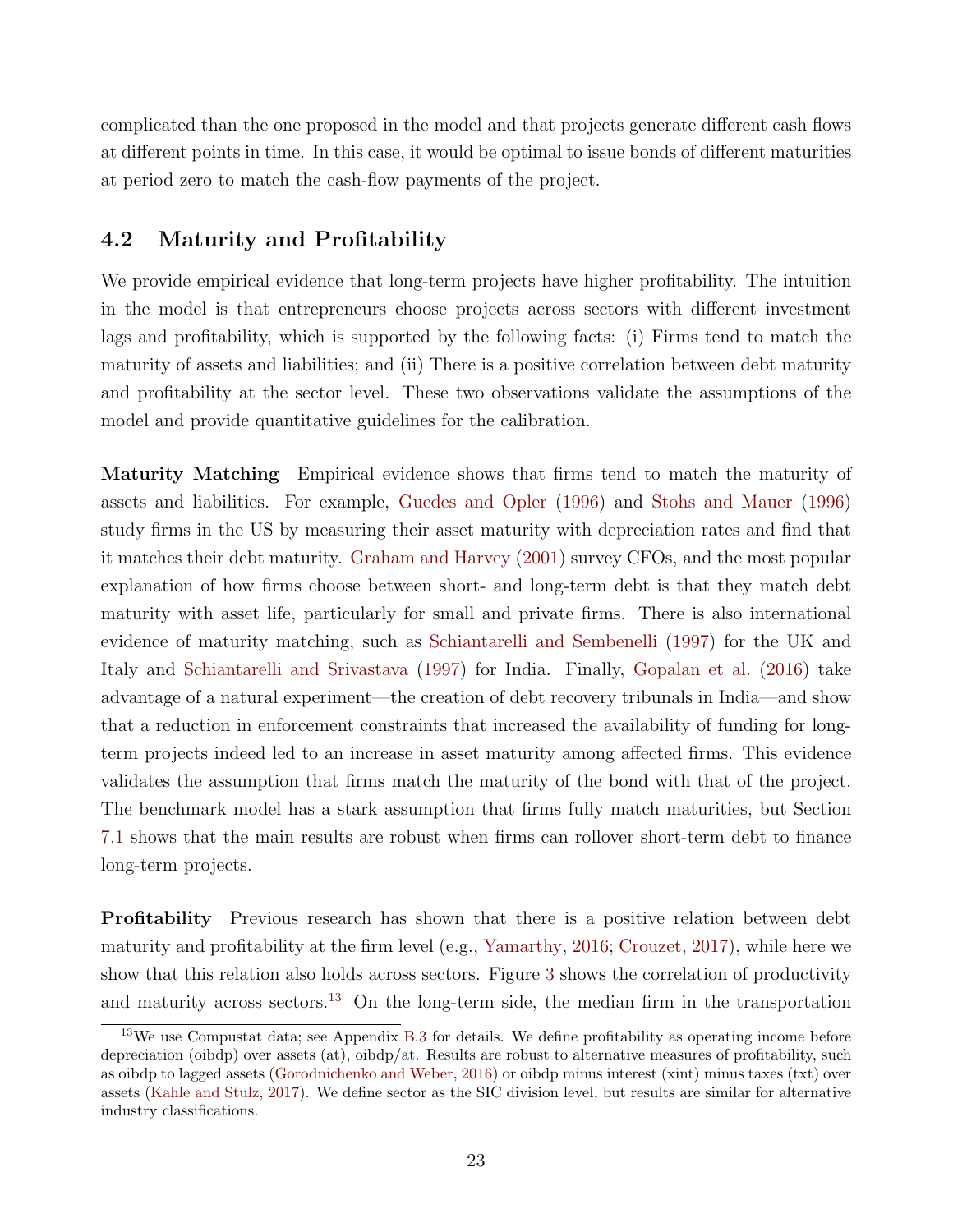<span id="page-24-1"></span>division—for example, an air courier services company—has an average maturity of about 8 years and a profitability above 12%. On the short-term side, a firm in the construction division, for example a general building construction company, has a maturity of 3.2 years and a profitability of 7.5%, showing that sectors with higher maturity also have higher profitability.



Figure 3: Profitability and Maturity Across Sectors

Note: Positive correlation between profitability and maturity by industry.

We regress profitability on alternative measures of long-term debt across sectors to quantify the positive relation between profitability and maturity. The first column of Table [2](#page-25-0) shows a positive and significant coefficient on the ratio of long-term debt. The second column regresses profitability on average maturity, and the third column adds a squared term on average maturity to capture non-linearities. For the calibration we follow the estimates of the third column and assume that  $\pi(\tau) = \pi_1 \tau + \pi_2 \tau^2$  with  $\pi_1 = 0.100$  and  $\pi_2 = -0.006$ .

# <span id="page-24-0"></span>5 Quantitative Analysis

This section presents a quantitative evaluation of the theory presented in Section [2.](#page-5-0) We use the estimates from Section [4](#page-18-0) to discipline the calibration of the model and exploit additional measurements as validation exercises. Next, we evaluate counterfactual scenarios to evaluate how trading frictions on financial markets affect the slope of the yield curve and the profitability of firms.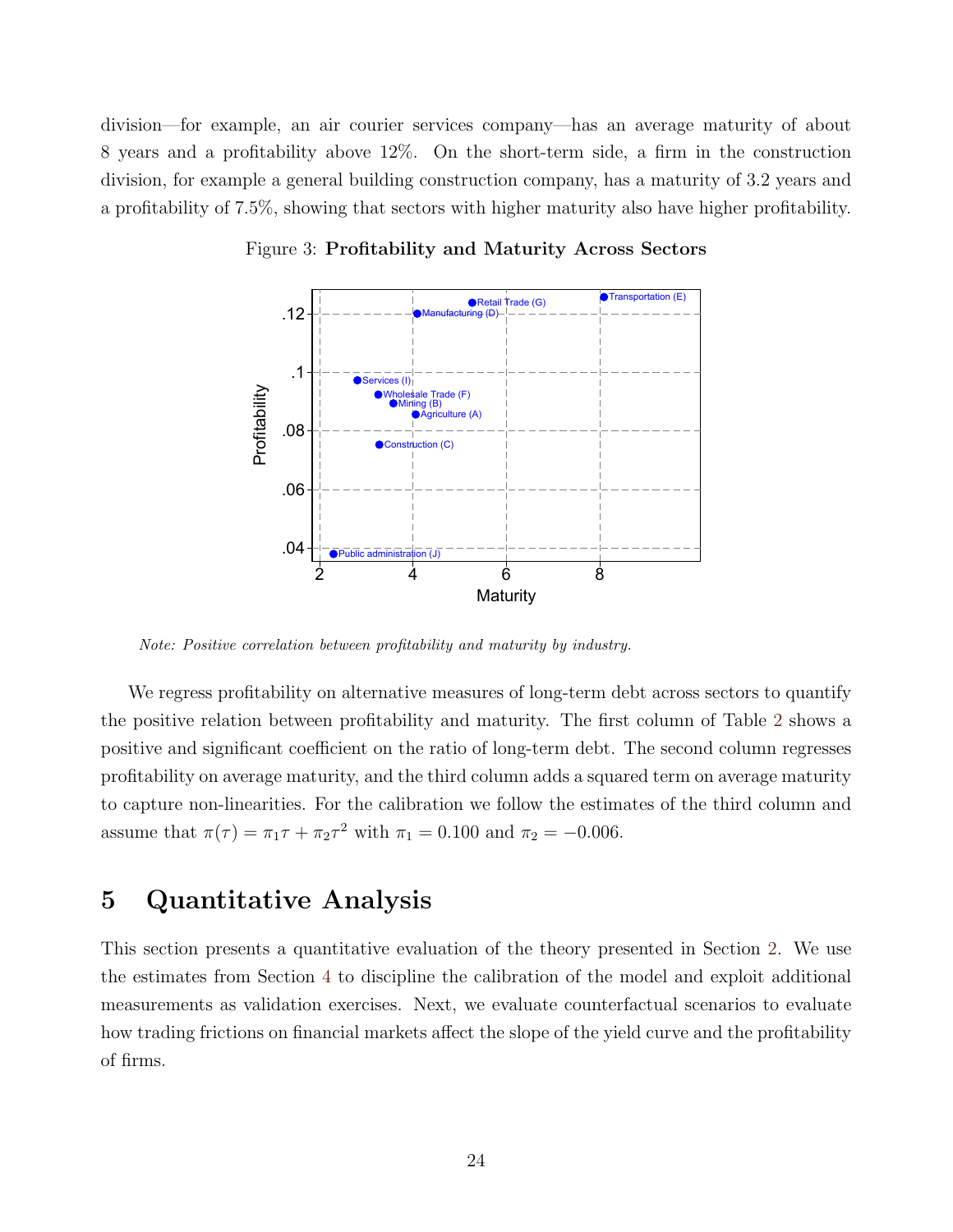<span id="page-25-0"></span>

|                          | $\left  \right $ | $\left( 2\right)$ | $\left(3\right)$ |
|--------------------------|------------------|-------------------|------------------|
| Long-term ratio          | $0.427***$       |                   |                  |
|                          | (0.031)          |                   |                  |
| Average maturity         |                  | $0.030***$        | $0.100***$       |
|                          |                  | (0.003)           | (0.011)          |
| Average maturity-squared |                  |                   | $-0.006***$      |
|                          |                  |                   | (0.001)          |
|                          |                  |                   |                  |
| FE                       | Time Sector      | Time Sector       | Time Sector      |
| Observations             | 369              | 369               | 369              |
| R-squared                | 0.828            | 0.779             | 0.804            |

Table 2: Empirical evidence: Profitability Increasing in Maturity

Note: Standard errors in parentheses; \*, \*\*, and \*\*\* denote statistical significance at the 10, 5, and 1 percent level, respectively.

# 5.1 Calibration

We match moments from the corporate debt market and firm's profitability. Some parameters can be calibrated "externally," while others must be calibrated "internally" from the solution of the model. We proceed in five steps to calibrate each of the parameters of the model. Table [3](#page-26-0) summarizes the parameter values and the target moments.

Externally calibrated One unit of time is equivalent to one year. The discount factor is set to  $\rho = 0.02$  as it is standard in the literature (e.g., [He and Milbradt,](#page-50-1) [2014\)](#page-50-1), and the default rate is  $\delta = 0.03$  to match the default rate of speculative-grade firms [\(Moody's,](#page-52-8) [2015\)](#page-52-8). Normalize the measure of new firms by  $\mu^0 = 1$ . For the secondary market assume a constant-return-to-scale Cobb-Douglas matching function with elasticity  $\alpha = 0.5$ . Further, assume that the bargaining power of sellers is  $\gamma = 0.5$ .

Matching technology First, target an expected time to sell of two weeks [\(He and Milbradt,](#page-50-1) [2014\)](#page-50-1) so that  $\frac{1}{\lambda} = \frac{2}{52}$ . Recall that  $\lambda = A\theta^{\alpha-1}$  and normalize  $\theta = 1$  as we do not have reliable information on the market tightness. Hence, the matching efficiency has to be equal to  $A = 26$ to match the expected time to sell.

Turnover Second, target an annual turnover rate of 57% [\(He and Milbradt,](#page-50-1) [2014;](#page-50-1) [Chen et al.,](#page-48-1) [2017\)](#page-48-1). Turnover is approximately equal to  $(\eta^{-1} + \lambda^{-1})^{-1}$ , so we can directly calibrate  $\eta = 0.58$ to match this moment.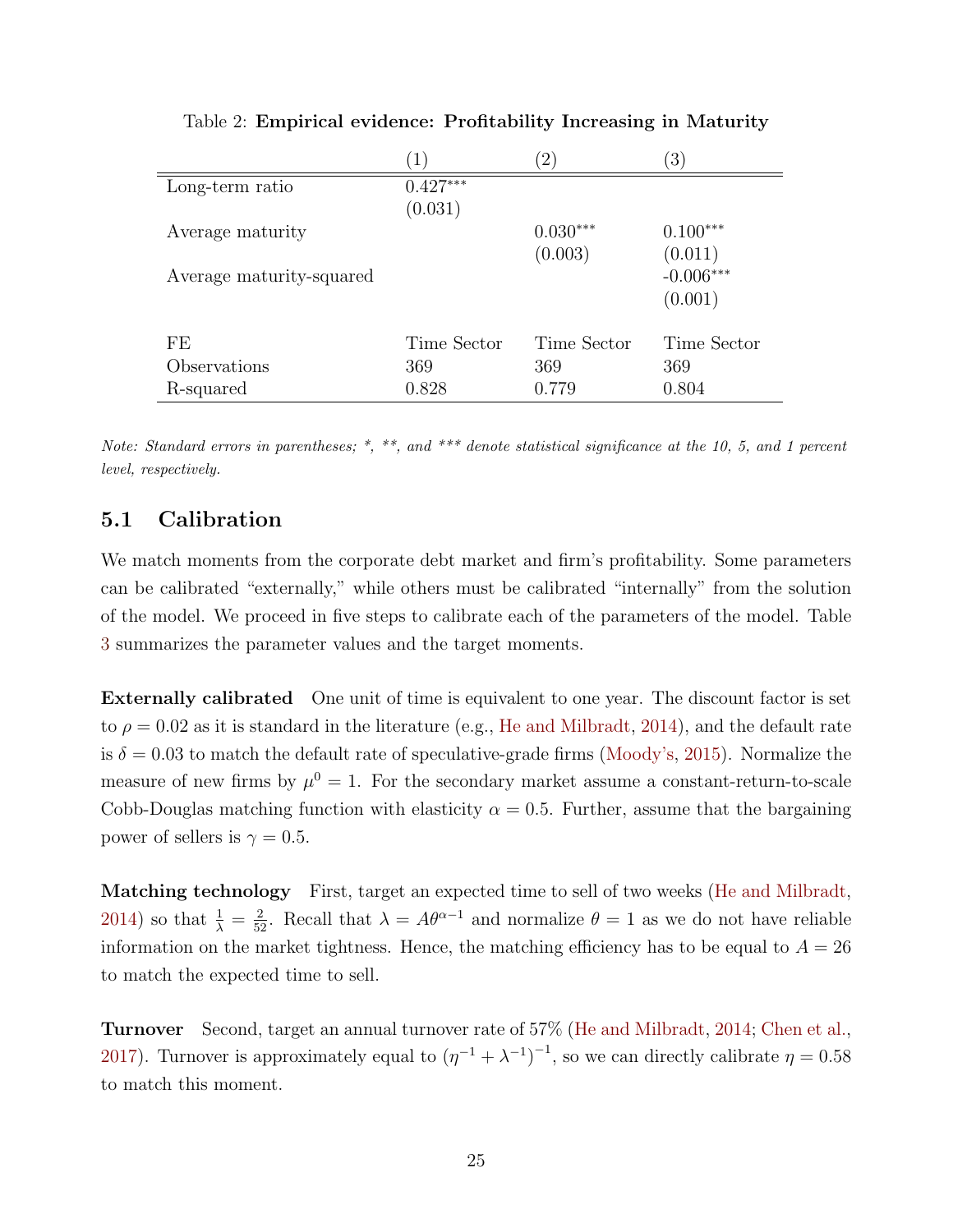<span id="page-26-0"></span>

|                  | Value   | Target/source         | Model   | Data    |
|------------------|---------|-----------------------|---------|---------|
|                  |         |                       |         |         |
| $\overline{A}$   | 26.00   | Expected time to sell | 2.00    | 2.00    |
| $\eta$           | 0.58    | Turnover rate         | 0.57    | 0.57    |
| $\boldsymbol{h}$ | 0.28    | Slope liquidity       | 21      | 21      |
| $\mathcal{C}$    | 0.26    | Free entry            |         |         |
|                  |         |                       |         |         |
| $\pi_1$          | 0.10    | Slope                 | 0.10    | 0.10    |
| $\pi_2$          | $-0.01$ | Slope squared         | $-0.01$ | $-0.01$ |
| $\kappa$         | 0.33    | Maturity              | 5.00    | 5.00    |
|                  |         |                       |         |         |
| $\alpha$         | 0.50    | Normalization         |         |         |
| $\gamma$         | 0.50    | Normalization         |         |         |
|                  |         |                       |         |         |
| $\rho$           | 0.02    | He Milbradt $(2014)$  |         |         |
| $\delta$         | 0.03    | Moodys $(2015)$       |         |         |
|                  |         |                       |         |         |

Table 3: Parameters and moments

Liquidity Third, we target the slope of the liquidity spread from Table [1.](#page-21-0) The median maturity for the short and long issuances are 3 and 7 years, respectively. We target the increase in the liquidity spread between these two maturities to be 21 basis points; i.e.,  $cs^{liq}(7, \lambda)$  –  $cs^{liq}(3,\lambda) = 21$ . Recall that this target controls for the slope attributed to liquidity using the implied slope on CDS. The only parameter missing to measure this moment is the holding cost h, which is set equal to 0.28 to match the target.

**Profitability** Fourth, we assume that the profit function is  $\pi(\tau) = \pi_1 \tau + \pi_2 \tau^2$  with  $\pi_1 = 0.100$ and  $\pi_2 = -0.006$  from Table [2.](#page-25-0) We internally estimate  $\kappa$  to match a maturity choice of 5 years, which is in between the average maturity in FISD and Compustat.

Free-entry Finally, the free-entry condition delivers the value of the search cost c such that in equilibrium  $\theta = 1$  and the free-entry condition holds. In particular, the entry cost has to be equal to 0.28.

### 5.2 Validation and Empirical Evidence

The predictions of the model are consistent with several dimensions of the data not directly targeted in the calibration.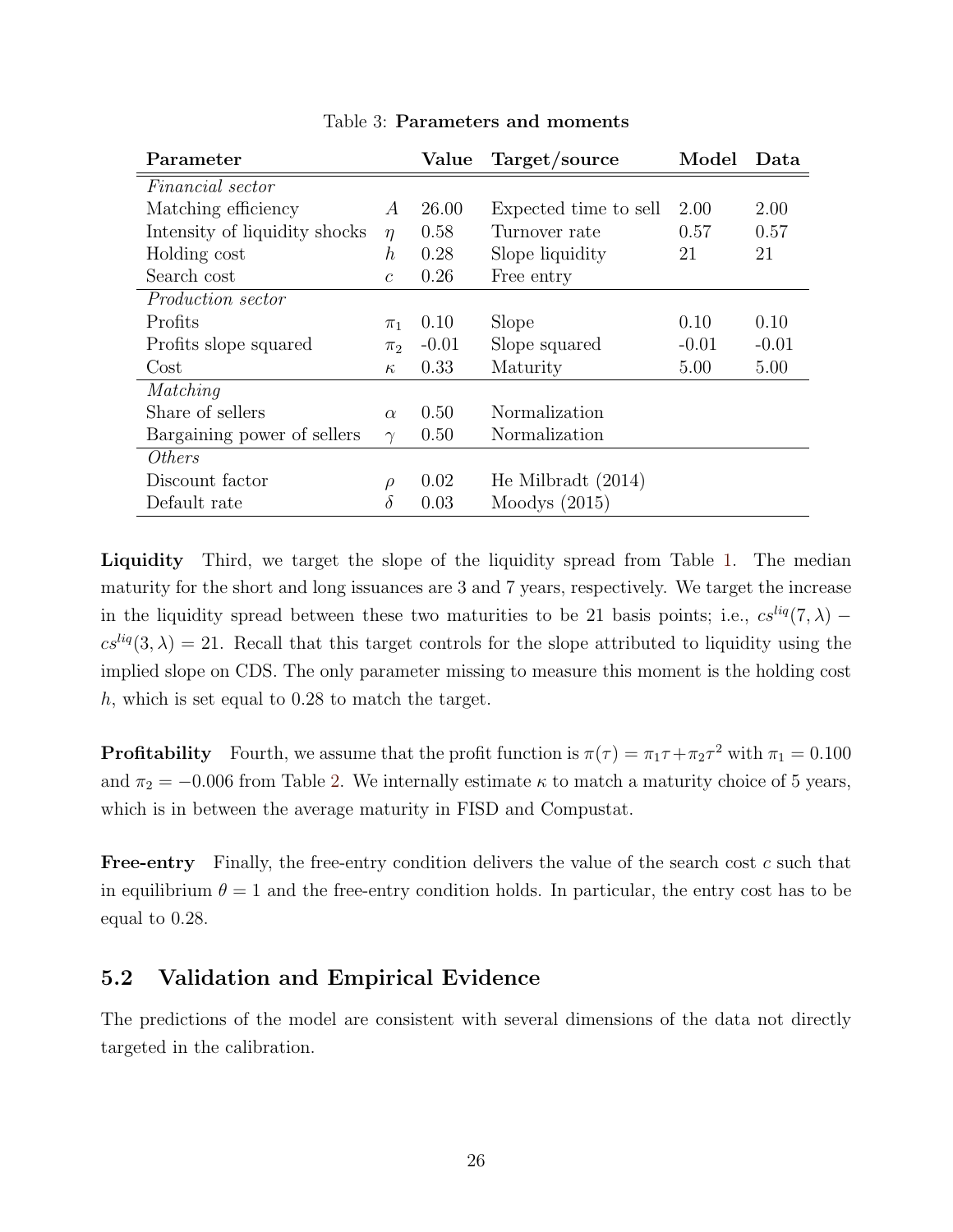<span id="page-27-0"></span>Figure 4: Liquidity spread: Data versus Model



Note: Liquidity spread in the data is computed as the spread between treasury and corporate yield curves. See text for details.

Yield curve We target the slope of liquidity spreads but not the level that we use for validation. We compare assets that both have small default risk but trade in markets with different liquidity to measure the level of the term-structure of liquidity spreads. In particular, we focus on the positive spread between the yields on Treasuries and safe but illiquid corporate bonds, colloquially known as the convenience yield (e.g., [Krishnamurthy and Vissing-Jorgensen,](#page-51-9) [2012\)](#page-51-9). In Section [4](#page-18-0) we show that this spread increases with maturity. For the liquid asset we consider the zero-coupon yield curve for Treasuries. For the illiquid asset we use the zero coupon yield curve for the high-quality market of corporate debt. These securities only include bonds with ratings above A, such that we can abstract from default risk, but such bonds are subject to secondary market illiquidity (default credit losses for High-Quality Bonds are minimal, see Appendix [B.2\)](#page-64-1). The red dotted line in Figure [4](#page-27-0) shows that the spread between Treasuries and corporate bonds is positive and increases with maturity.

The calibration target is the slope of the liquidity spread at a specific point. Figure [4](#page-27-0) shows that the model also predicts the level of the liquidity spread yield curve at different maturities, which was not a target of the calibration. For example, the model-implied liquidity spread at a maturity of 10 years is 167 basis points in the model and 164 in the data. Hence, the calibrated model is consistent with both the level and the slope of the liquidity-spread curve.

Liquidity and debt maturity Empirical evidence supports that when financial markets are more liquid, firms issue bonds of longer maturities. For example, [Saretto and Tookes](#page-52-9) [\(2013\)](#page-52-9) compare issuances of firms with and without CDS and argue that securities of companies with CDS trade in more-liquid financial markets. They find that firms with CDS increase maturity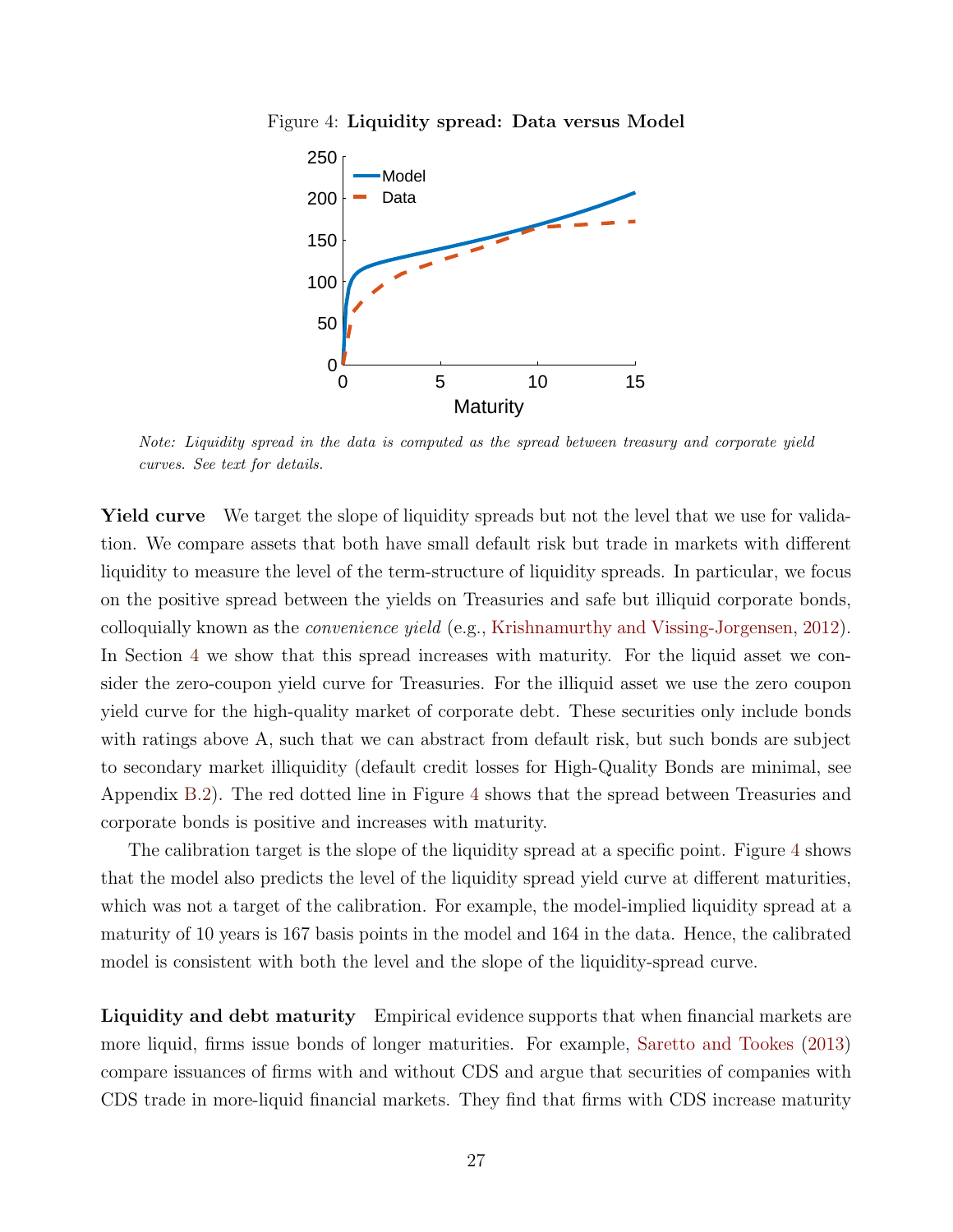of their issuances between 0.68 and 1.79 years relative to those without CDS. Similarly, [Cortina](#page-49-9) [Lorente et al.](#page-49-9) [\(2016\)](#page-49-9) study firms in emerging economies issuing bonds both in domestic and international markets, with domestic markets being more illiquid than international ones. The paper finds that maturity increases by 1.6 years for foreign issuances relative to domestic ones. The evidence corroborates that firms issue bonds of longer maturities when financial markets are more liquid.

Term premia, debt issuances, and investment The second mechanism of the paper argues that when term premia increase, firms choose to invest in shorter-term projects. [Dew-](#page-49-10)[Becker](#page-49-10) [\(2012\)](#page-49-10) uses data from the US and concludes that the duration of investment decreases when the term premium increases. [Yamarthy](#page-52-7)  $(2016)$  also finds that profitability and investment rates are higher when firms shift their long-term debt ratio to longer maturities. [Foley-Fisher](#page-49-11) [et al.](#page-49-11) [\(2016\)](#page-49-11) use cross-sectional variation to show that companies with more dependence on long-term debt benefit more when the yield curve flattens. [Garicano and Steinwender](#page-50-10) [\(2016\)](#page-50-10) use firm-level data from Spanish firms and find that long-term investments fell more than shorter ones after the 2008 financial crisis, which can be interpreted through the lens of the model as a financial markets freeze. Therefore, the empirical evidence supports that variations in term premia can affect investment and profitability of the firm as predicted by the model.

#### 5.3 Experiment: The Effect of Trading Frictions

We evaluate the importance of trading frictions for liquidity, maturity, and investment. We consider variations in the matching efficiency A while keeping the other parameters at the calibrated values, but variations in other parameters such us the search cost  $c$  yield similar results.

The equilibrium liquidity  $\lambda$  diminishes under a lower matching efficiency A because of two reinforcing effects. First, for a given market tightness, the selling intensity reduces. Second, the incentives to enter into the secondary market reduce, so the market tightness increases (i.e., there are more sellers per buyer). This second effect further diminishes the equilibrium liquidity. Figure [5](#page-29-0) shows how changes in the matching efficiency affect the liquidity spreads and the maturity choices. The first panel considers the liquidity spread at maturities of 1 and 5 years. Note that the change in the liquidity spread due to more-severe trading frictions is more pronounced for the long-term asset as predicted by Proposition [1.](#page-10-0) For example, when the matching efficiency reduces from  $A = 26$  to  $A = 10$ , the liquidity spread for a 1-year bond increases from 114 to 257 basis points, while the spread for the 5-year bond increases from 139 to 365 basis points, showing that liquidity is more important for long-term than short-term interest rates.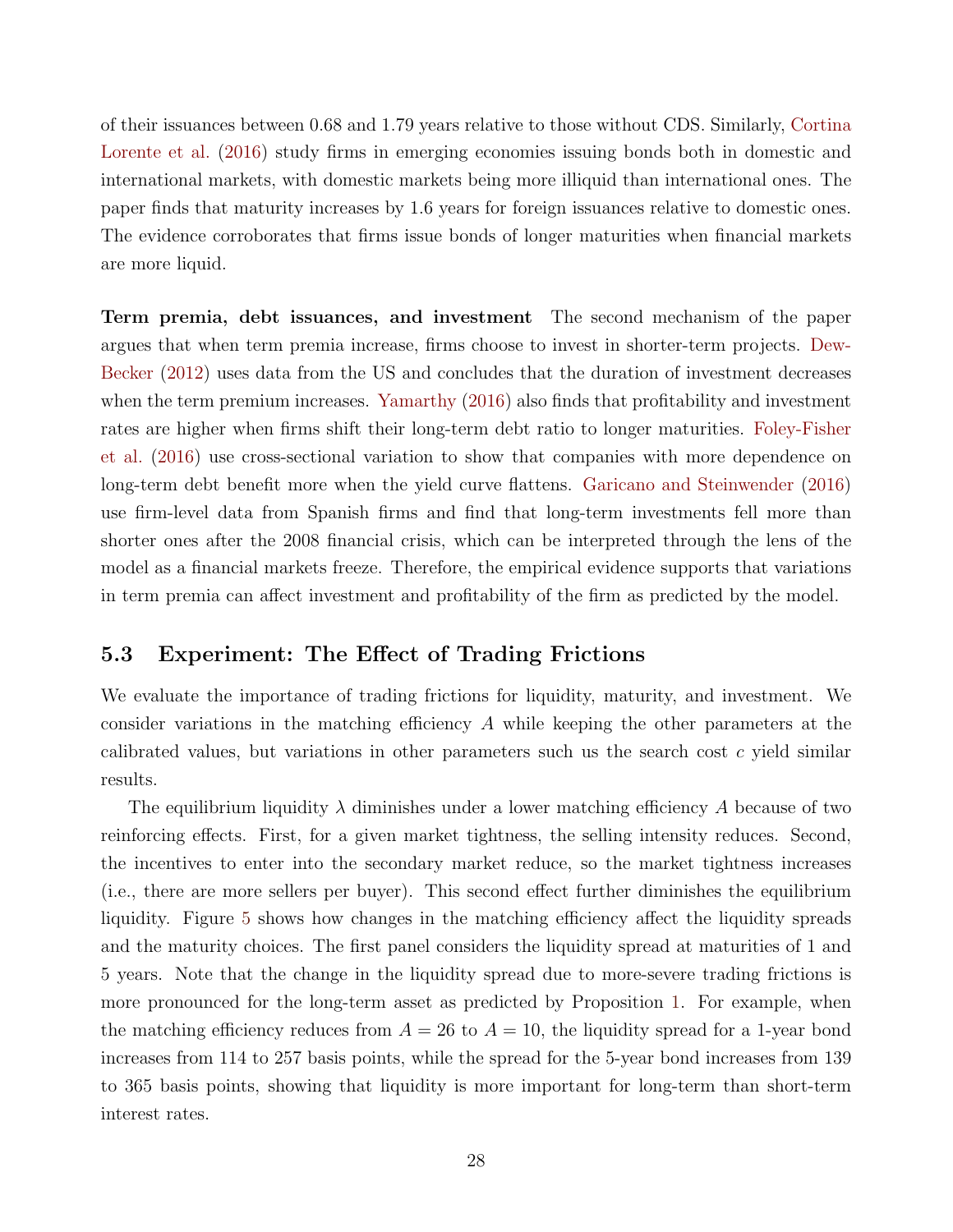<span id="page-29-0"></span>

Figure 5: Experiments: Matching efficiency

Note: Effects of different matching efficiencies on liquidity spread and maturity choices.

#### 5.4 An Example: Trading Frictions in Argentina

As an example, we repeat the estimates of the slope of liquidity spreads in Argentina to discipline the counterfactuals. We find that credit spreads are steeper in Argentina than in the US, with a slope of 50 basis points per year in Argentina, relative to about 5 in the US (first column of Table [4\)](#page-30-1).[14](#page-29-1) To control for default, we look at sovereign CDS and estimate how they change with maturity. We consider sovereign instead of corporate CDS because we only have data on sovereign CDS for Argentina. Another advantage is that sovereign CDS are more liquid than corporate CDS, so the bias due to liquidity should be smaller. The second column of Table [4](#page-30-1) shows that the estimated coefficient for sovereign CDS is 10 bps, about one-fifth of the total slope for corporate spreads. Interestingly, if we estimate the slope of sovereign CDS for the US we also find that they are about one-fifth of the slope of corporate spreads. We conclude that credit spreads are steeper in Argentina than in the US and that a large fraction of this slope can be attributed to liquidity considerations. For the quantitative evaluation it is useful to summarize the empirical results with the effect at the median. In Argentina the average maturity is 2.5 years, and when maturity increases from 1.5 to 3 years, credit spreads increase by 75 basis points, while CDS spreads increase by 14 basis points. We attribute the difference between corporate and sovereign CDS slope, 61 basis points, to the liquidity component.

To match the increase in liquidity spreads in the model, the matching efficiency reduces from 26 for the US to 7.8 for Argentina. Entry to the secondary market also adjusts; the market tightness—defined as the ratio of sellers-to-buyers—increases from 1.0 to 1.16. As a result, the liquidity spread increases and the yield curve becomes steeper.

Table [5](#page-31-0) shows that firms in an economy like the US but with the financial system of Argentina would borrow at a maturity of 4.5 years. In the data, the average maturity for Argentina

<span id="page-29-1"></span> $14$ Of course, the Argentinean market is much smaller than the US market, so when we restrict to firms issuing two bonds on the same day we end with a much smaller sample than in the US. Nevertheless, for the year 2017 we have 70 issuance of 15 firms generating 35 observations for the difference on credit spreads and maturity.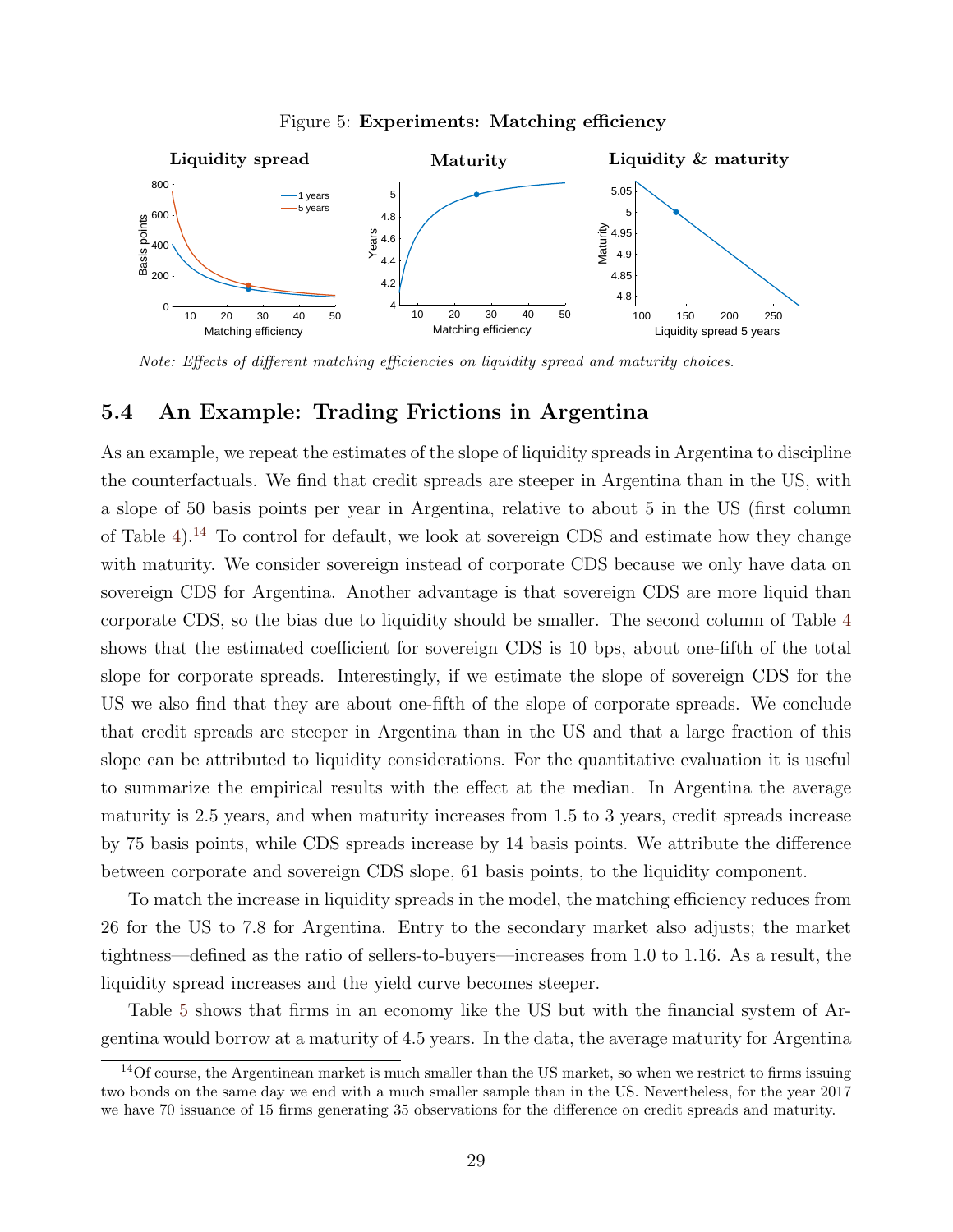<span id="page-30-1"></span>

|                     | Corporate  | Sovereign CDS |
|---------------------|------------|---------------|
| Maturity difference | $50.04***$ | $9.529***$    |
|                     | (7.377)    | (0.104)       |
| Observations        | 35         | 99            |
| Number of firms     | 15         |               |
| R-squared           | 0.930      | 0.577         |
| FF.                 | Time       | Time          |

Table 4: Slope of credit spreads in Argentina

Note: Standard errors in parentheses; \*, \*\*, and \*\*\* denote statistical significance at the 10, 5, and 1 percent level, respectively.

is 2.5 years. Therefore, trading frictions can explain about 20% of the maturity differences in the data. When long-term finance becomes more expensive, firms tilt their maturity choices toward the short-end. On the real side of the economy, this implies that entrepreneurs invest in shorter-term projects, which have lower profitability. Under the Argentinean financial system firms would have a 10% lower profitability due to invest in shorter-term projects.

What is *financial development*? First, there is a literal interpretation of it being related to the technology to execute trades. In developed markets, there are clearing houses such as Euroclear or Clearstream, while in emerging economies the time to execute a trade is delayed by technological constraints. For example, in Argentina investors liquidate securities in one place but make payments in a different institution.[15](#page-30-2) Second, a broader interpretation is to think about the participants in the market. In developed financial markets, there are large and active mutual funds, which are agents that trade more frequently than the rest of the market's participants. Because these funds are either small or nonexistent in emerging economies, this could also imply lower liquidity. Finally, [Bethune et al.](#page-48-8) [\(2017b\)](#page-48-8) shows that private information about the valuation of the security creates informational rents and can reduce trading. Hence, their model predicts that markets will be more illiquid when there are larger informational rents, which might be the case for developing countries, for example, due to weaker credit bureaus.

# <span id="page-30-0"></span>6 Policy Intervention

While it is outside the scope of this paper to fully characterize the optimal policy, we explore the effects of a government intervention designed to increase the liquidity of financial markets,

<span id="page-30-2"></span><sup>15</sup>Recently in Argentina, BYMA—the local exchange market—is trying to unify these operations to increase the liquidity of the market.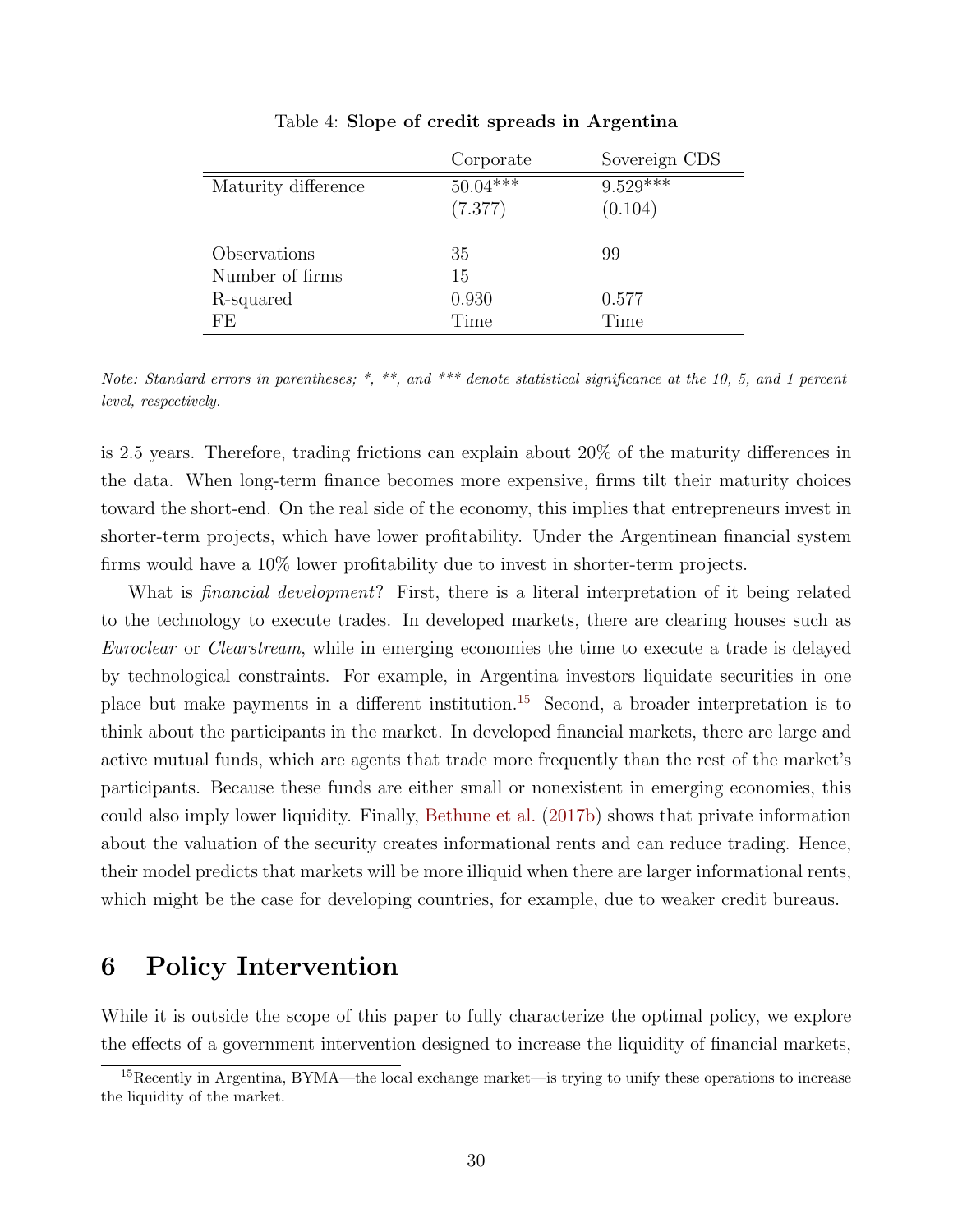<span id="page-31-0"></span>

|                          | US   |       |       | Argentina |
|--------------------------|------|-------|-------|-----------|
|                          | Data | Model | Data. | Model     |
| Matching efficiency      |      | 26.00 |       | 7.83      |
| Market tightness         |      | 1.00  |       | 1.16      |
| Liquidity (bps)          |      |       |       |           |
| Increase 7 - 3 years     | 21   | 21    | 162   | 127       |
| Increase $3 - 1.5$ years | 8    | 9     | 61    | 61        |
| Maturity (years)         | 50   | 5(    | 2.5   | 45        |

Table 5: Counterfactual: US and Argentina

namely *Government-sponsored intermediaries* (GSIs). The intervention consists of government agents acting as intermediaries in the secondary market that buy and sell bonds at different prices than in private bilateral meetings. The government charges a distortionary profit tax on the corporate sector to finance the policy. We interpret this exercise as a lower bound for the effects of government interventions. In particular, we assume that the government cannot avoid the search frictions or holding costs so that government agents face the same constraints as private agents. However, public agents can participate in secondary markets and take different actions than they do in the private sector.

This intervention has some similarities with financial policies in the US and in emerging economies. First, Government Sponsored Enterprises (GSEs), such as Freddie Mac and Fannie Mae, are institutions intended to improve credit flows to households (see [Fieldhouse et al.,](#page-49-12) [2017,](#page-49-12) for a recent review). The proposed policy is similar to GSEs but targets the efficiency of credit to the corporate sector instead of households. Second, during the 2008 financial crisis, the central bank performed large-scale asset purchases (known as QE1, QE2, and QE3). This policy was effective because of limits to arbitrage in private intermediation [\(Gertler et al.,](#page-50-11) [2013;](#page-50-11) [Ray,](#page-52-10) [2019\)](#page-52-10). In a similar way, GSIs will intermediate assets in financial markets.

There are examples of policies implemented or proposed in emerging economies that also share several features of GSIs. First, "priority-sector lending" in India requires banks to lend at least 40% of their net credit to the "priority sector" and also establishes specific targets for different sub-sectors (which include agriculture and small-scale industry, among others).<sup>[16](#page-31-1)</sup> An interesting feature of this policy is that banks have to trade to meet all the specific targets, and therefore the policy increases the liquidity of the secondary market of assets in the priority sector (a similar motive for trade as in the Fed Funds Market in the US; see [Afonso and Lagos,](#page-48-9) [2015\)](#page-48-9). One difference between "priority-sector lending" and GSIs is that the policy in India is

<span id="page-31-1"></span><sup>16</sup>For details see [Banerjee and Duflo](#page-48-10) [\(2014\)](#page-48-10) and Reserve Bank of India master circular of July 2015, "Priority Sector Lending Targets and Classification" available at [https://rbi.org.in/scripts/bs\\_](https://rbi.org.in/scripts/bs_viewmascirculardetails.aspx?id=9857) [viewmascirculardetails.aspx?id=9857](https://rbi.org.in/scripts/bs_viewmascirculardetails.aspx?id=9857). Importantly, most of the banks in India are in the public sector; hence, they could be interpreted as the government agents in the model.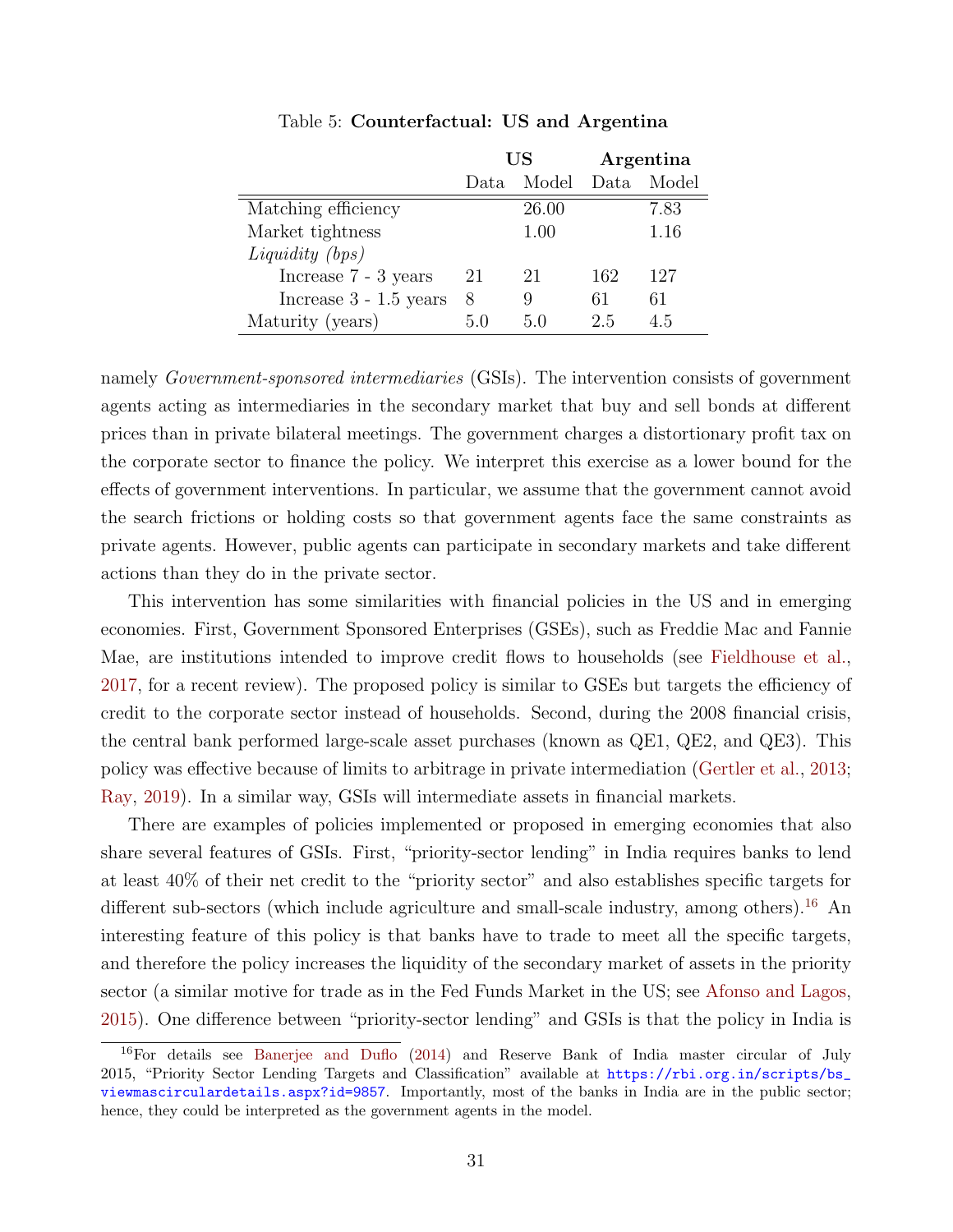for short-term debt (usually below one year), while this paper argues that liquidity is relatively more important for long-term assets. Hence, we propose similar policies but for the long-end of the market.

Another example comes from Brazil, where a private capital markets association (Anbima) has launched a project to facilitate long-term financing. Some of the measures aim to increase secondary market liquidity by the creation of a "Liquidity Improvement Fund," in which private agents manage public resources to act as market makers, similar to the proposed  $\text{G}$ SIs.<sup>[17](#page-32-0)</sup>

### 6.1 Government-Sponsored Intermediaries

The government agency intermediates assets in the secondary market to improve the liquidity of financial markets. Government agents are subject to the same idiosyncratic risk of holding costs as private agents, so they act as both buyers and sellers in the secondary market.<sup>[18](#page-32-1)</sup> One possible interpretation for these idiosyncratic shocks for public agents can be balance sheet requirements, such as the priority sector lending in India discussed before. However, the government can choose different prices than those charged in private meetings. If they buy (sell) at a high (low) price they will run a deficit, which is financed by distortionary taxes on the corporate sector.

Figure [6](#page-33-0) shows a schematic representation of the model with GSIs. Note that private sellers can now sell both to private and government agents. Moreover, private buyers can now buy in the secondary market from either private or government sellers. In this section, we describe the key features of the model with GSIs while Appendix [A.5](#page-63-0) contains additional details.

The government has four instruments: the size of GSIs, prices for buying and selling for their trading agents, and the corporate tax rate. The objective is to maximize aggregate steadystate welfare subject to running a balanced budget and equilibrium conditions. Recall that both primary and secondary financial markets are competitive—i.e., participants make zero profits in expectation. However, the production sector—i.e., the borrowers—have positive profits in equilibrium. Hence, we define the objective of the government as maximizing the value of the corporate sector.

**Matching** There is random matching between sellers and buyers. In the benchmark policy we assume that both government and private agents have the same efficiency to find a counterpart. However, for robustness exercises of Section [6.4,](#page-37-0) we consider a general formulation in which government and private agents may differ in their efficiency to find a counterpart. Let  $e^{i,j}$  be

<span id="page-32-0"></span><sup>&</sup>lt;sup>17</sup>See [Park](#page-52-11) [\(2012\)](#page-52-11) for further details.

<span id="page-32-1"></span><sup>18</sup>The formulation of government agents is similar to [Aiyagari et al.](#page-48-11) [\(1996\)](#page-48-11).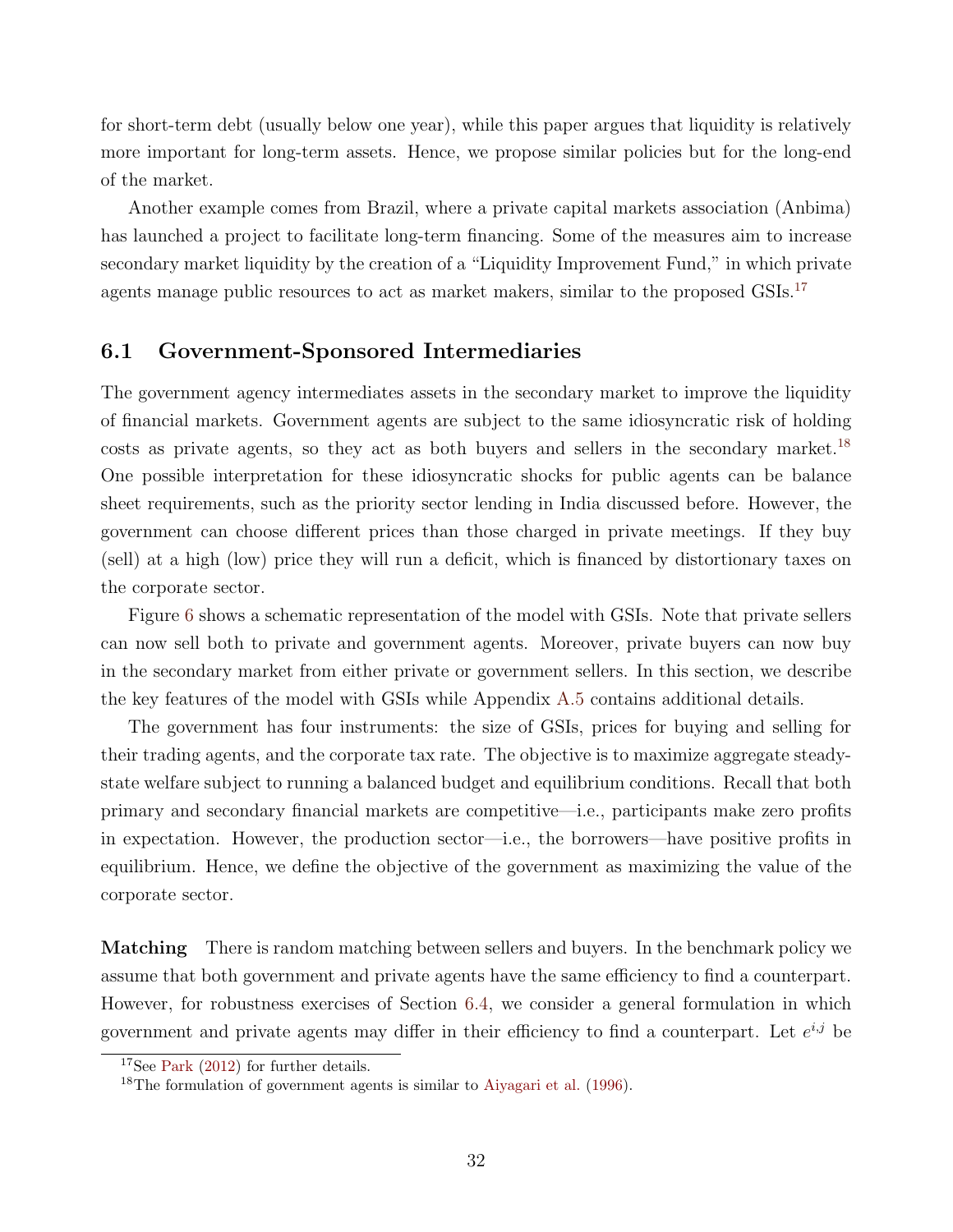

<span id="page-33-0"></span>

the efficiency for  $i = p, g$  (private and government agents, respectively) of  $j = b, s$  (buy and sell, respectively). In the benchmark model we assume that  $e^{i,j} = 1$  for all i, j.

The total mass of sellers,  $\mu^s$ , is composed of private and government agents. Private sellers are  $\mu^{p,s} = \int_0^{\tau} e^{p,s} \mu^{p,l}(y) dy$ , where  $\mu^{p,l}(y)$  is the measure of low-valuation private agents holding an asset and willing to sell. Similarly, government sellers are  $\mu^{g,s} = \int_0^{\tau} e^{g,s} \mu^{l,g}(y) dy$ , where  $\mu^{l,g}(y)$  is the measure of low-valuation government agents holding an asset and willing to sell. The total measure of buyers includes private buyers  $\mu^{p,b}$ , determined by a free-entry condition, and government buyers  $\mu^{g,b}$ , which is a policy instrument chosen by the government. Hence,  $\mu^{b} = e^{p,b}\mu^{p,b} + e^{g,b}\mu^{g,b}.$ 

The market tightness is  $\theta = \frac{\mu^s}{\mu^b}$  $\frac{\mu^s}{\mu^b}$ , which affects the buying and selling intensities  $\beta = A\theta^{\alpha}$ and  $\lambda = A\theta^{\alpha-1}$ , respectively. Let  $\lambda^{s-b}$  be the intensity at which a seller of type  $s = p$ , g meets a buyer of type  $b = p, g$ . Similarly, let  $\beta^{s-b}(y)$  be the intensity at which a buyer of type  $b = p, g$ meets a seller of type  $s = p, g$  with an asset of time-to-maturity y. The matching technology implies that

$$
\lambda^{p-p} = \lambda e^{p,s} e^{p,b} \frac{\mu^{p,b}}{\mu^b} \qquad \lambda^{p-g} = \lambda e^{p,s} e^{g,b} \frac{\mu^{g,b}}{\mu^b} \qquad \lambda^{g-p} = \lambda e^{g,s} e^{p,b} \frac{\mu^{p,b}}{\mu^b}
$$

$$
\beta^{p-p}(y) = \beta e^{p,s} e^{p,b} \frac{\mu^{l,p}(y)}{\mu^s} \qquad \beta^{g-p}(y) = \beta e^{g,s} e^{p,b} \frac{\mu^{l,g}(y)}{\mu^s} \qquad \beta^{p-g}(y) = \beta e^{p,s} e^{g,b} \frac{\mu^{l,p}(y)}{\mu^s}.
$$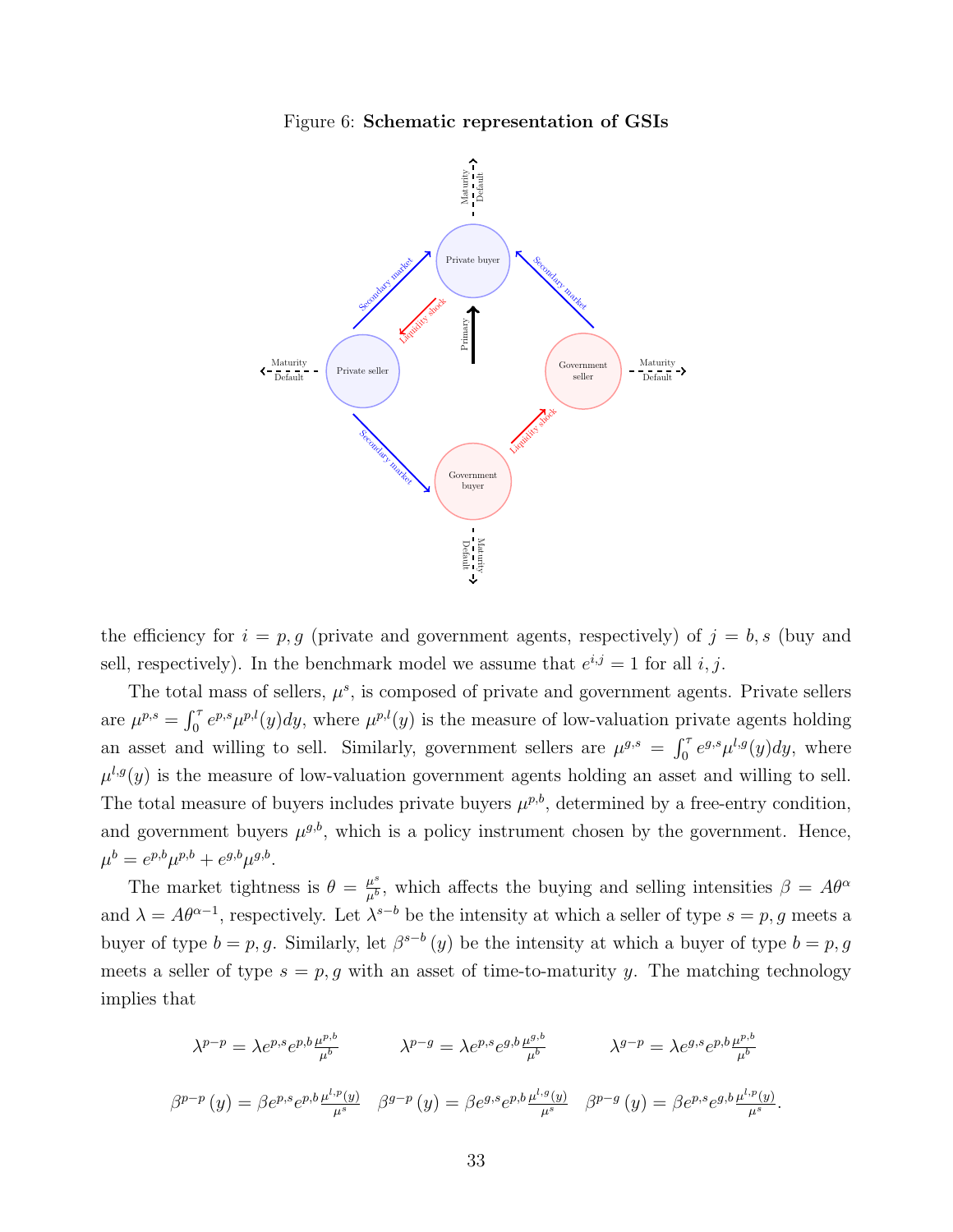Finally, we have to specify what happens after a meeting between a government buyer and a government seller. The idea is to interpret the government as a large player and private agents as atomistic. However, for tractability, we assume that all investors can hold either zero or one asset. To bypass this restriction, we assume that a government seller cannot trade with a government buyer; i.e.,  $\lambda^{g-g} = 0$ . Note that this is a conservative assumption as the cost of the policy is smaller if intra-government trades can occur. In fact, Section [6.4](#page-37-0) solves the model with this type of trade and shows that there are larger effects.

**Prices in secondary markets** There are three types of meetings in secondary markets. Let  $P^{S,s-b}(y)$  be the price when a seller of an asset with time-to-maturity y of type  $s = p, g$  meets a buyer of type  $b = p, g$ . In a meeting between private agents, the price is determined by Nash Bargaining in which the seller has bargaining power  $\gamma$  so

<span id="page-34-0"></span>
$$
P^{S,p-p}(y) = D^{L}(y) + \gamma(D^{H}(y) - D^{L}(y)).
$$

The prices that involve either a government buyer or seller are determined by the government. In the quantitative solution we restrict prices to be in the following parametric family:

$$
P^{S,g-p}(y) = D^{L}(y) + \gamma^{g,s}(D^{H}(y) - D^{L}(y)),
$$
\n(21)

$$
P^{S,p-g}(y) = D^{L}(y) + \gamma^{g,b} \left( D^{H}(y) - D^{L}(y) \right), \qquad (22)
$$

and let the government choose  $\gamma^{g,s}$  and  $\gamma^{g,b}$  in [0, 1]. Note that prices are similar to those in private meetings but that the government can choose a different bargaining power. As we will show latter, it is optimal to set  $\gamma^{g,s} = 0$  and  $\gamma^{g,b} = 1$ . This implies that the government gives all the bargaining power to the private sector—i.e., the government buys at a high price and sells at a low price.

Of course, this is an important restriction on government prices, but it follows from the objective of finding a lower bound on the effects of the policy. For example, one can use the model with segmented markets presented in Section [7.3](#page-43-0) and allow the government to set different prices according to maturity. However, we will show that even without this flexibility, the effects of GSIs are quantitatively significant and the extension of targeting prices according to maturity is likely to improve the results from the lower bound identified in this exercise. Importantly, note that this alternative specification would work through the same channel as the mechanism described in the benchmark policy.

**Private valuations** The value of holding an asset for a high-valuation private agent is equivalent to the benchmark model, Equation [\(9\)](#page-9-4). However, the value of a low-valuation private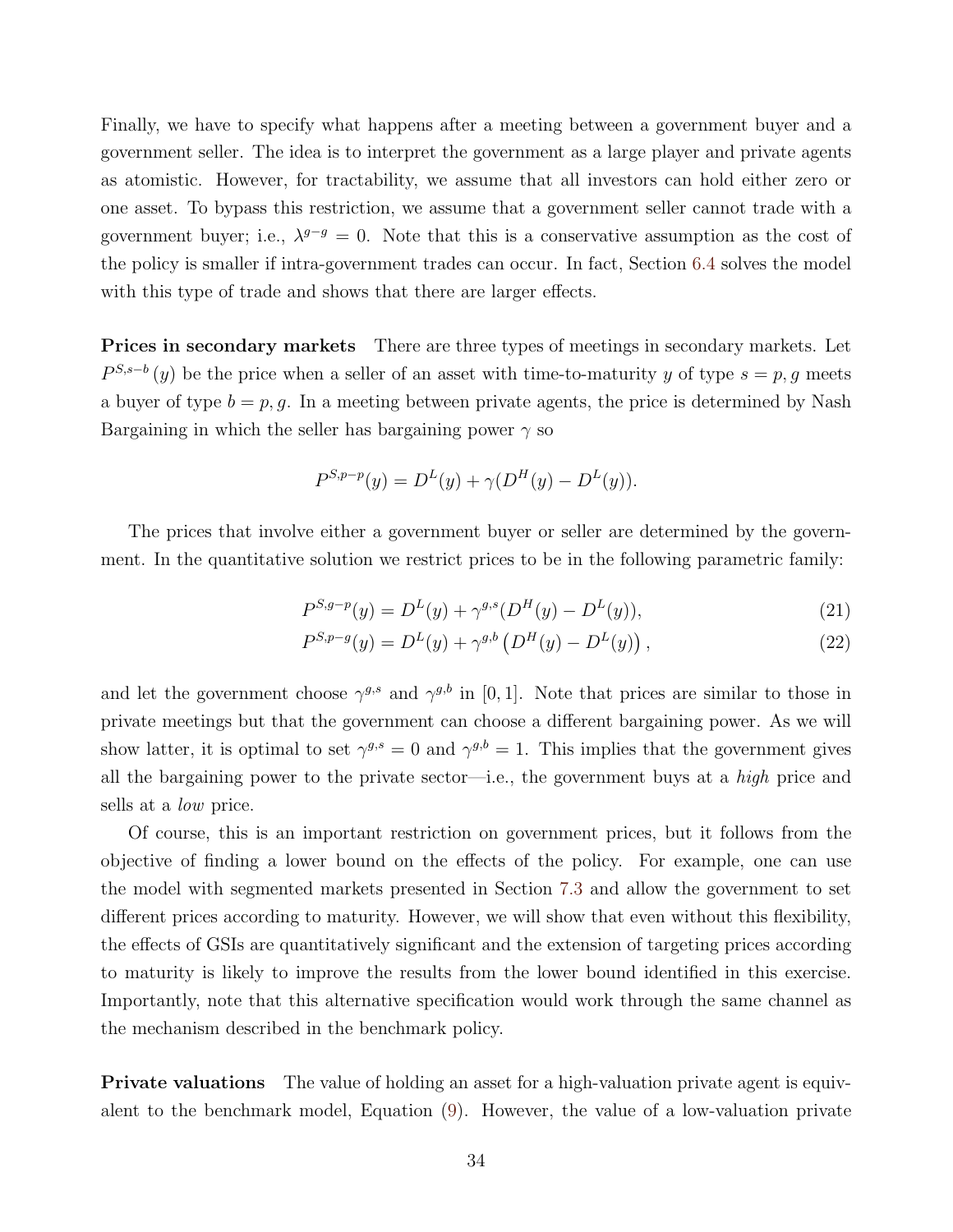agent is different as now the agent can sell the asset to both private and government buyers. Under the government prices specified in [\(21\)](#page-34-0), the price the government offers is equivalent to that offered in private meetings but in which the seller has a different bargaining power. Hence, the value for a low-valuation agent is equal to the benchmark model, Equation [\(10\)](#page-9-5), with an augmented selling intensity:  $\lambda = \lambda^{p-p}\gamma + \lambda^{p-q}\gamma^{g,b}$ .

Let  $\lambda^{GSI}$  and  $\lambda^{EQ}$  be the equilibrium liquidity in the economy with and without GSIs, respectively. If  $\lambda^{GSI} > \lambda^{EQ}$ , Lemma [2](#page-14-0) implies that the liquidity spread will be lower in an economy with GSIs. However, borrowers have to pay a distortionary tax to finance the intervention. Hence, ex-ante, we don't know if the policy increases welfare for borrowers.

Private buyers can meet with private and government sellers. The free entry condition is

$$
c = \int_0^{\tau} \beta^{p-p}(y) \left( D^H(y) - P^{S,p-p}(y) \right) dy + \int_0^{\tau} \beta^{g-p}(y) \left( D^H(y) - P^{S,g-p}(y) \right) dy.
$$

Cost of GSIs The government runs a balanced budget. The constraint is

<span id="page-35-0"></span>
$$
\mu^{f}(\tau)x^{c}f(\tau) + \left[\mu^{g,h}(0) + \mu^{g,l}(0)\right] + \lambda^{g-p} \int_{0}^{\tau} \mu^{g,l}(y)P^{S,g-p}(y)y
$$
\n
$$
= \mu^{g,b}c + \mu^{g,b} \int_{0}^{\tau} \beta^{p-g}(y)P^{S,p-g}(y)dy + h \int_{0}^{\tau} \mu^{g,l}(y)dy.
$$
\n(23)

The left-hand side of Equation [\(23\)](#page-35-0) represents the government's income. First, the government charges a proportional corporate tax  $x^c$  to producing firms  $\mu^f$ , where flow profits are  $f(\tau) =$  $z(\tau)$ . Second, some of the securities held by government agents mature. Third, some lowvaluation government agents sell the securities to the private sector.

The right-hand side of Equation [\(23\)](#page-35-0) captures the expenditures. A measure  $\mu^{g,b}$  of agents are searching in secondary markets, and some of them buy a bond. Moreover, some government agents are low-valuation and have to pay the holding cost  $h$ .

Optimal policy The objective of the government is to maximize steady-state profits of the production sector subject to the equilibrium conditions and the budget constraint  $(23)^{19}$  $(23)^{19}$  $(23)^{19}$  $(23)^{19}$ 

$$
\max_{x^c, \mu^{g,b}, \gamma^{g-b}, \gamma^{g-s}} \mu^f(\tau) e^{-(\rho+\delta)\tau} \left( (1-x^c) F(\tau) - I(\tau) e^{r(\tau)\tau} \right) \quad \text{s.t. (23) and equilibrium conditions.}
$$

GSIs cause both a direct and an equilibrium effect. On the one hand, a larger intervention needs higher taxes, which lower welfare. On the other hand, if the policy increases the equilibrium

<span id="page-35-1"></span><sup>&</sup>lt;sup>19</sup>We consider steady-state welfare because the transitions involve manipulating the boundary conditions of the distributions. However, note that this is a conservative assumption because during a transition, old generations holding a security issued before the intervention are better off because asset prices increase.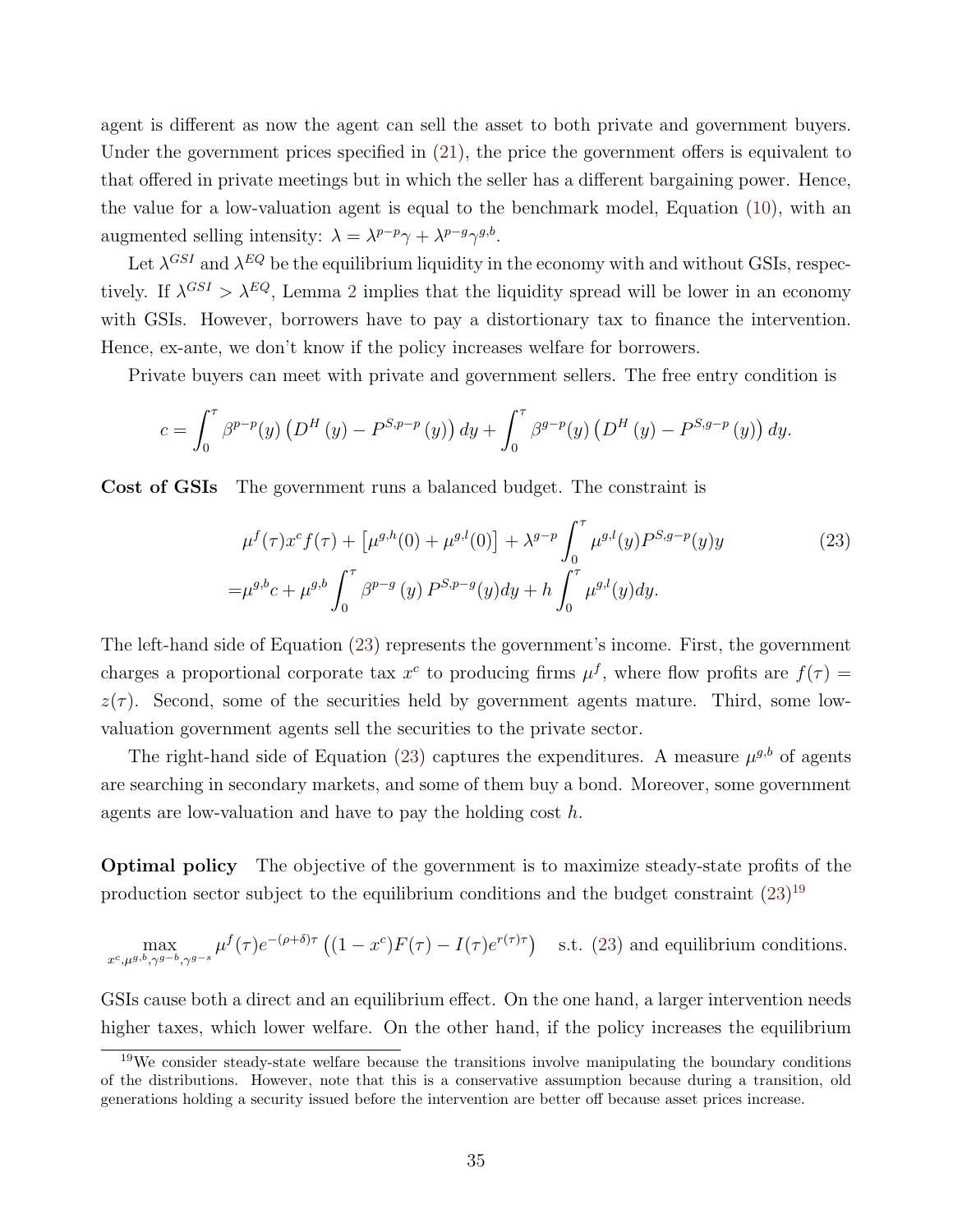liquidity, credit spreads for long-term borrowing decline, which benefits borrowers. Therefore, the optimal policy solves the trade-off between these two effects.

### 6.2 Optimal GSIs in the US

First, consider the optimal policy under the calibration for the US. The bargaining power when the government acts as a buyer,  $\gamma^{g,b}$ , directly affects the value of low- and high-valuation private agents. The optimal policy sets  $\gamma^{g,b} = 1$  so private sellers get more gains from trade when trading with the government. This generates a direct effect on increasing the value of private agents in the financial sector and reduces financial costs for the production sector.

The bargaining power when the government acts as a seller,  $\gamma^{g,s}$ , has a direct effect on the incentives of private agents to search in the secondary market. The optimal value is  $\gamma^{g,s} = 0$ . Given the results in this section, the next exercises set  $\gamma^{g,b} = 1$  and  $\gamma^{g,s} = 0$  and let the government choose  $\mu^{g,b}$  and the tax rate.<sup>[20](#page-36-0)</sup>

Finally, the measure of government agents searching in the secondary markets is optimally chosen to maximize the welfare gains. If  $\mu^{g,b} = 0$ , the economy is equivalent to no intervention, while as  $\mu^{g,b}$  increases, the tax rate also increases to balance the budget. Under the optimal policy, there is an increase in liquidity, which generates a drop on the five-year spread from 139 to 96 basis points. As a result, the optimal maturity increases from 5.00 to 5.07, and the welfare gains are about 0.77% (first and second row of Table [6\)](#page-38-1).

# 6.3 GSIs under Different Trading Frictions

To evaluate GSIs for economies with higher trading frictions, consider variations in the matching efficiency. We set the lower and higher value of  $A$  to match the calibration for Argentina and the US, respectively.

The intervention has non-linear effects across countries. Figure [7](#page-37-1) compares economies with and without GSIs for different levels of trading frictions. The top-left panel shows that the policy is more efficient at improving liquidity of financial markets when search frictions are relatively low (i.e., higher matching efficiency). However, the right-top panel shows that the flattening of the yield curve due to the policy is more effective when there are larger frictions (i.e., lower matching efficiency). In an advanced financial market, the marginal effect of an increase in liquidity is smaller than in a less-developed financial system. Hence, even though the improvement in liquidity is lower in emerging markets the consequences might be larger.

<span id="page-36-0"></span> $\overline{^{20}\text{In fact, in all exercises we verified that if the government can choose bargaining power then it chooses these}$ values. However, this restriction simplifies the description of the results without adding additional intuition.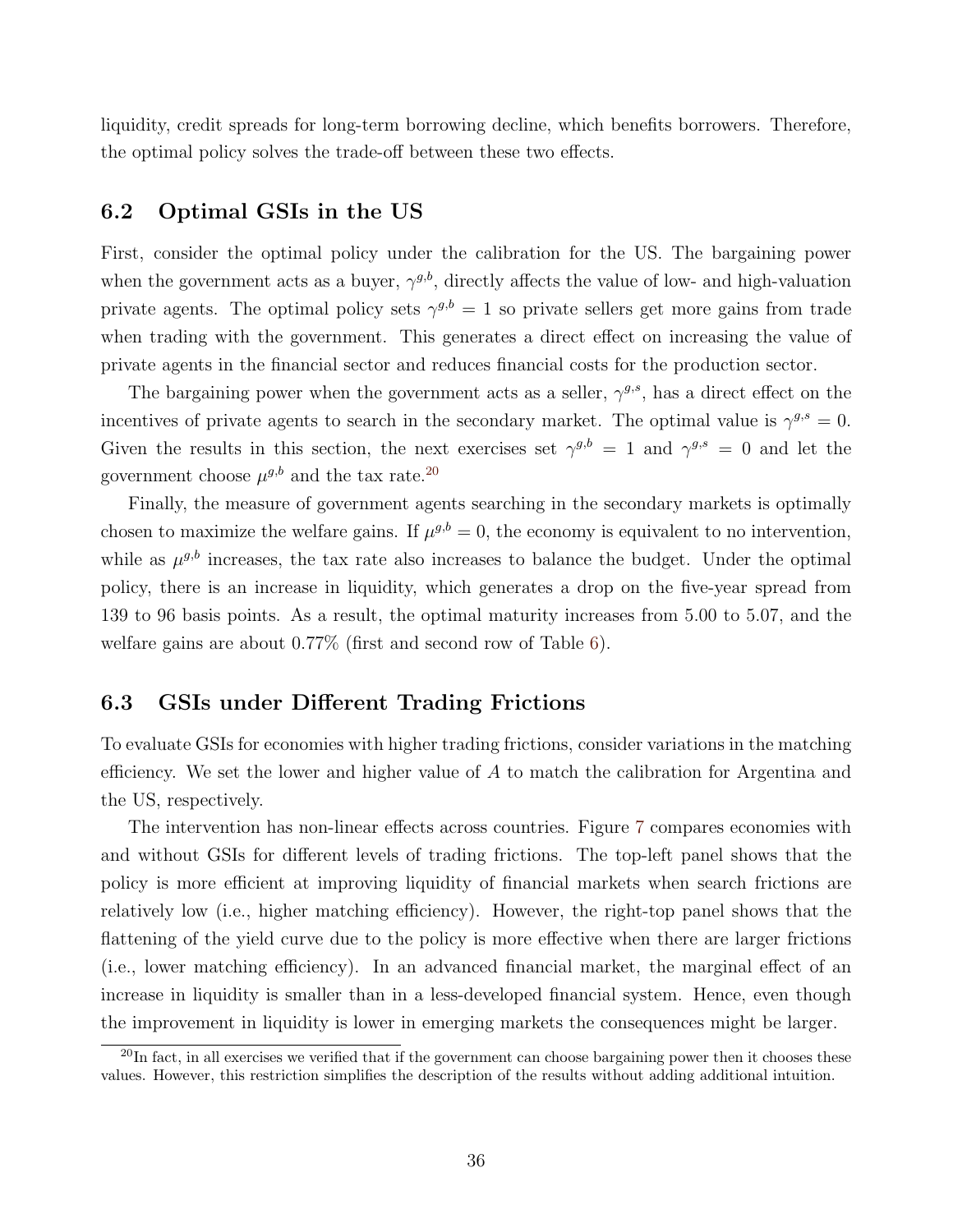<span id="page-37-1"></span>

Figure 7: GSIs: Effects for different trading frictions

Note: Results with and without GSIs for different trading frictions.

The bottom-left panel shows that GSIs increase the equilibrium maturity of corporate debt by about 0.07 years in the US. Note that this effect is larger in less-developed financial markets. For example, in a system similar to Argentina, GSIs increase the maturity of corporate debt by 0.19 years. Finally, the bottom-right panel shows that the increase in welfare due to GSIs is 0.77% for the US and 1.61% for Argentina.

#### <span id="page-37-0"></span>6.4 Robustness: Alternative Policies

The intervention considered so far should be thought of as a lower bound on the effects of GSIs. Table [6](#page-38-1) explores alternative assumptions that can improve the effects of government interventions for two levels of financial frictions. The first panel considers a matching efficiency at the level calibrated for the US, while the second panel considers an economy with trading frictions similar to Argentina.

First, consider government agents that are more efficient at searching for counterparts. The third and fourth rows of each panel of Table [6](#page-38-1) show the result of increasing the search efficiency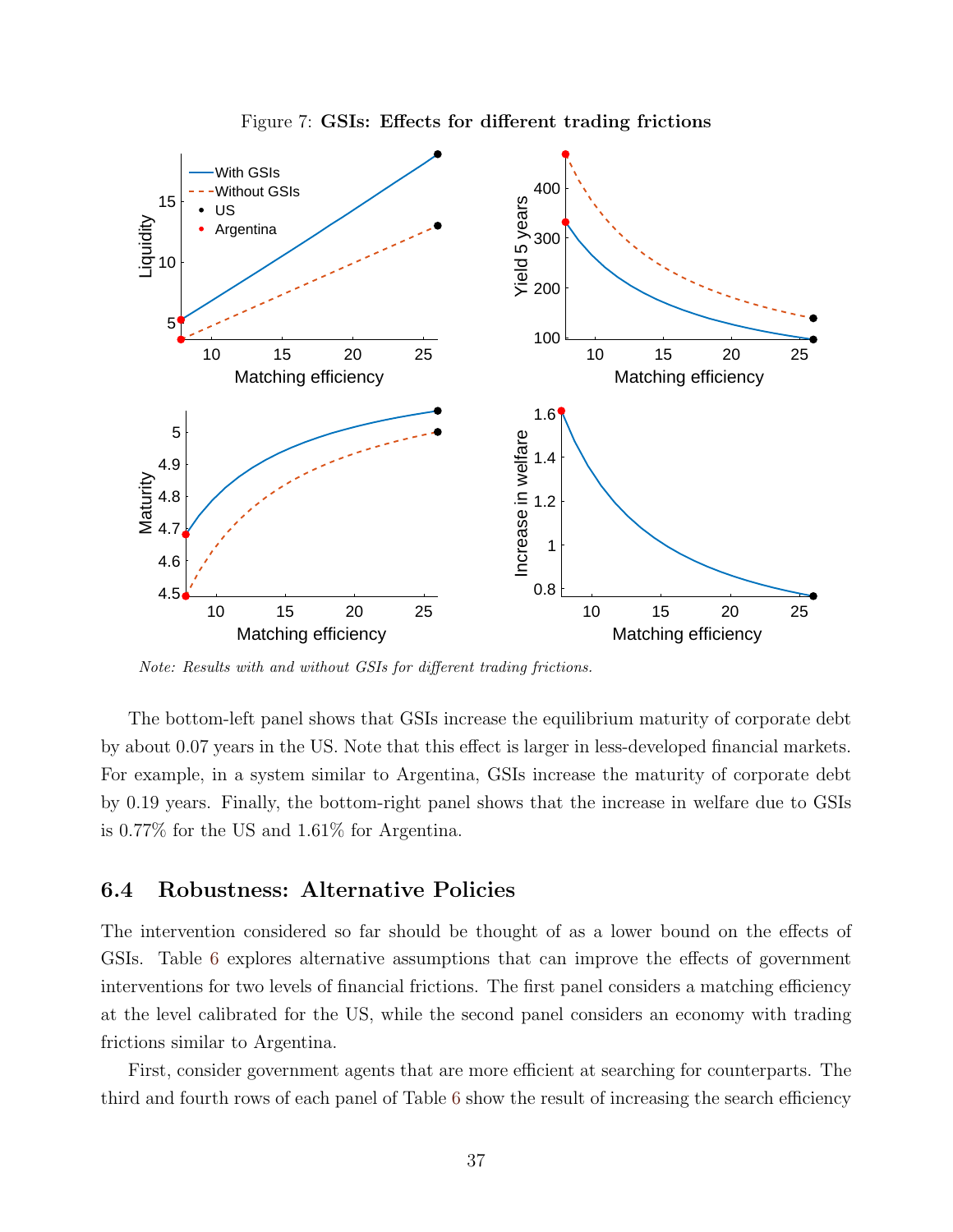of government agents by 10% and 50%, respectively (i.e.,  $e^{g,b} = e^{g,s} = 1.1$  and  $e^{g,b} = e^{g,s} = 1.5$ , respectively). Overall, the results show that as the efficiency of the government increases, the intervention becomes more effective in increasing the liquidity of the economy; the yield curve flattens even more; and firms issue at longer maturities.

Finally, recall that the benchmark policy assumes that  $\lambda^{g-g} = 0$ ; i.e., a government seller cannot trade with a government buyer. For a given size  $\mu^{g,b}$ , the cost of GSIs decreases if the government can reallocate securities among its trading agents. The last row of Table [6](#page-38-1) shows that if government agents can trade among themselves, GSIs are more efficient and the effects on credit spreads, maturity, and welfare improve.

There are legitimate reasons to imagine that government agents might have more flexibility than private agents. Hence, the results of the benchmark policy should be considered as a lower bound on the implications for GSIs. For example, Table [6](#page-38-1) shows that the gains from government intervention can be larger if government agents are more efficient at finding counterparts or can trade among themselves.

<span id="page-38-1"></span>

|                                           | Liquidity | 5-year<br>spread | Maturity Welfare | gains | Output |
|-------------------------------------------|-----------|------------------|------------------|-------|--------|
| Low trading frictions (US)                |           |                  |                  |       |        |
| No GSIs                                   | 13.00     | 139              | 5.00             |       |        |
| Benchmark policy                          | 18.89     | 96               | 5.07             | 0.77  | 0.55   |
| Gov. $10\%$ more efficient                | 19.18     | 95               | 5.07             | 0.83  | 0.57   |
| Gov. $50\%$ more efficient                | 20.04     | 91               | 5.08             | 1.03  | 0.63   |
| Gov. transactions                         | 21.26     | 86               | 5.08             | 1.21  | 0.70   |
| <i>High trading frictions (Argentina)</i> |           |                  |                  |       |        |
| No GSIs                                   | 3.63      | 468              | 4.49             |       |        |
| Benchmark policy                          | 5.25      | 332              | 4.68             | 1.61  | 2.04   |
| Gov. $10\%$ more efficient                | 5.34      | 326              | 4.69             | 1.78  | 2.13   |
| Gov. $50\%$ more efficient                | 5.62      | 311              | 4.71             | 2.29  | 2.39   |
| Gov. transactions                         | 6.03      | 291              | 4.75             | 3.37  | 2.77   |

Table 6: GSI: Alternative policies

# <span id="page-38-0"></span>7 Extensions

This section extends the model in several dimensions and shows that results do not hinge on many of the assumptions of the benchmark theory. The first extension studies how borrowers choose and finance investment projects when they can rollover short-term debt to finance long-term projects. Second, we evaluate how changes in the default probability interact with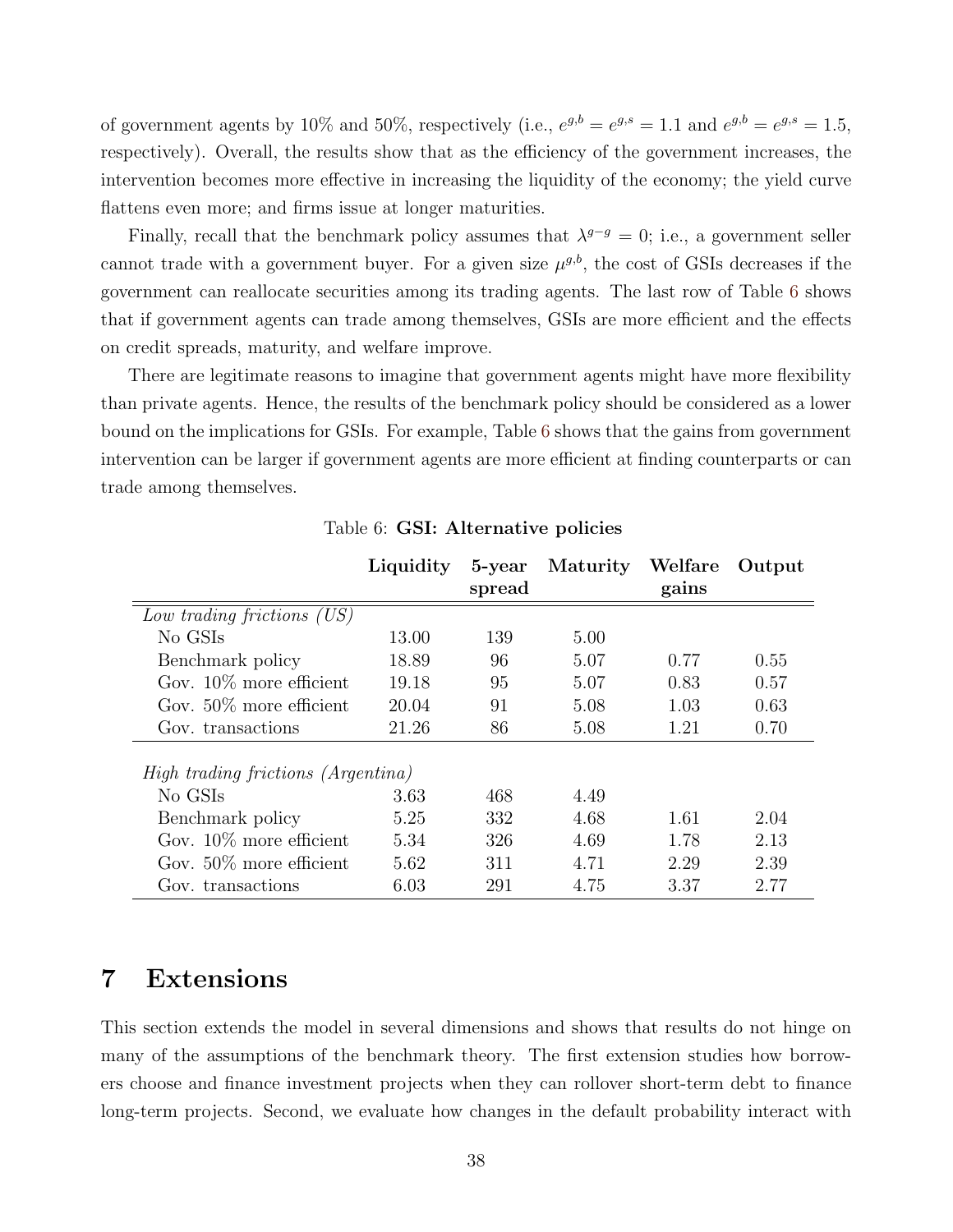maturity choices. Third, we show that the yield curve has the same shape regardless of whether buyers can direct themselves to markets segmented by maturity instead of having one market with random matching across maturities. Finally, we argue that we can interpret the model as bank lending instead of corporate bonds.

### <span id="page-39-0"></span>7.1 Rollover

This extension shows that changes in the liquidity of the secondary market have similar effects on borrower choices even if borrowers can rollover short-term debt to finance long-term projects. Consider a firm that chooses the maturity of the project  $\tau$  and issues zero coupon bonds to finance investment costs. A bond of maturity y has a fixed cost of issuance  $\Phi$  and an interest rate  $r(y)$ .<sup>[21](#page-39-1)</sup> Let J be the total number of issuances up to age  $\tau$ . It is easy to show that a fixed cost of issuance implies a finite number of issuances.

The firm chooses the maturity of the project  $\tau$ , the number of issuances J, the amount borrowed  $B_j$ , and the maturity structure of their liabilities  $y_j$  to solve

$$
\max_{\tau, J, y_j, B_j} e^{-(\rho + \delta)\tau} (F(\tau) - B_j)
$$
\n
$$
\text{s.t.} \quad B_j P(y_j, \lambda) = B_{j-1} + \Phi + I(y_j) \quad \text{for } j = 1, \dots, J
$$
\n
$$
B_0 = 0 \qquad \text{and} \quad \sum_{j=1}^J y_j = \tau.
$$
\n(24)

Each issuance borrows to rollover existing debt  $B_{j-1}$ , cover the issuance cost  $\Phi$ , and invest for the next  $y_j$  periods,  $I(y_j)$ .<sup>[22](#page-39-2)</sup> Iterate on  $B_j$  to cast the firm's problem [\(24\)](#page-39-3) as

<span id="page-39-3"></span>
$$
\max_{\tau} e^{-(\rho+\delta)\tau} F(\tau) - \text{FIN}^{\text{COST}}(\tau) ,
$$

<span id="page-39-1"></span> $^{21}$ In the data, issuance costs include management fees, selling concessions, registration fees, underwriter fees, underwriter spread (the difference between the offering price and the guaranteed price to the issuer), underpricing (the difference between the market price and the offering price), and printing, legal and auditing costs. For the Eurobond market, [Melnik and Nissim](#page-51-11) [\(2003\)](#page-51-11) find that the total issuance cost is 37 basis points. [Lee](#page-51-12) [et al.](#page-51-12) [\(1996\)](#page-51-12) find similar costs and reports evidence of economies of scale, reflecting that a significant fraction is a fixed cost.

<span id="page-39-2"></span> $22A$  firm with positive cash holdings will always wait until it runs out of money to issue new debt. Hence, without loss of generality, we only have to consider the choices of the firm when outstanding debt matures, which coincides with the moment in which the firm runs out of money.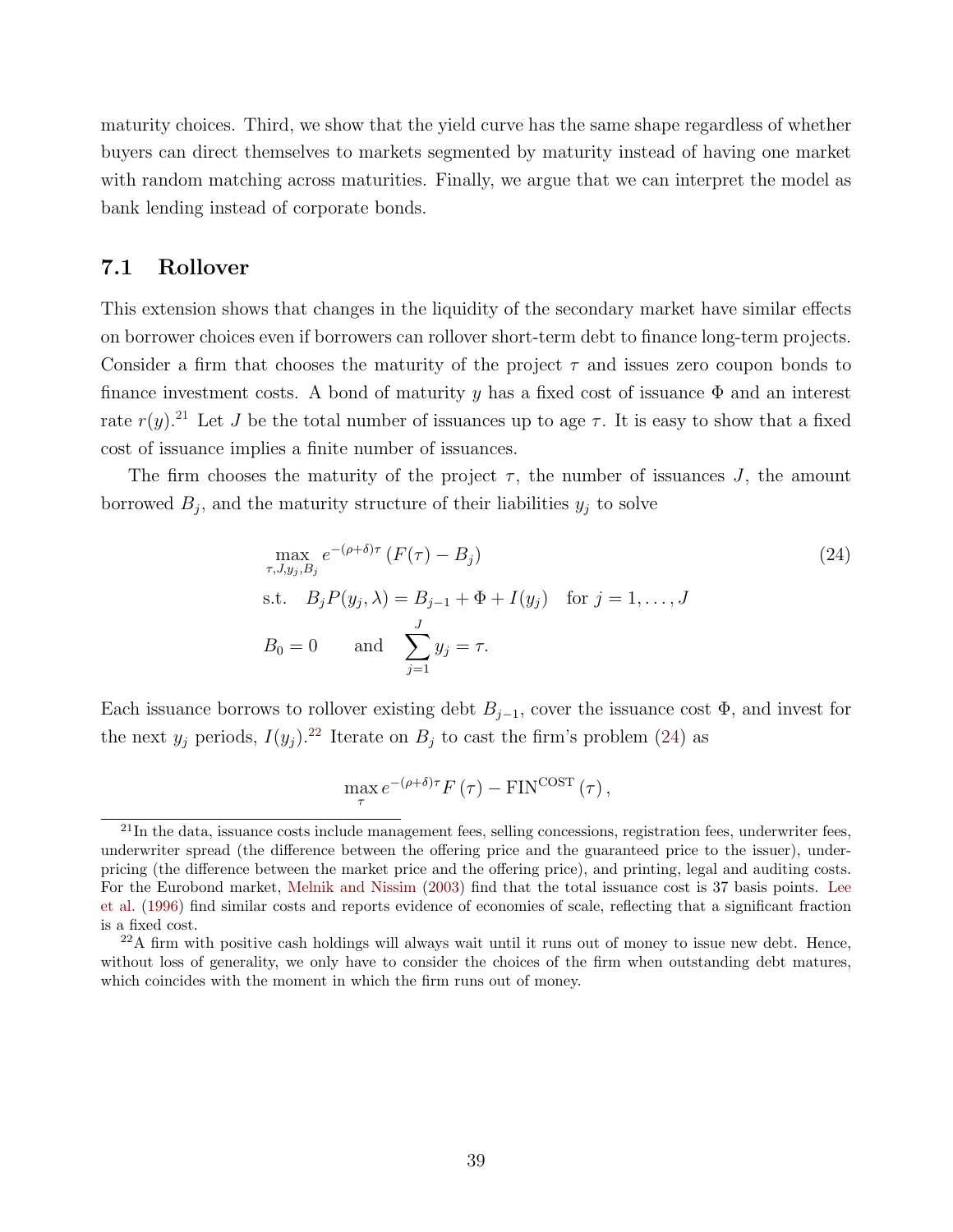<span id="page-40-0"></span>

Figure 8: Financial cost with rollover

Note: Financial cost for a given maturity  $\tau$ , different issuance costs  $\Phi$ , and liquidity  $\lambda$ . Parameter values are discussed in Section [5.](#page-24-0) Maturity dispersion is defined as the coefficient of variation.

in which the financial cost is

$$
\text{FIN}^{\text{COST}}(\tau) = e^{-(\rho+\delta)\tau} \min_{J, \{y_j\}_{j=1}^J} \sum_{i=1}^J \left(\Phi + I\left(y_i\right)\right) e^{\sum_{s=i}^J r_s y_s}
$$
\n
$$
\text{s.t.} \quad \sum_{j=1}^J y_j = \tau.
$$

**Financing cost** Consider a project of a given maturity  $\tau$ . The financial cost FIN<sup>COST</sup> ( $\tau$ ) chooses the number of issuances  $J$  and the maturity structure  $y_j$  to minimize the net present value of issuance costs  $\Phi$  and investment needs  $I(y_i)$ . Both the issuance costs and the liquidity spread affect financial decisions.

We evaluate the financial choices for different issuance costs  $\Phi$ , given a project  $\tau$ . The top panel of Figure [8](#page-40-0) shows the number of issuances, the total financial cost, and the dispersion of maturities for different issuance costs  $\Phi$ .<sup>[23](#page-40-1)</sup> Naturally, as the issuance cost increases, the number of issuances decreases and the total financial cost increases. Note that if  $\Phi$  is sufficiently large, the firm optimally chooses to issue only one time, matching the maturity of the project and the

<span id="page-40-1"></span><sup>&</sup>lt;sup>23</sup>Maturity dispersion is defined as the coefficient of variation of individual maturities  $y_j$ .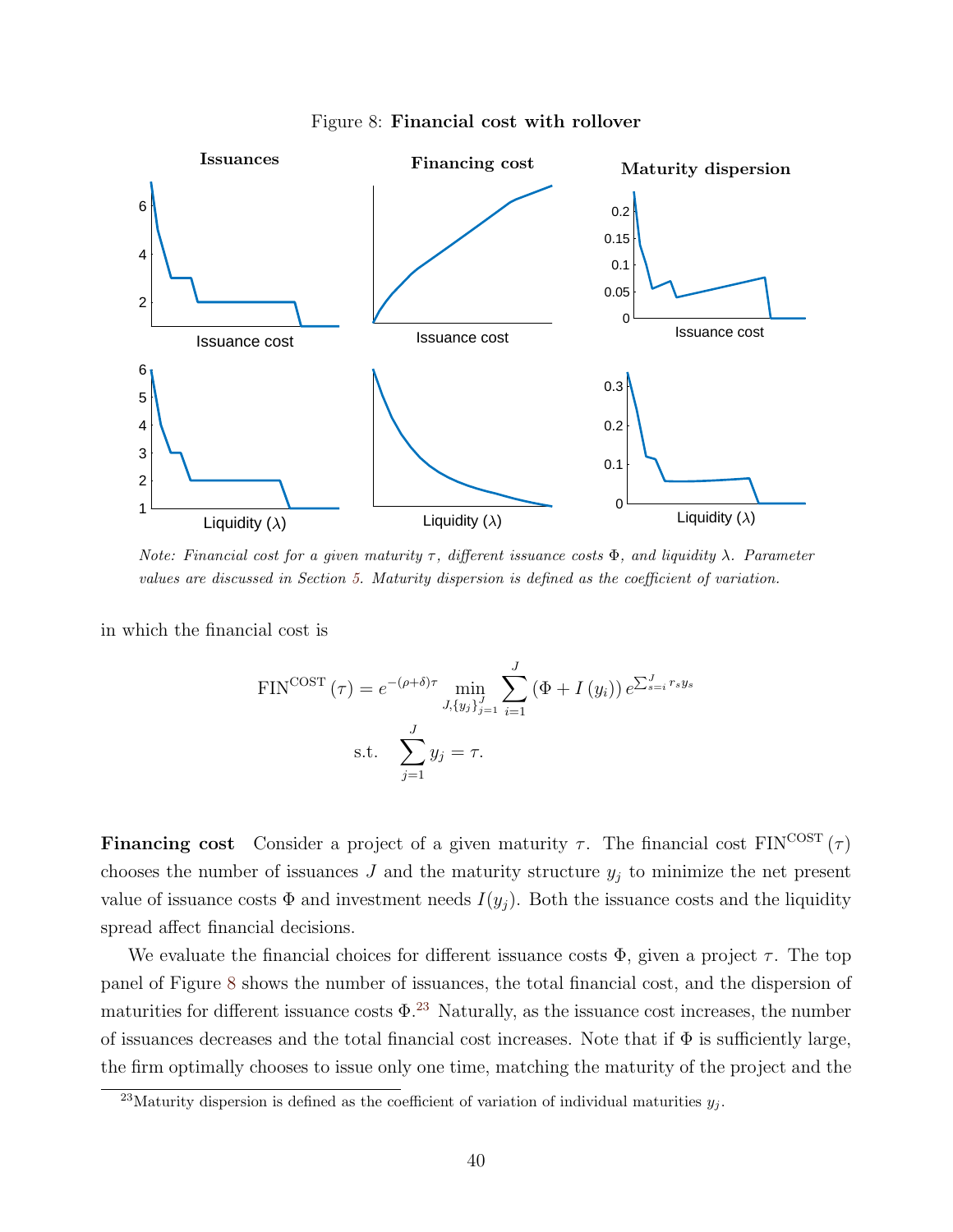liabilities. In the benchmark model we focus on this particular case with  $J = 1$  and derive a sharper analytical characterization of the effects of secondary-markets liquidity on the project's choice.

The bottom panel of Figure [8](#page-40-0) evaluates how the liquidity of the secondary market affects financial choices. In markets with lower trading frictions—higher  $\lambda$ —long-term finance is more attractive (Proposition [1\)](#page-10-0), which induces firms to rollover less often and borrow at longer maturities, reducing the total financial cost. Hence, for a given project  $\tau$ , the financial cost diminishes when  $\lambda$  increases. The next exercise shows that this effect induces firms to invest in projects of longer horizons.

Maturity structure The optimal maturity structure solves the trade-off between equalizing credit spreads across different issuances and decreasing future fixed issuance costs. In equilibrium, the maturity structure is decreasing—i.e.,  $y_1 \ge y_2 \ge \cdots \ge y_J$ . On the one hand, Figure [8](#page-40-0) shows that, conditional on the number of issuances, when the issuance cost increases firms choose to increase the maturity dispersion.<sup>[24](#page-41-0)</sup> Intuitively, as  $\Phi$  increases, firms want to postpone the fixed-cost payments of later issuances, and, as a result, they extend the maturity of the first issuances and decrease later ones. On the other hand, the bottom panel shows that for financial markets with larger trading frictions (lower  $\lambda$ ), the dispersion of maturities diminishes to generate similar liquidity spreads across issuances.

Investment choice Proposition [3](#page-16-2) and the quantitative exercises in Section [5](#page-24-0) show that the liquidity of the secondary market is important for investment decisions when firms match the maturity of assets and liabilities. Moving from an OTC secondary market with liquidity as in the US economy ( $\lambda = 26$ ), to a shut-down of the market ( $\lambda = 0$ ) reduces the project's maturity by 2.4 years (from 5.0 to 2.6, first panel of Table [7,](#page-42-0) rows two and three).

If the firm can rollover short-term debt, the effects of trading frictions on the project's choice can be substantially weaker because as  $\lambda$  decreases, the firm can rollover more often, as suggested by Figure [8,](#page-40-0) and this adjustment should be more relevant for low issuance costs. The second panel of Table [7](#page-42-0) considers the case of a low-issuance cost such that under an OTC secondary market, the firm chooses a project of 5.3 years of duration and issues bonds 14 times (i.e., bonds have a maturity of 0.4 years on average). However, when there is a shut-down of the secondary market, the firm chooses to rollover more often (30 times) and shortens the duration of investment to 4.9 years (bonds have a maturity of 0.2 years on average). Hence, the reduction in the duration of the project due to changes in trading frictions is 0.4 years.

<span id="page-41-0"></span><sup>&</sup>lt;sup>24</sup>Note that the *jumps* in the dispersion coincide when the firm decides to change the number of issuances. Hence, the dispersion is decreasing conditional on the number of issuances.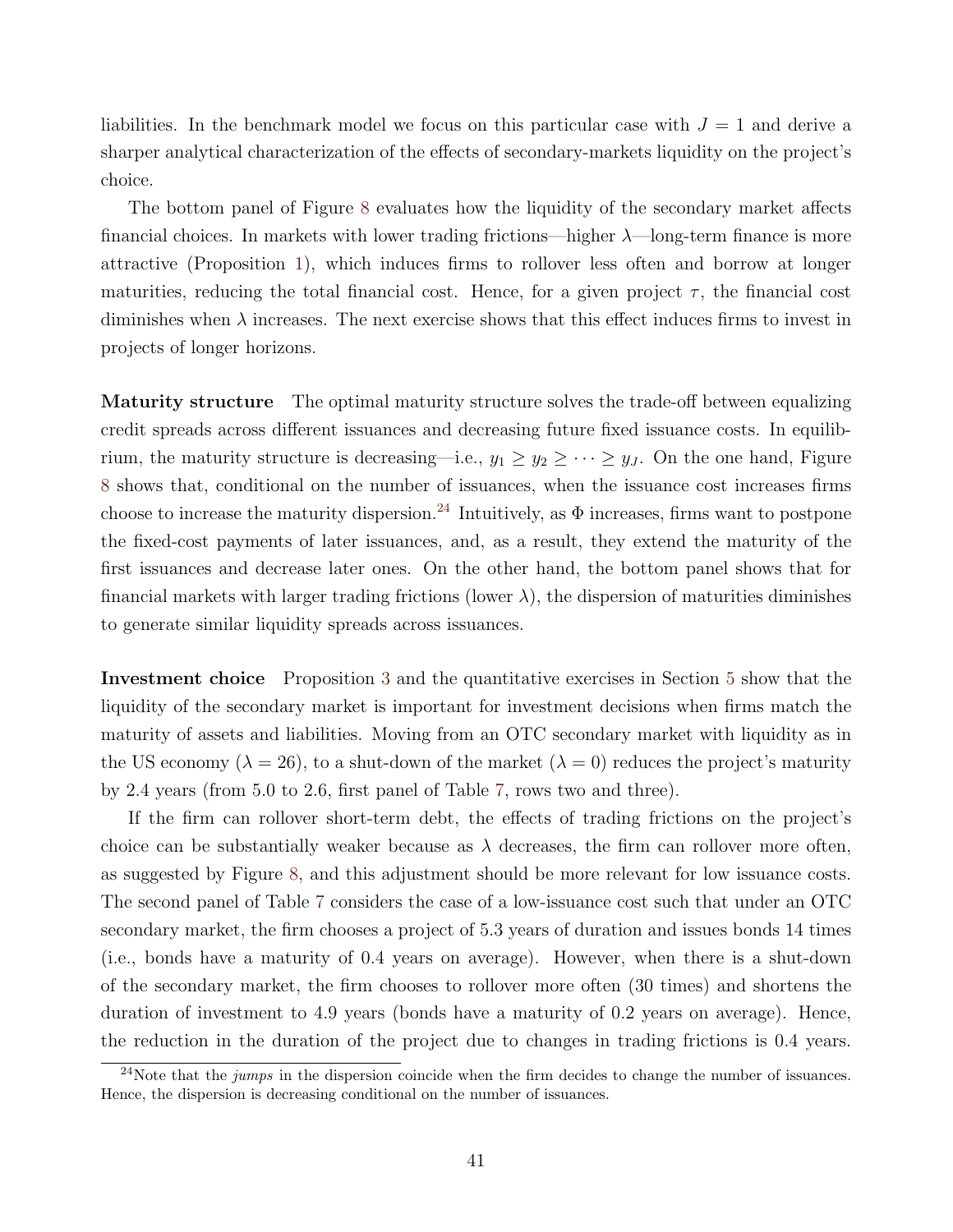| Default        | Secondary   | <b>Issuance</b> | <b>Issuances</b>                 | Maturity                        |             | Interest rate |         | Credit spread |
|----------------|-------------|-----------------|----------------------------------|---------------------------------|-------------|---------------|---------|---------------|
|                | market      | cost            |                                  | Project                         | <b>Bond</b> |               | Default | Liquidity     |
|                |             |                 |                                  | No rollover                     |             |               |         |               |
| Yes            | Centralized |                 | $\mathbf 1$                      | $5.2\,$                         | 5.2         | $5.0\%$       | $3.0\%$ | $0.0\%$       |
| Yes            | <b>OTC</b>  |                 | $\mathbf{1}$                     | 5.0                             | 5.0         | $6.4\%$       | $3.0\%$ | 1.4%          |
| Yes            | Shut down   |                 | 1                                | $2.6\,$                         | $2.6\,$     | 22.9%         | $3.0\%$ | 17.9%         |
| $\rm No$       | Centralized |                 | 1                                | 6.3                             | 6.3         | $2.0\%$       | $0.0\%$ | $0.0\%$       |
| No             | <b>OTC</b>  |                 | 1                                | 6.0                             | 6.0         | $3.3\%$       | $0.0\%$ | 1.3%          |
| No             | Shut down   |                 | $\mathbf{1}$                     | $2.8\,$                         | $2.8\,$     | 20.8%         | $0.0\%$ | 18.8%         |
|                |             |                 |                                  |                                 |             |               |         |               |
|                |             |                 |                                  | Rollover with low issuance cost |             |               |         |               |
| Yes            | Centralized | 0.00            | 9                                | $5.4\,$                         | $0.6\,$     | $5.0\%$       | $3.0\%$ | $0.0\%$       |
| Yes            | <b>OTC</b>  | 0.00            | 14                               | 5.3                             | 0.4         | $6.0\%$       | $3.0\%$ | 1.0%          |
| Yes            | Shut down   | 0.00            | $30\,$                           | 4.9                             | 0.2         | $6.3\%$       | $3.0\%$ | 1.3%          |
| N <sub>o</sub> | Centralized | 0.00            | 1                                | 6.3                             | 6.3         | $2.0\%$       | $0.0\%$ | $0.0\%$       |
| $\rm No$       | <b>OTC</b>  | 0.00            | 11                               | 6.2                             | 0.6         | $3.0\%$       | $0.0\%$ | 1.0%          |
| N <sub>o</sub> | Shut down   | 0.00            | 30                               | 5.1                             | 0.2         | $3.3\%$       | $0.0\%$ | 1.3%          |
|                |             |                 |                                  |                                 |             |               |         |               |
|                |             |                 | Rollover with high issuance cost |                                 |             |               |         |               |
| Yes            | Centralized | 0.30            | 1                                | 5.2                             | $5.2\,$     | 5.0%          | $3.0\%$ | $0.0\%$       |
| Yes            | <b>OTC</b>  | 0.30            |                                  | 5.0                             | 5.0         | $6.4\%$       | $3.0\%$ | 1.4%          |
| Yes            | Shut down   | 0.30            | $\overline{2}$                   | 3.4                             | 1.7         | 16.6%         | $3.0\%$ | 11.6%         |
| No             | Centralized | 0.30            | 1                                | 6.3                             | 6.3         | $2.0\%$       | $0.0\%$ | $0.0\%$       |
| $\rm No$       | <b>OTC</b>  | 0.30            |                                  | 6.0                             | 6.0         | $3.3\%$       | $0.0\%$ | 1.3%          |
| N <sub>o</sub> | Shut down   | 0.30            | 3                                | 4.3                             | 1.4         | 11.7%         | $0.0\%$ | $9.7\%$       |

<span id="page-42-0"></span>Table 7: Solution under alternative specifications

Note: The column "Secondary market" considers the cases of a centralized market (no trading frictions,  $\lambda = \infty$ ), "OTC" (benchmark frictions,  $\lambda=26$ ), or "shut down" (no trading in secondary markets,  $\lambda=0$ ). We choose the value of the issuance cost so that under the "OTC" exercise the number of issuances varies from 1 to 18.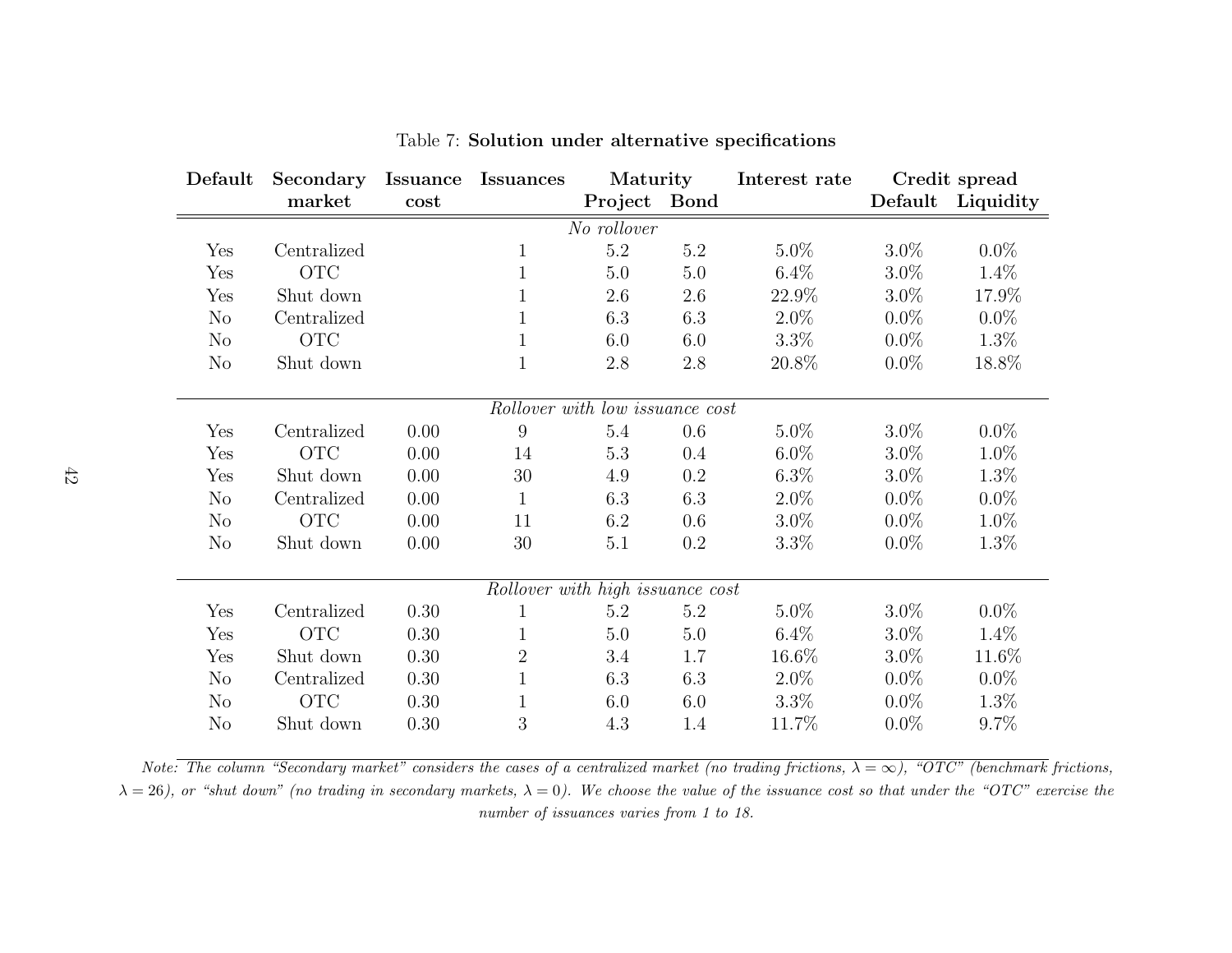The third panel of Table [7](#page-42-0) considers the case of a higher issuance cost such that with an OTC market the firm decides not to rollover. However, when the secondary market is shut-down, the firm decides to issue two times and the maturity of the project reduces by 1.6 years. These exercises suggest that the results in Section [5](#page-24-0) about how trading frictions affect investment decisions do not depend on the assumption of matching the maturity of the project and the bond.

One potential concern about these exercises is that the liquidity of the secondary market and rollover costs might be correlated. In the model, liquidity costs are endogenous while rollover costs are exogenous and fixed, so they do not respond to changes in the liquidity of secondary markets. However, we expect that when the secondary market becomes more liquid, both issuance and rollover costs should diminish. Hence, it is conservative to assume fixed issuance costs. As in Table [7,](#page-42-0) when liquidity of secondary markets improves, the firm adopts a project of longer duration. Similarly, when issuance costs diminish, the firm chooses longer-term projects. If the two effects are present (an increase in liquidity and a reduction of issuance costs), the firm will extend the maturity of the project even more than with fixed issuance costs.

# <span id="page-43-1"></span>7.2 Default

Default affects credit spreads and investment decisions. Lemma [2](#page-14-0) shows that the liquidity spread increases with the default intensity. Quantitatively, long-term rates react more than short-term rates to changes in default. Figure [9](#page-44-0) shows how the default rate affects the liquidity spread at maturities of 1 and 10 years, relative to the benchmark of  $\delta = 0.03$ . The liquidity spread for long maturities reacts more to changes in the default rate. Hence, when  $\delta$  increases, the yield curve shifts upward because of both default and liquidity. As a result, the firm chooses shorter-term projects (see rows four to six in Table [7\)](#page-42-0).

Moreover, when there is no default risk and secondary markets are centralized, firms have no incentive to issue short-term debt regardless of the issuance cost. However, when default risk is positive, even if secondary markets are centralized, firms choose to rollover debt when the issuance cost is not too high. Hence, both default risk and trading frictions shape rollover choices.

#### <span id="page-43-0"></span>7.3 Segmented Markets

In the benchmark model, assets of different maturities are traded in a single secondary market. A potential concern could be that assets with short maturities, with small gains from trade, preclude the entry of buyers into the secondary market. This section considers secondary markets segmented by the time-to-maturity of assets. The main takeaway is that even though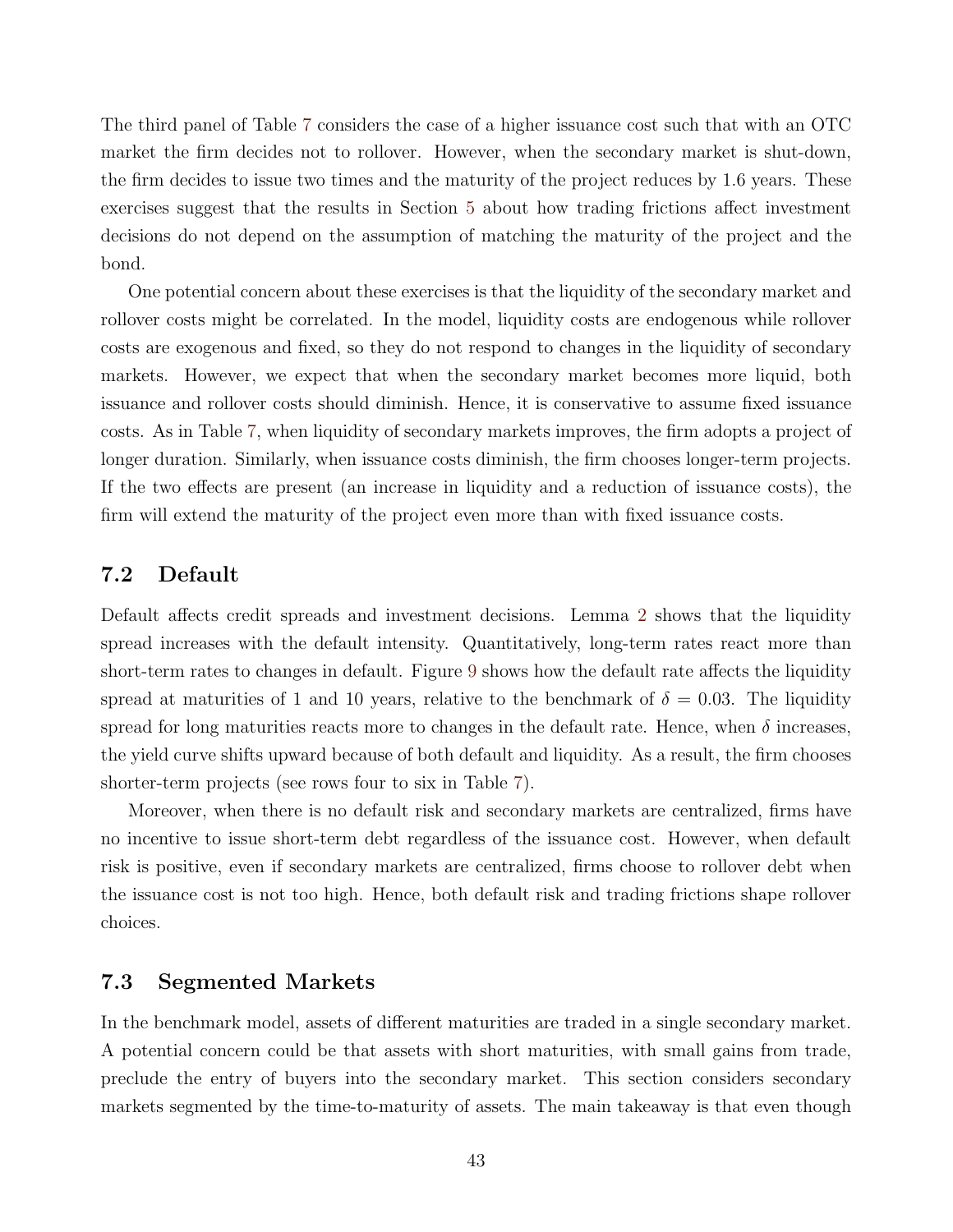Figure 9: Liquidity-default interactions

<span id="page-44-0"></span>

Note: The figure shows how the liquidity spread at 1 and 10 years changes with  $\delta$  with respect to the benchmark of 0.03.

the market tightness for short-term bonds increases, the tightness for long-term assets remains similar to the case with only one market. Hence, the secondary market in the benchmark model is effectively a market for long-term assets. The intuition for this result is that, in equilibrium, the single market is not dominated by short-term assets, so there are always sufficient gains from trade.

Intuitively, in long-term markets, there are more gains from trade and therefore more entry of buyers. However, because there is Nash Bargaining over the gains from trade and buyers keep only a fraction  $(1 - \gamma)$  of the gains, the increase in the entry of buyers into long-term markets is not enough to compensate for the increase in the importance of the secondary markets for longer securities. As a result, the yield curve increases with maturity even with segmented markets. We describe the key features of the model in the main text and relegate to Appendix [A.4](#page-61-0) the full characterization of this extension.

Let  $\tau$  be the initial maturity and consider the case in which secondary markets are segmented in N markets. Let  $0 = \tau_1 < \cdots < \tau_{N+1} = \tau$ , so each market  $j = 1, \ldots, N$  trades assets with time-to-maturity  $t \in [\tau_j, \tau_{j+1}].$ 

Matching and distribution of agents Let  $\mu^{j}(y) = [\mu^{H,j}(y), \mu^{L,j}(y)]$  be the measure of high- and low-valuation agents holding an asset with time-to-maturity  $t$  in market  $j$ . We start with market N and solve for the distribution of agents backwards. The boundary condition is  $\mu^{N}(\tau) = [\mu^{0}, 0].$  Next, we iterate toward markets of shorter maturities with boundary conditions  $\mu^{j}(\tau_{j+1}) = \mu^{j+1}(\tau_{j+1})$  for  $j = 1, ..., N-1$ . Lemma [4](#page-45-0) characterizes the distribution of agents in each market.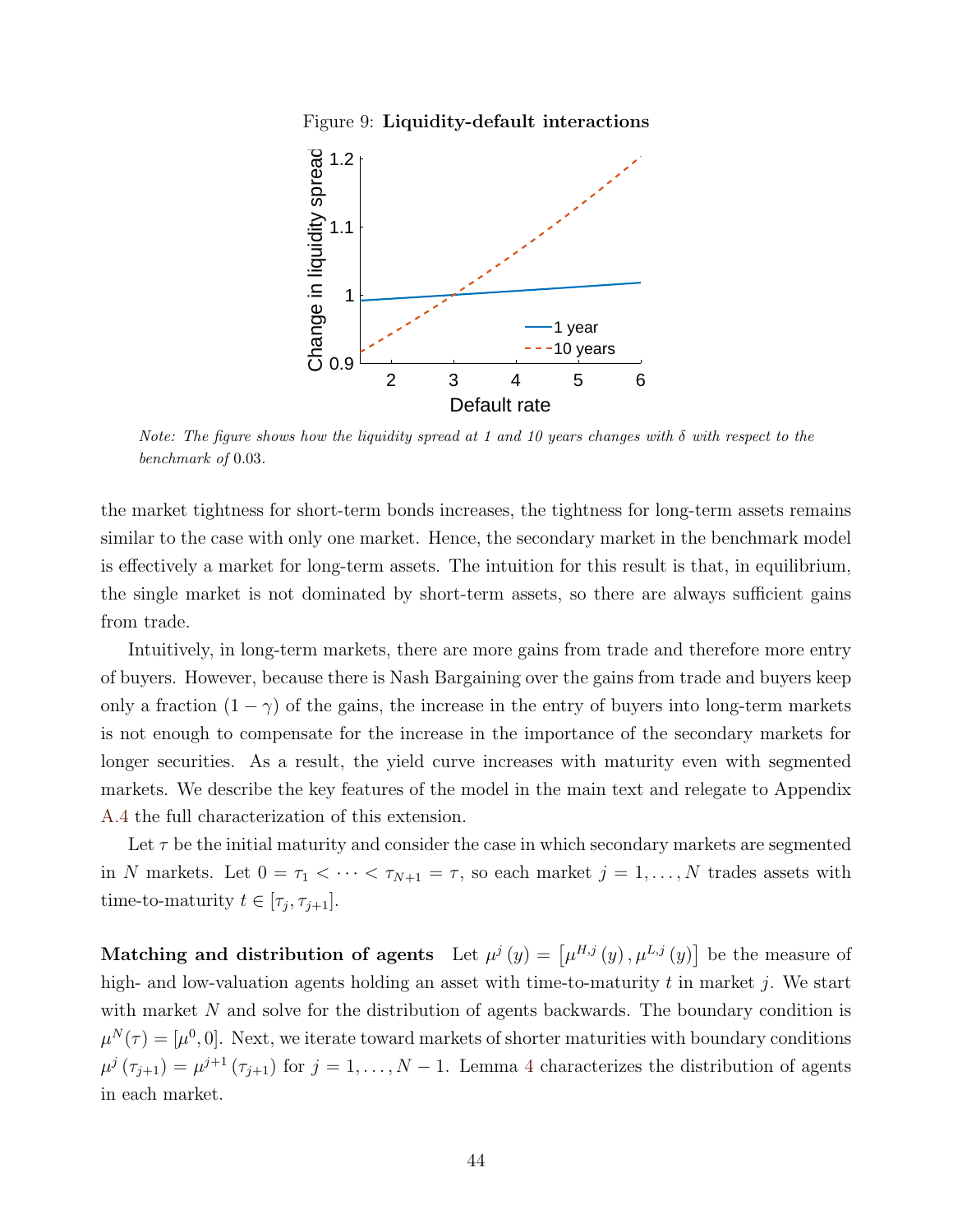<span id="page-45-0"></span>**Lemma 4.** The measure of agents for markets  $j = 1, ..., N$  is given by the following backward recursion:

$$
\left[\begin{array}{c} \mu^{H,N+1}(\tau) \\ \mu^{L,N+1}(\tau) \end{array}\right] = \left[\begin{array}{c} \mu^0 \\ 0 \end{array}\right]
$$

and

$$
\mu^{H,j}(y) = \frac{\eta}{\eta + \lambda^j} \left[ \frac{\lambda^j}{\eta} e^{\delta(y - \tau_{j+1})} \left( \mu^{H,j+1} \left( \tau_{j+1} \right) + \mu^{L,j+1} \left( \tau_{j+1} \right) \right) \right.\n- e^{\left( \eta + \lambda^j + \delta \right) \left( y - \tau_{j+1} \right)} \left( -\mu^{H,j+1} \left( \tau_{j+1} \right) + \lambda^j \mu^{L,j+1} \left( \tau_{j+1} \right) \right) \right] \n\mu^{L,j}(t) = \frac{\eta}{\eta + \lambda^j} \left[ e^{\delta(y - \tau_{j+1})} \left( \mu^{H,j+1} \left( \tau_{j+1} \right) + \mu^{L,j+1} \left( \tau_{j+1} \right) \right) \right.\n+ e^{\left( \eta + \lambda^j + \delta \right) \left( y - \tau_{j+1} \right)} \left( -\mu^{H,j+1} \left( \tau_{j+1} \right) + \lambda^j \mu^{L,j+1} \left( \tau_{j+1} \right) \right) \right],
$$

where  $\lambda^j$  is the selling intensity in market  $j = 1, \ldots, N$ .

**Valuations** Let  $D^j(y) = [D^{H,j}(y), D^{L,j}(y)]$  be the values for high- and low-valuation agents of holding an asset with time-to-maturity y in market  $j = 1, \ldots, N$ . To solve for the value of holding the asset, start with the first market, in which the boundary condition is that at maturity the value is equal to one, and then iterate forward, toward longer-term markets. The boundary condition for market  $j = 1$  is  $D^1(\tau_1) = [1, 1]$ . Value matching for market  $j = 2, ..., N$ implies  $D^{j}(\tau_j) = D^{j-1}(\tau_j)$ , and the Hamilton-Jacobi-Bellman equations are the same as in the benchmark model, Equations [\(9\)](#page-9-4) and [\(10\)](#page-9-5).

Free entry Free entry in each market implies that

$$
c = (1 - \gamma) \int_{\tau_j}^{\tau_{j+1}} \beta^j(y) \left( D^{H,j}(y) - D^{L,j}(y) \right) dy,
$$

where  $\beta^j$  is the intensity at which a buyer finds a seller in market  $j = 1, \ldots, N$ . Appendix [A.4](#page-62-0) provides analytical solutions for the value functions and the free-entry condition.

Results The first panel of Figure [10](#page-46-1) shows the market tightness relative to the case of only one market when  $N = 2$  and  $N = 3$ . With segmentation, markets for short-term assets are tighter (more sellers to buyers), as there are fewer gains from trade. However, for long-term bonds we find a tightness similar to the case of no segmentation. The second panel repeats the exercise under different degrees of segmentation  $(N = 1, \ldots, 50)$ . Note that even with 50 different markets, the tightness for markets with maturity above four years is almost identical to the case of no segmentation.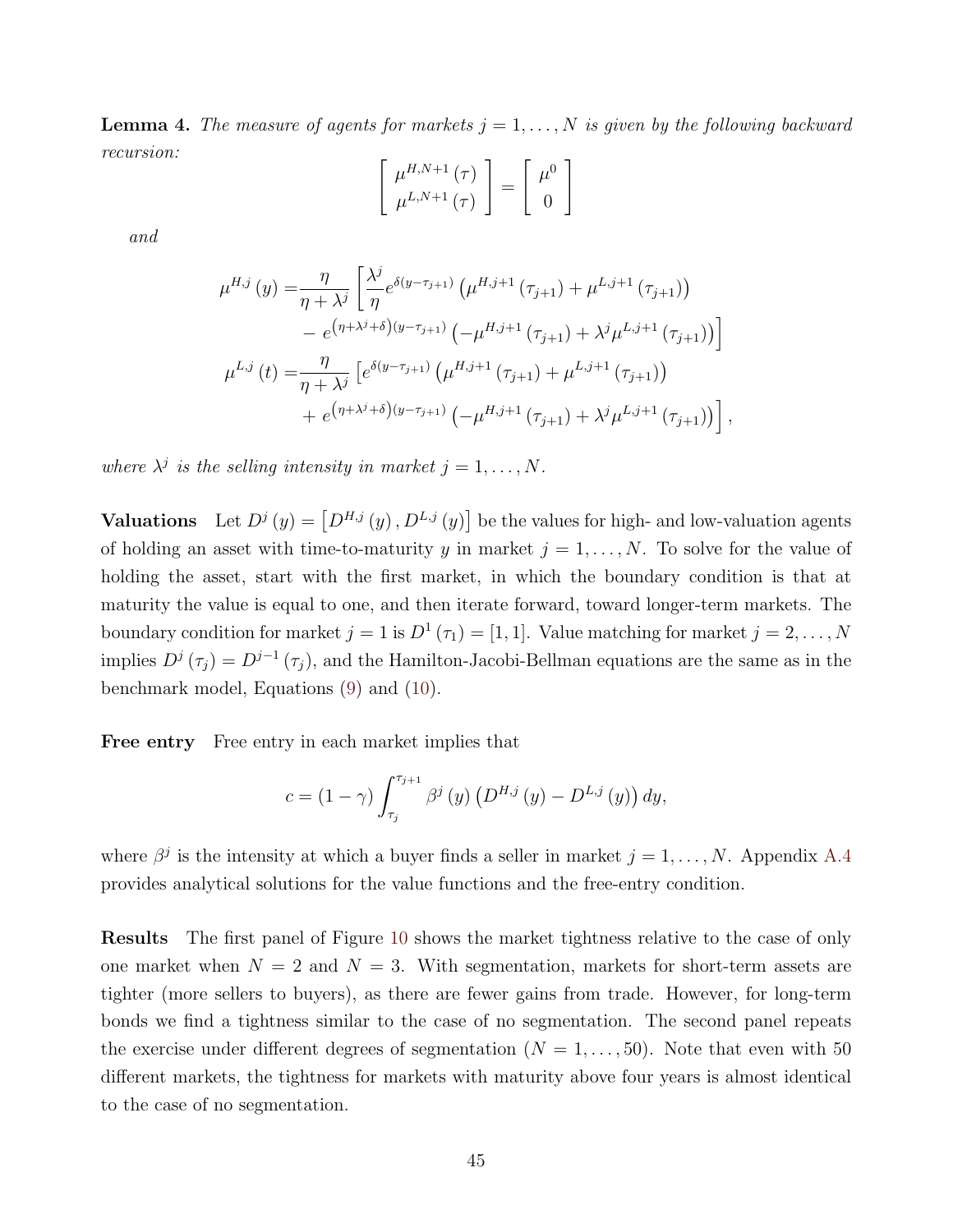

<span id="page-46-1"></span>

Note: The first (second) panel shows the market tightness relative to no segmentation for  $N = 2, 3$  $(N = 2, \ldots, 50)$ . The third panel shows the liquidity spread for  $N = 1, \ldots, 50$ .

The third panel of Figure [10](#page-46-1) shows the effects on the liquidity spread for different models with  $N = 1$  to  $N = 50$ . As the market tightness after four years is identical in all these models, the implied liquidity spread is also the same. For short-term assets (maturities up to 4 years), there are some differences in the market tightness. However, they generate small variations in the yield curve. Therefore, we conclude that the secondary market in the benchmark model with  $N = 1$  is effectively a market for long-term assets.

### <span id="page-46-0"></span>7.4 Bank Loans

The benchmark model assumes that firms borrow from corporate bond markets, but similar trading frictions apply to other sources of external finance such as bank loans, venture capital, or private equity funds. The main reason to study corporate bonds is that these assets are already well studied in the literature about trading frictions and we can quantify the effects (e.g., [He and Milbradt,](#page-50-1) [2014\)](#page-50-1). However, for these alternative sources of finance there are also frictional secondary markets (e.g. [Drucker and Puri,](#page-49-13) [2008;](#page-49-13) [Altman et al.,](#page-48-12) [2010\)](#page-48-12).

We can interpret the financial sector of the model as bank lending in which the primary market represents the origination of the loan and the secondary market is a market for loans across banks. A moment commonly used to compare intermediation costs across countries is the bank's net interest margin, which measures the difference between interest income and payments to lenders using bank balance-sheet data from Bankscope (the data is available at The World Bank Global Financial Development Database). For example, [Greenwood et al.](#page-50-12) [\(2013\)](#page-50-12) attribute these spreads to the intermediation costs related to acquiring information about borrowers. Through the lens of this paper, however, the net interest margin can also measure the illiquidity cost that banks will charge at origination of the loan, taking into account that they might need to later sell the loan in a frictional secondary market. In the data, net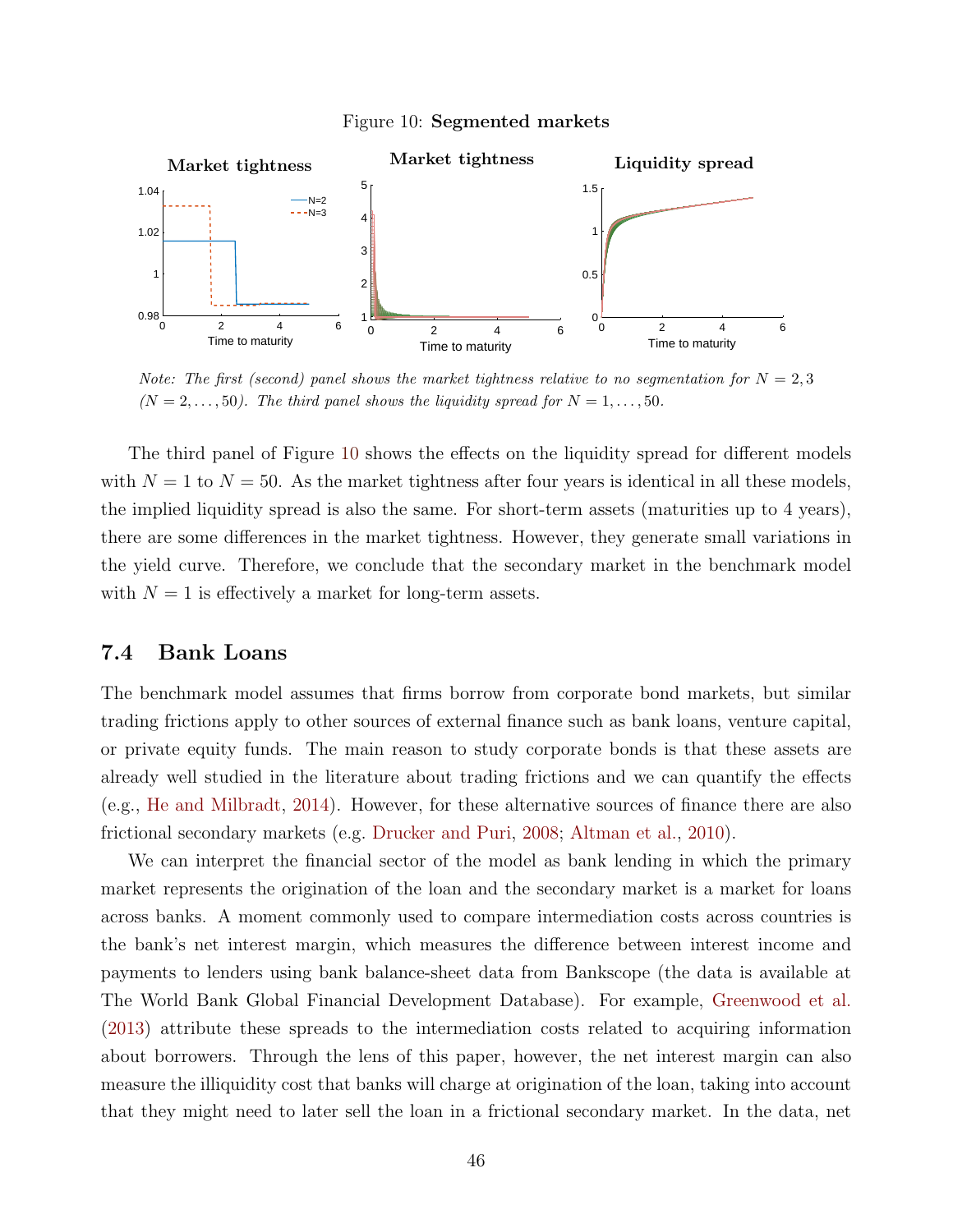interest margins are about 300 basis points higher, while the maturity of loans is 3.5 years shorter in emerging countries than in advanced ones. According to this data, trading frictions also seems to be higher in emerging economies, implying higher interest rates for longer-term loans and inducing firms to borrow and invest at shorter maturities.

# <span id="page-47-0"></span>8 Conclusion

This paper studies the linkages between the maturity of corporate debt, the liquidity of financial markets, and the real economy. Long-term finance is particularly more expensive in economies with severe trading frictions that induce firms to invest at shorter horizons. A calibration of the model suggests that even though it is a stylized and tractable model, the theory reconciles data on maturities, credit spreads, and the real economy. Finally, an intervention like GSIs can improve the liquidity of financial markets, reduce long-term financial cost, and induce firms to borrow and invest at longer horizons. Several extensions suggest that the results of the paper do not hinge on particular modeling assumptions.

The framework and results developed in this paper transcend the particular application to corporate bonds and can be used to study other markets for long-term finance, such as households borrowing for real estate (mortgages) or education (student debt). Interestingly, [Hicks](#page-51-13) [\(1969\)](#page-51-13) argues that the products manufactured during the first decades of the Industrial Revolution had been invented much earlier. The critical innovation that ignited growth in England in the 18th century was capital market liquidity so that savers could easily sell their assets if needed, while at the same time the capital was committed for longer periods for investment (see [Bencivenga et al.,](#page-48-13) [1995\)](#page-48-13).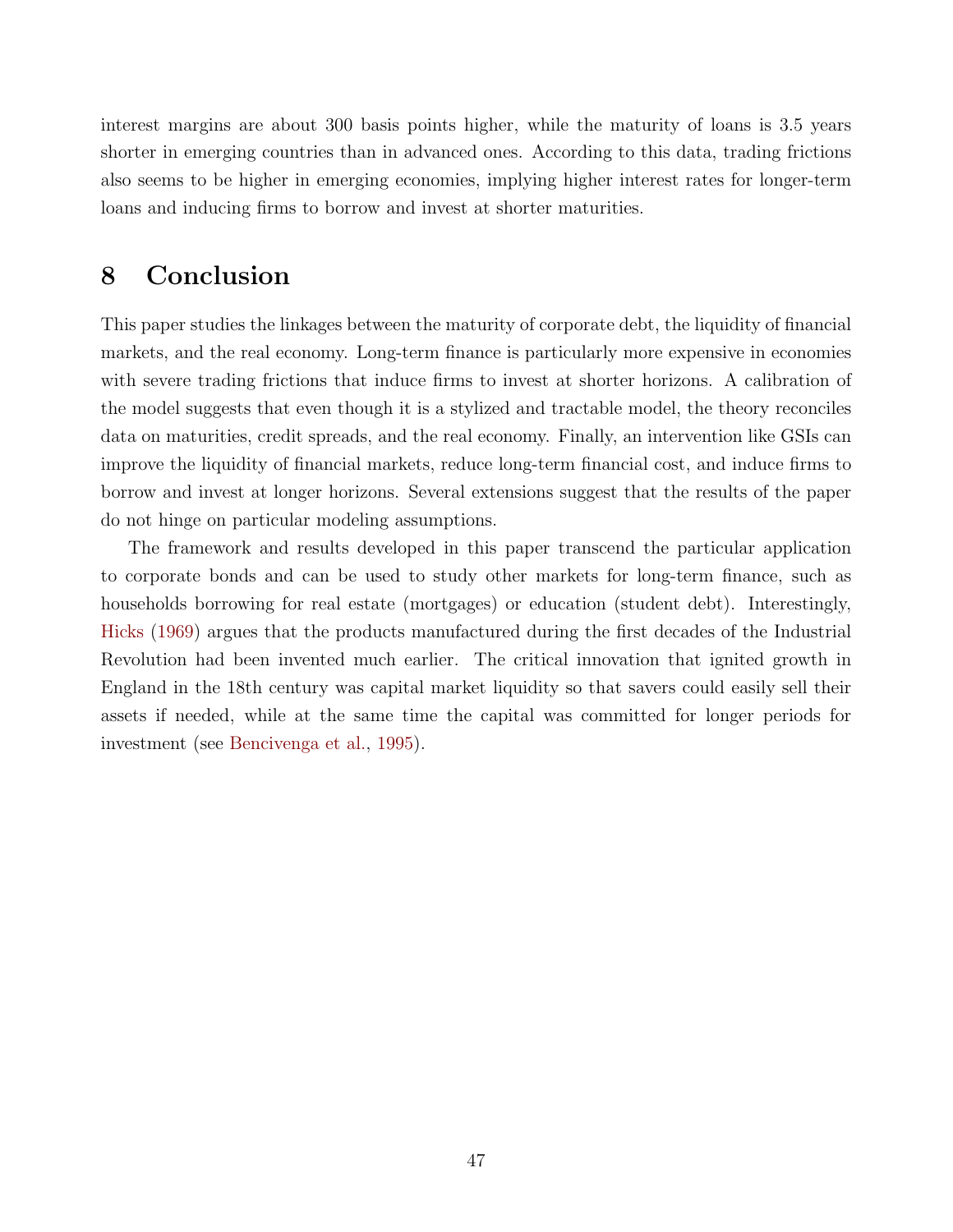# References

- <span id="page-48-9"></span>Afonso, G. and R. Lagos (2015). Trade dynamics in the market for federal funds. Econometrica  $83(1)$ , 263–313.
- <span id="page-48-11"></span>Aiyagari, S. R., N. Wallace, and R. Wright (1996). Coexistence of money and interest-bearing securities. Journal of Monetary Economics  $37(3)$ ,  $397 - 419$ .
- <span id="page-48-12"></span>Altman, E. I., A. Gande, and A. Saunders (2010). Bank debt versus bond debt: Evidence from secondary market prices. Journal of Money, Credit and Banking 42 (4), 755–767.
- <span id="page-48-3"></span>Arseneau, D. M., D. E. Rappoport, and A. Vardoulakis (2017, mar). Private and public liquidity provision in over-the-counter markets. Finance and Economics Discussion Series 2017 (33).
- <span id="page-48-10"></span>Banerjee, A. V. and E. Duflo (2014). Do firms want to borrow more? testing credit constraints using a directed lending program. Review of Economic Studies  $81(2)$ , 572–607.
- <span id="page-48-6"></span>Bao, J., J. Pan, and J. Wang (2011). The illiquidity of corporate bonds. The Journal of Finance  $66(3)$ , 911–946.
- <span id="page-48-13"></span>Bencivenga, V. R., B. D. Smith, and R. M. Starr (1995). Transactions costs, technological choice, and endogenous growth. Journal of Economic Theory  $67(1)$ , 153–177.
- <span id="page-48-4"></span>Bethune, Z., B. Sultanum, and N. Trachter (2017a). Asset issuance in over-the-counter markets. Working paper, Federal Reserve Bank of Richmond.
- <span id="page-48-8"></span>Bethune, Z., B. Sultanum, and N. Trachter (2017b). Private information in over-the-counter markets. Working paper, Federal Reserve Bank of Richmond.
- <span id="page-48-2"></span>Bruche, M. and A. Segura (2017). Debt maturity and the liquidity of secondary debt markets. Journal of Financial Economics  $124(3)$ , 599 – 613.
- <span id="page-48-5"></span>Buera, F. J., J. P. Kaboski, and Y. Shin (2011, August). Finance and development: A tale of two sectors. American Economic Review 101 (5), 1964–2002.
- <span id="page-48-7"></span>Campbell, J. Y., J. Hilscher, and J. Szilagyi (2008). In search of distress risk. The Journal of Finance 63 (6), 2899–2939.
- <span id="page-48-1"></span>Chen, H., R. Cui, Z. He, and K. Milbradt (2017). Quantifying liquidity and default risks of corporate bonds over the business cycle. Review of Financial Studies, forthcoming.
- <span id="page-48-0"></span>Chen, H., Y. Xu, and J. Yang (2012). Systematic risk, debt maturity, and the term structure of credit spreads. Working paper, National Bureau of Economic Research.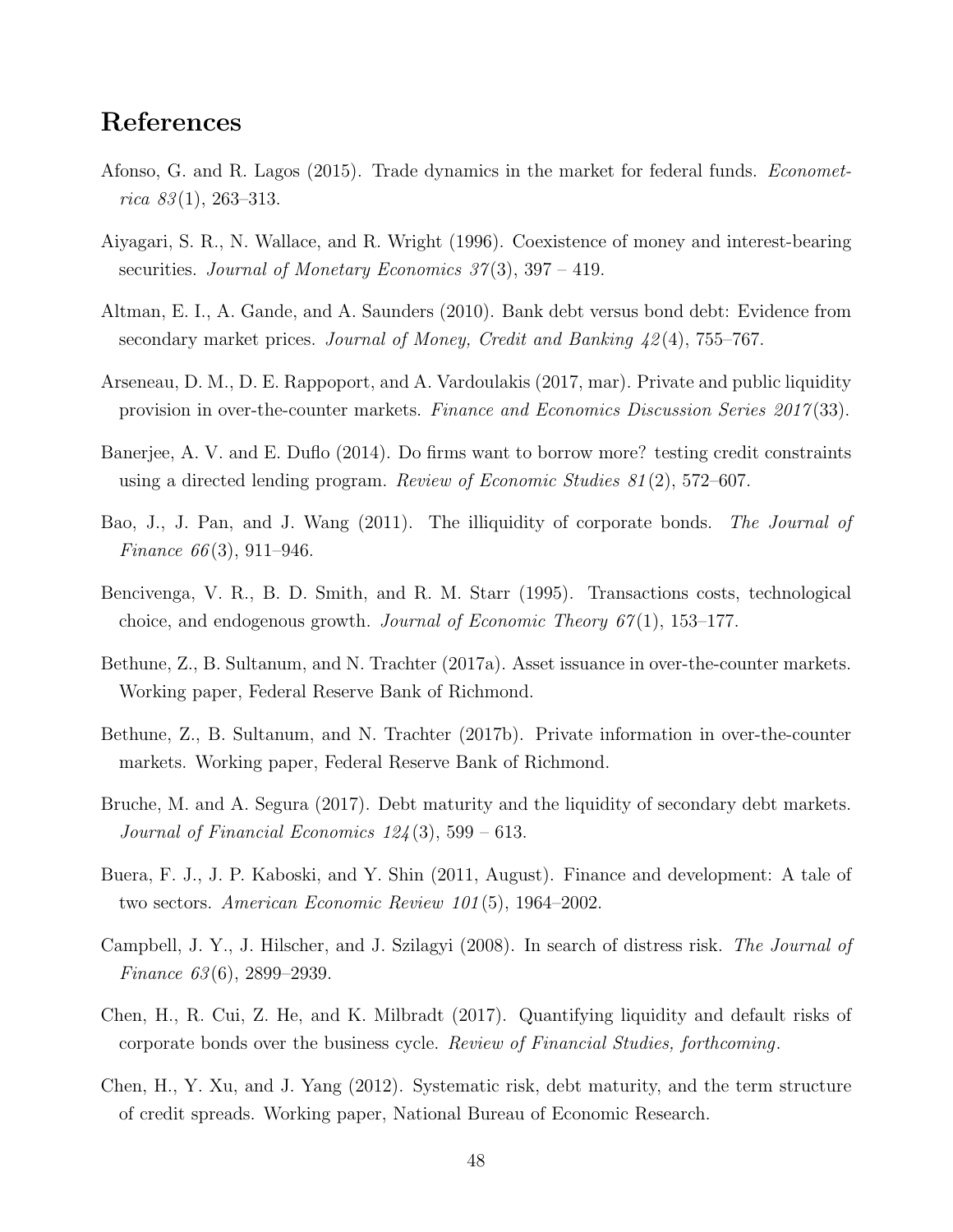- <span id="page-49-5"></span>Choudhary, M. A. and N. Limodio (2018). Deposit volatility, liquidity and long-term investment: Evidence from a natural experiment in pakistan. Working paper.
- <span id="page-49-4"></span>Cole, H. L., J. Greenwood, and J. M. Sanchez (2016). Why doesn't technology flow from rich to poor countries? *Econometrica*  $84(4)$ , 1477–1521.
- <span id="page-49-9"></span>Cortina Lorente, J. J., T. Didier, and S. L. Schmukler (2016). How long do corporates borrow? evidence from capital raising activity. World Bank Working Paper .
- <span id="page-49-8"></span>Crouzet, N. (2017). Default, debt maturity, and investment dynamics. Technical report.
- <span id="page-49-1"></span>Demirgüç-Kunt, A. and V. Maksimovic (1998). Law, finance, and firm growth. The Journal of Finance 53 (6), 2107–2137.
- <span id="page-49-10"></span>Dew-Becker, I. (2012). Investment and the cost of capital in the cross-section: The term spread predicts the duration of investment. Federal Reserve Bank of San Francisco Working Paper .
- <span id="page-49-3"></span>Diamond, D. W. (1991). Debt maturity structure and liquidity risk. The Quarterly Journal of Economics 106 (3), 709–737.
- <span id="page-49-13"></span>Drucker, S. and M. Puri (2008). On loan sales, loan contracting, and lending relationships. The Review of Financial Studies 22 (7), 2835–2872.
- <span id="page-49-0"></span>Duffie, D., N. Gârleanu, and L. H. Pedersen (2005). Over-the-counter markets. *Economet*rica  $73(6)$ , 1815–1847.
- <span id="page-49-7"></span>Duffie, D. and K. J. Singleton (1999). Modeling term structures of defaultable bonds. The review of financial studies 12 (4), 687–720.
- <span id="page-49-6"></span>Edwards, A. K., L. E. Harris, and M. S. Piwowar (2007). Corporate bond market transaction costs and transparency. The Journal of Finance  $62(3)$ , 1421–1451.
- <span id="page-49-2"></span>European Commission (2013). Long-term financing of the european economy.
- <span id="page-49-12"></span>Fieldhouse, A., K. Mertens, and M. O. Ravn (2017). The macroeconomic effects of government asset purchases: Evidence from postwar us housing credit policy. National Bureau of Economic Research Working paper .
- <span id="page-49-11"></span>Foley-Fisher, N., R. Ramcharan, and E. Yu (2016). The impact of unconventional monetary policy on firm financing constraints: Evidence from the maturity extension program. Journal of Financial Economics 122 (2), 409–429.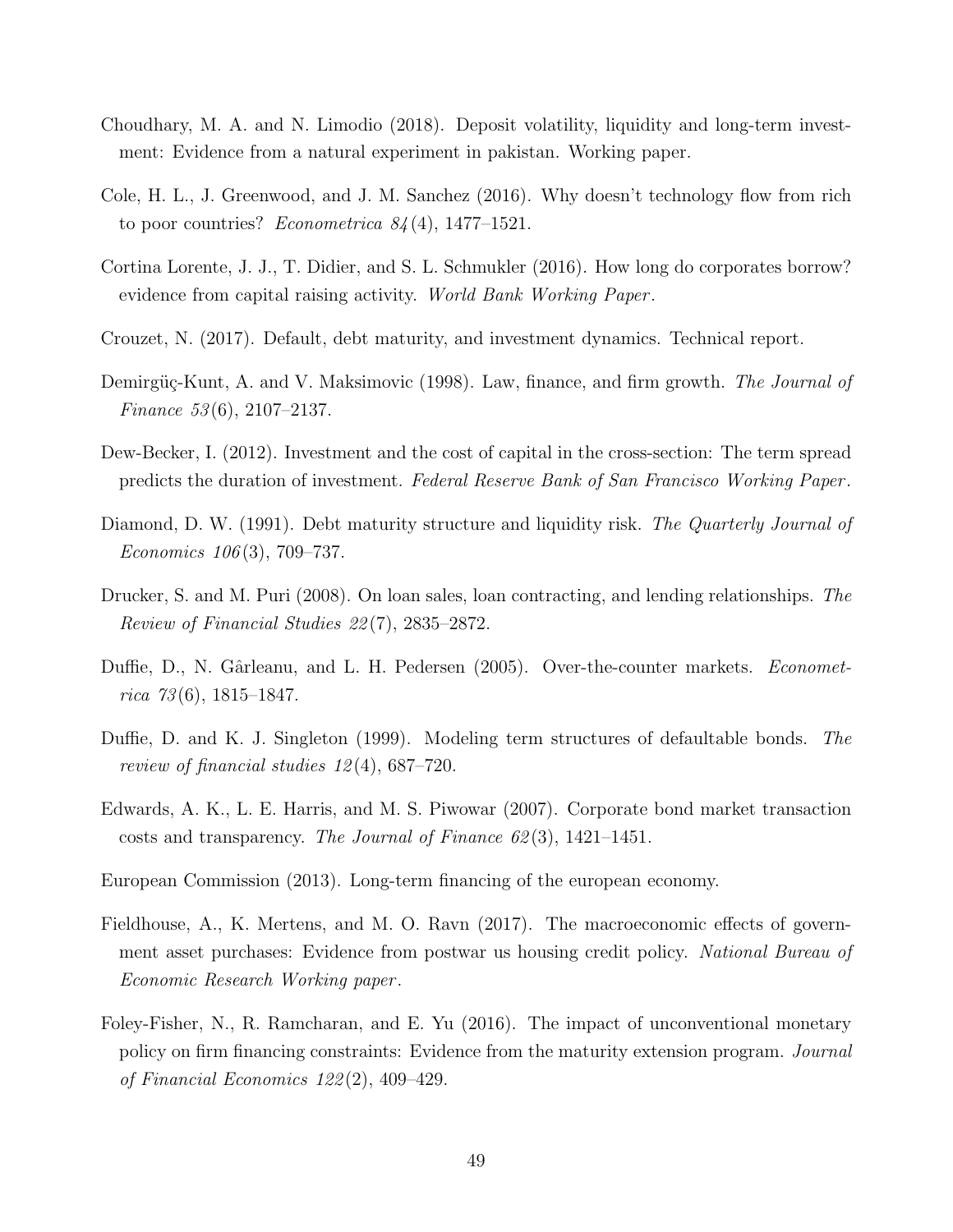- <span id="page-50-10"></span>Garicano, L. and C. Steinwender (2016). Survive another day: Using changes in the composition of investments to measure the cost of credit constraints. Review of Economics and Statistics 98 (5), 913–924.
- <span id="page-50-3"></span>Geromichalos, A., L. Herrenbrueck, and K. Salyer (2016). A search-theoretic model of the term premium. Theoretical Economics 11 (3), 897–935.
- <span id="page-50-11"></span>Gertler, M., P. Karadi, et al. (2013). Qe 1 vs. 2 vs. 3...: A framework for analyzing large-scale asset purchases as a monetary policy tool. International Journal of Central Banking  $9(1)$ , 5–53.
- <span id="page-50-5"></span>Gilchrist, S. and E. Zakrajšek  $(2012)$ . Credit spreads and business cycle fluctuations. The American Economic Review 102 (4), 1692–1720.
- <span id="page-50-8"></span>Gopalan, R., A. Mukherjee, and M. Singh (2016, 06). Do Debt Contract Enforcement Costs Affect Financing and Asset Structure? The Review of Financial Studies 29 (10), 2774–2813.
- <span id="page-50-9"></span>Gorodnichenko, Y. and M. Weber (2016). Are sticky prices costly? evidence from the stock market. American Economic Review 106(1), 165–99.
- <span id="page-50-7"></span>Graham, J. R. and C. R. Harvey (2001, May). The theory and practice of corporate finance: evidence from the field. Journal of Financial Economics  $60(2-3)$ , 187–243.
- <span id="page-50-12"></span>Greenwood, J., J. Sanchez, and C. Wang (2013, January). Quantifying the Impact of Financial Development on Economic Development. Review of Economic Dynamics 16 (1), 194–215.
- <span id="page-50-4"></span>Greenwood, J., J. M. Sanchez, and C. Wang (2010). Financial development: The role of information costs. American Economic Review 100.
- <span id="page-50-0"></span>Group of Thirty (2013). Long-Term Finance and Economic Growth. Group of Thirty.
- <span id="page-50-6"></span>Guedes, J. and T. Opler (1996). The determinants of the maturity of corporate debt issues. The Journal of Finance  $51(5)$ , 1809–1833.
- <span id="page-50-13"></span>Gürkaynak, R. S., B. Sack, and J. H. Wright (2007). The us treasury yield curve: 1961 to the present. Journal of monetary Economics 54 (8), 2291–2304.
- <span id="page-50-2"></span>Gürkaynak, R. S. and J. H. Wright (2012). Macroeconomics and the term structure. *Journal* of Economic Literature  $50(2)$ , 331–67.
- <span id="page-50-1"></span>He, Z. and K. Milbradt (2014). Endogenous liquidity and defaultable bonds. Economet $rica 82(4), 1443-1508.$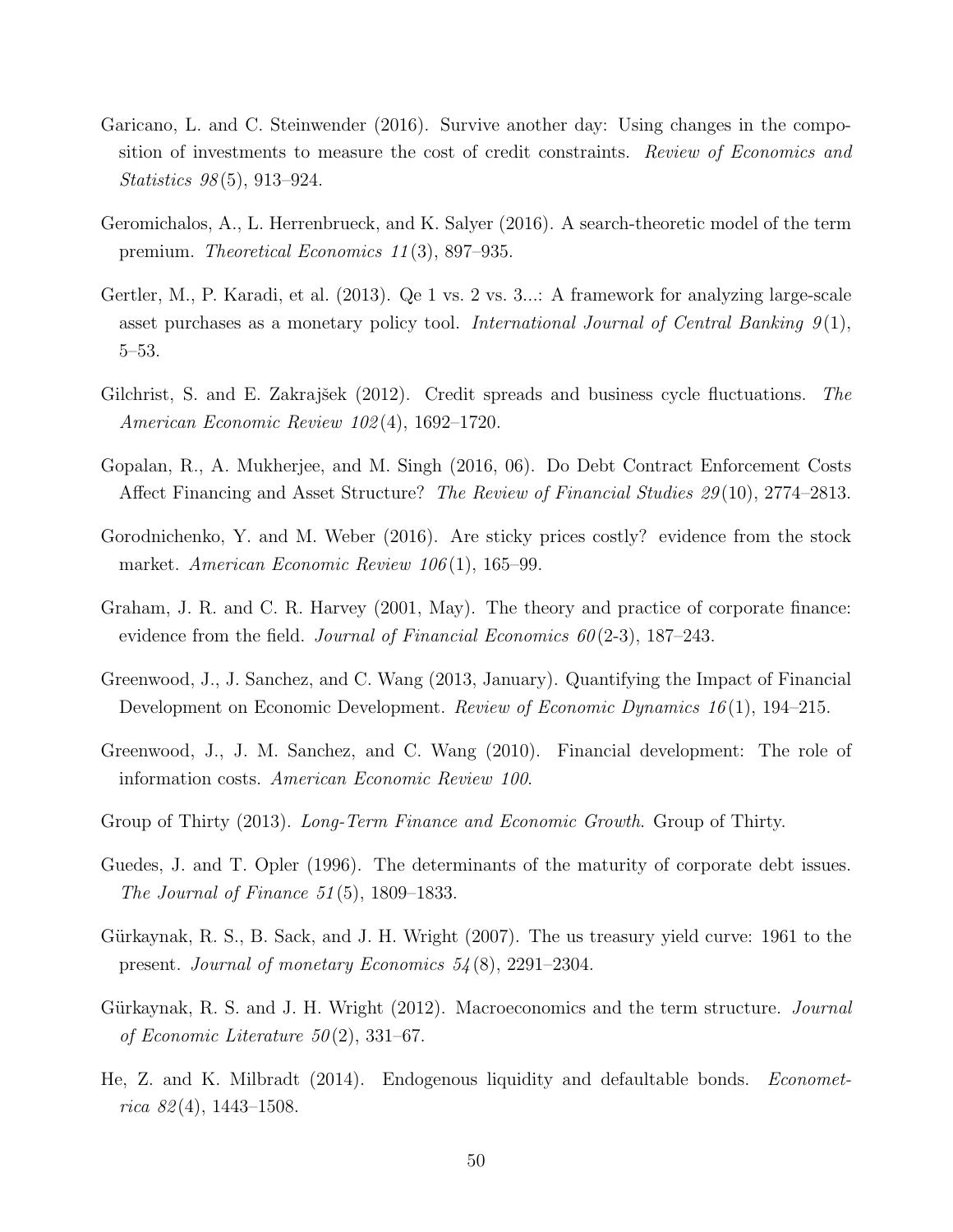- <span id="page-51-13"></span>Hicks, J. (1969). A Theory of Economic History. Clarendon paperbacks. Oxford University Press.
- <span id="page-51-10"></span>Kahle, K. M. and R. M. Stulz (2017, August). Is the us public corporation in trouble? Journal of Economic Perspectives 31 (3), 67–88.
- <span id="page-51-9"></span>Krishnamurthy, A. and A. Vissing-Jorgensen (2012). The aggregate demand for treasury debt. Journal of Political Economy 120(2), 233-267.
- <span id="page-51-6"></span>Lagos, R. and G. Rocheteau (2009). Liquidity in asset markets with search frictions. *Econo*metrica  $77(2)$ , 403-426.
- <span id="page-51-12"></span>Lee, I., S. Lochhead, J. Ritter, and Q. Zhao (1996). The costs of raising capital. *Journal of* Financial Research  $19(1)$ , 59–74.
- <span id="page-51-2"></span>Leland, H. E. and K. B. Toft (1996). Optimal capital structure, endogenous bankruptcy, and the term structure of credit spreads. The Journal of Finance 51 (3), 987–1019.
- <span id="page-51-0"></span>Levine, R. (2005). Finance and growth: theory and evidence. *Handbook of economic growth* 1, 865–934.
- <span id="page-51-8"></span>Longstaff, F. A., S. Mithal, and E. Neis (2005, October). Corporate Yield Spreads: Default Risk or Liquidity? New Evidence from the Credit Default Swap Market. Journal of Finance  $60(5)$ , 2213–2253.
- <span id="page-51-11"></span>Melnik, A. and D. Nissim (2003). Debt issue costs and issue characteristics in the market for us dollar denominated international bonds. Review of Finance  $\gamma(2)$ , 277–296.
- <span id="page-51-7"></span>Merton, R. C. (1974). On the pricing of corporate debt: The risk structure of interest rates. The Journal of finance  $29(2)$ , 449-470.
- <span id="page-51-5"></span>Midrigan, V. and D. Y. Xu (2014, February). Finance and misallocation: Evidence from plantlevel data. American Economic Review 104 (2), 422–58.
- <span id="page-51-3"></span>Milbradt, K. and M. Oehmke (2015). Maturity rationing and collective short-termism. *Journal* of Financial Economics 118 (3), 553–570.
- <span id="page-51-1"></span>Mishkin, F. S. (2015). *The Economics of Money, Banking and Financial Markets*. Pearson.
- <span id="page-51-4"></span>Moll, B. (2014, October). Productivity losses from financial frictions: Can self-financing undo capital misallocation? American Economic Review 104 (10), 3186–3221.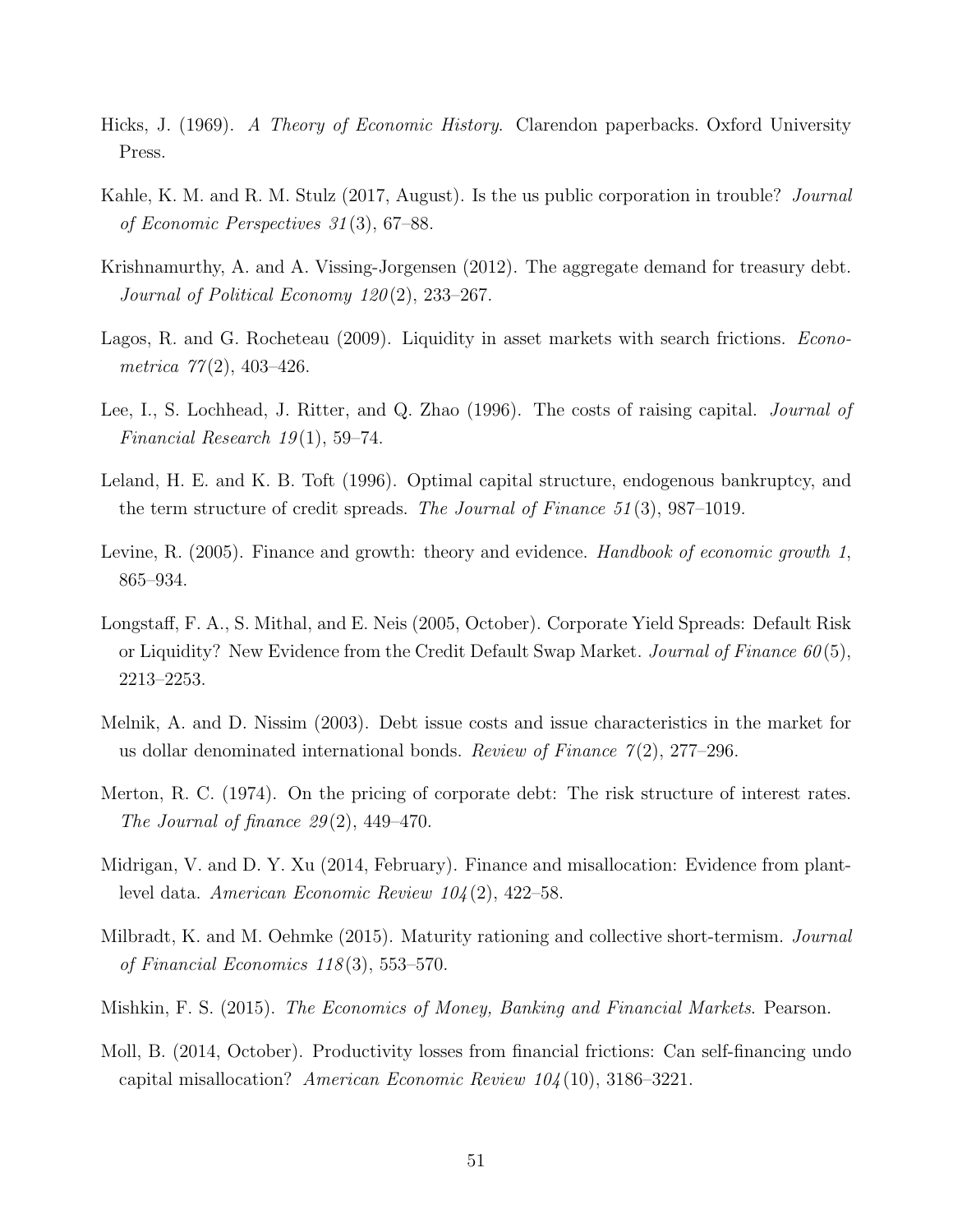- <span id="page-52-8"></span>Moody's (2015). Annual default study: Corporate default and recovery rates, 1920-2014. Technical report, Moody's Investors Services.
- <span id="page-52-1"></span>OECD (2013). High-level principles of long-term investment financing by institutional investors.
- <span id="page-52-11"></span>Park, J. (2012). Brazil's capital market: Current status and issues for further development. International Monetary Fund Working paper .
- <span id="page-52-10"></span>Ray, W. (2019). Monetary policy and the limits to arbitrage: Insights from a new keynesian preferred habitat model. Technical report.
- <span id="page-52-9"></span>Saretto, A. and H. E. Tookes (2013). Corporate leverage, debt maturity, and credit supply: The role of credit default swaps. Review of Financial Studies 26 (5), 1190–1247.
- <span id="page-52-5"></span>Schiantarelli, F. and A. Sembenelli (1997, January). The maturity structure of debt: determinants and effects on firms' performance—evidence from the United Kingdom and Italy. Policy Research Working Paper Series 1699, The World Bank.
- <span id="page-52-6"></span>Schiantarelli, F. and V. Srivastava (1997, February). Debt maturity and firm performance: a panel study of Indian companies. Policy Research Working Paper Series 1724, The World Bank.
- <span id="page-52-4"></span>Stohs, M. H. and D. C. Mauer (1996). The determinants of corporate debt maturity structure. Journal of Business, 279–312.
- <span id="page-52-3"></span>Vayanos, D. and J.-L. Vila (2009). A preferred-habitat model of the term structure of interest rates. Technical report, National Bureau of Economic Research.
- <span id="page-52-2"></span>World Bank (2015). Global Financial Development Report 2015/2016: Long-Term Finance. World Bank Group.
- <span id="page-52-0"></span>World Economic Forum (2011). The Future of Long-term Investing. World Economic Forum.

<span id="page-52-7"></span>Yamarthy, R. (2016). Corporate debt maturity and the real economy. Working paper.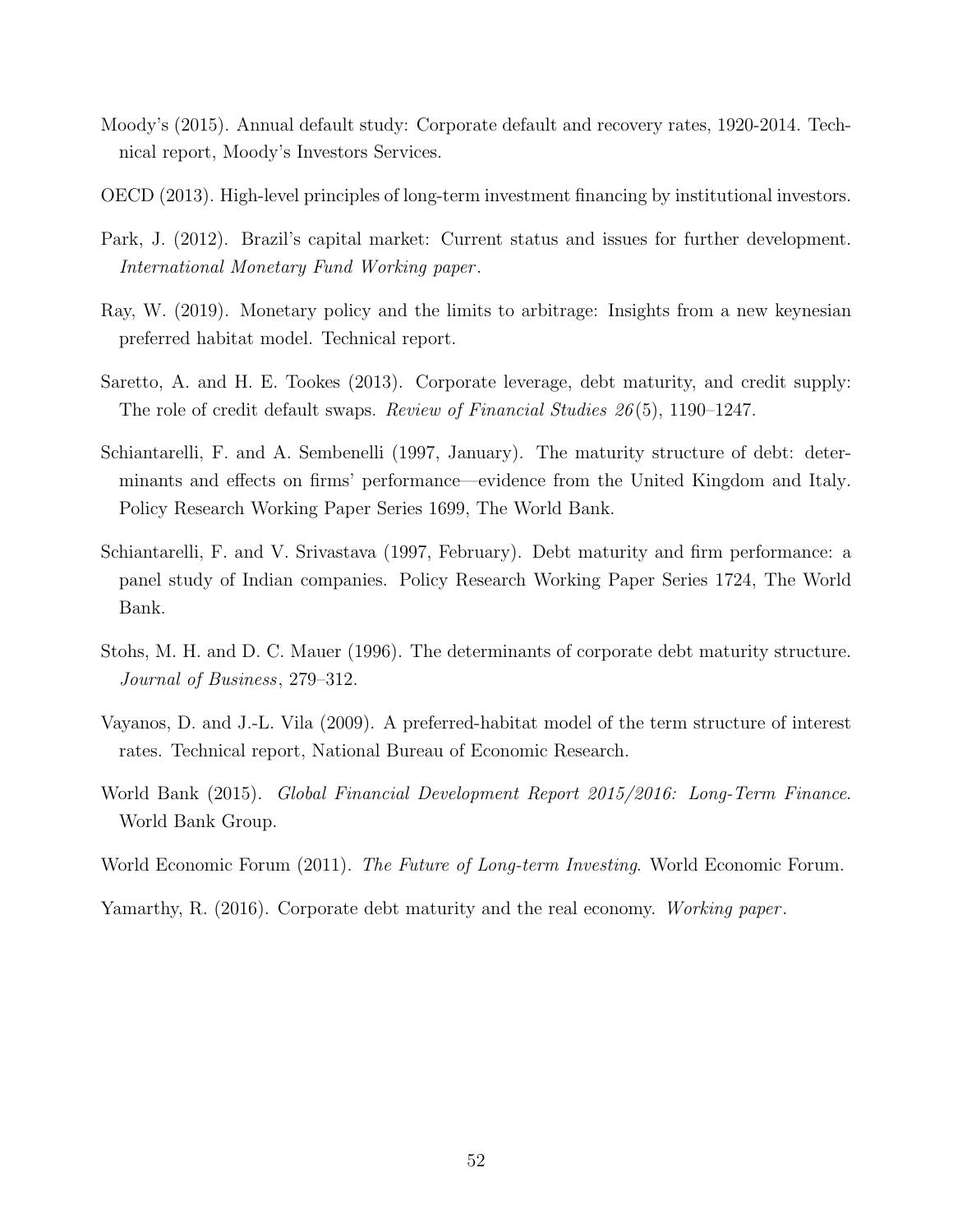# A Appendix: Proofs

This section provides the proofs of the main results of the paper.

## A.1 Lenders

#### A.1.1 Distribution of financiers

Proof of Lemma [1.](#page-9-2) Let  $\mu(y) = [\mu^H(y), \mu^L(y)]$ . Matching implies  $\mu^B \beta \frac{\mu^L(y)}{\mu^S} = \lambda \mu^L(y)$ . Then, [\(5\)](#page-9-0)-[\(6\)](#page-9-1) imply that  $\dot{\mu}(y) = A\mu(y)$  with

$$
A = \left[ \begin{array}{cc} \delta + \eta & -\lambda \\ -\eta & \delta + \lambda \end{array} \right].
$$

The boundary condition is  $\mu(\tau) = [\mu^0, 0]$ . Note that A has two real and distinct eigenvalues. Let  $R$  be the vector with the eigenvalues and  $V$  be the matrix with eigenvectors of  $A$ . Define  $B = (V)^{-1} \mu(\tau)$  so

$$
V = \begin{bmatrix} -1 & \frac{\lambda}{\eta} \\ 1 & 1 \end{bmatrix} \qquad R = \begin{bmatrix} \eta + \lambda + \delta \\ \delta \end{bmatrix} \qquad B = \frac{\eta \mu^0}{\eta + \lambda} \begin{bmatrix} -1 \\ 1 \end{bmatrix}.
$$

It is standard to show that

$$
\mu^{H}(y) = \sum_{i=1}^{2} e^{R_i(y-\tau)} B_i V(1,i) \qquad \mu^{L}(y) = \sum_{i=1}^{2} e^{R_i(y-\tau)} B_i V(2,i).
$$

Finally, a few lines of algebra deliver

$$
\mu^H(y) = \frac{\mu^0 \eta}{\eta + \lambda} \left( e^{\delta(y-\tau)} \frac{\lambda}{\eta} + e^{(\eta + \lambda + \delta)(y-\tau)} \right)
$$

$$
\mu^L(y) = \frac{\mu^0 \eta}{\eta + \lambda} \left( e^{\delta(y-\tau)} - e^{(\eta + \lambda + \delta)(y-\tau)} \right).
$$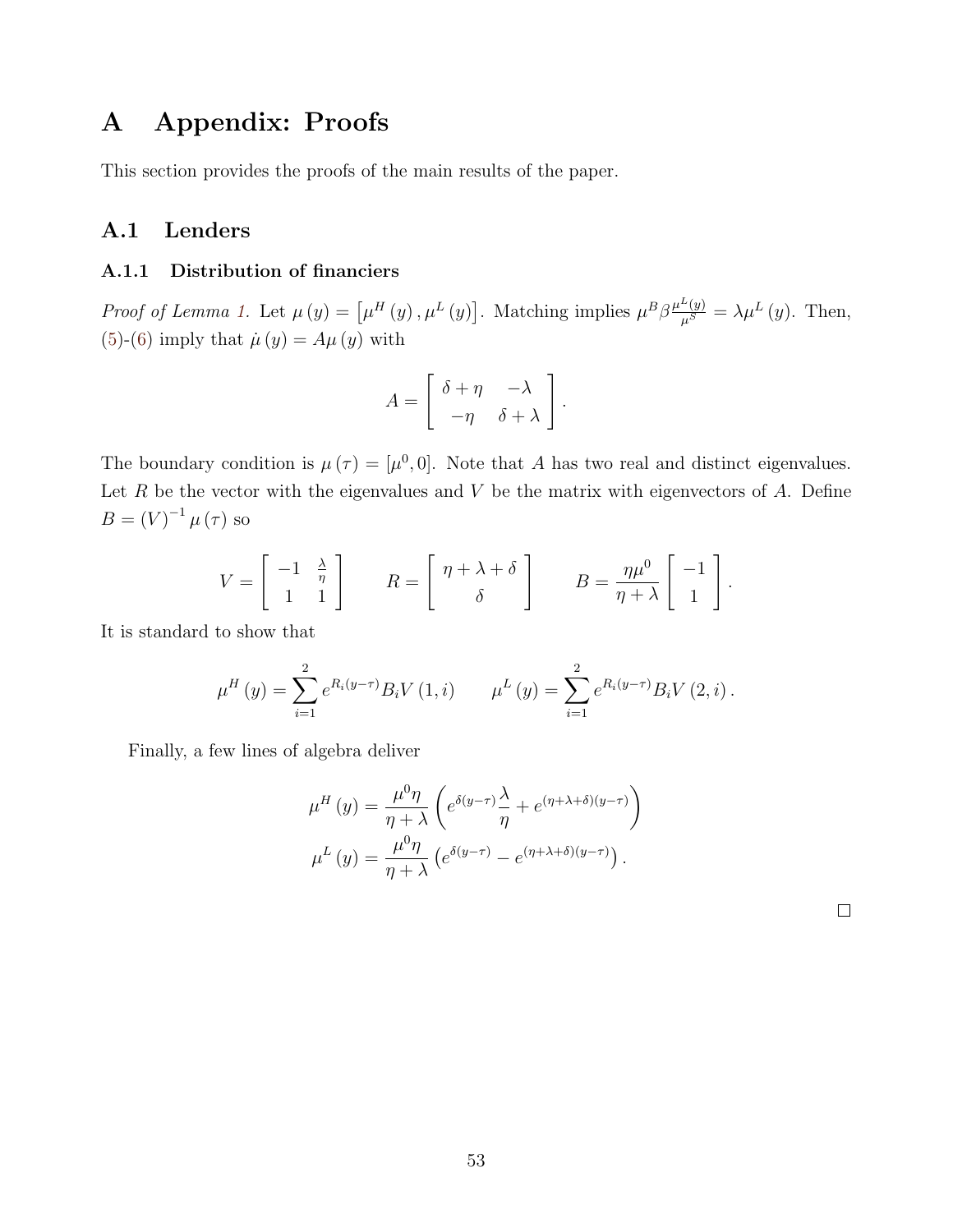#### A.1.2 Value functions

*Proof of Proposition [1.](#page-10-0)* Replace the price of the asset in the secondary market  $P^{S}(y; \lambda)$  in  $(9)-(10)$  $(9)-(10)$  $(9)-(10)$  so

$$
(\rho + \delta) D^{H} (y; \lambda) = - \frac{\partial D^{H} (y; \lambda)}{\partial y} + \eta \left( D^{L} (y; \lambda) - D^{H} (y; \lambda) \right)
$$

$$
(\rho + \delta) D^{L} (y; \lambda) = - h - \frac{\partial D^{L} (y; \lambda)}{\partial y} + \lambda \gamma \left( D^{H} (y; \lambda) - D^{L} (y; \lambda) \right).
$$

Let  $H(y; \lambda) = D^H(y; \lambda) - D^L(y; \lambda)$ , then

$$
(\rho + \delta + \eta + \lambda \gamma) H (y; \lambda) = h - \frac{\partial H (y; \lambda)}{\partial y},
$$

with  $H(0; \lambda) = 0$ . It is straight forward to see that  $H(y; \lambda) = h^{\frac{1-e^{-c_1 y}}{c_1}}$  $c_1$ <sup> $c_2$ </sup><sup> $-c_1$ </sup> $\leq$   $c_1$   $\leq$   $\rho + \delta + \eta + \lambda \gamma$ . Next, solve for  $D^{H}(y; \lambda)$  as

$$
(\rho + \delta) D^{H} (y; \lambda) = - \frac{\partial D^{H} (y; \lambda)}{\partial y} - \eta h \frac{1 - e^{-c_1 y}}{c_1},
$$

with boundary  $D^H(0; \lambda) = 1$ . The solution is  $D^H(y; \lambda) = A + Be^{-(\rho+\delta)y} + Ce^{-c_1t}$  with constants

$$
A = -\frac{1}{\rho + \delta} \frac{\eta h}{c_1} \qquad C = -\frac{1}{\eta + \lambda \gamma} \frac{\eta h}{c_1} \qquad B = 1 + \frac{\eta h}{(\eta + \lambda \gamma) (\rho + \delta)}.
$$

Finally, a few lines of algebra deliver

$$
D^{H}(y; \lambda) = e^{-(\rho + \delta)y} - \mathcal{L}(y, \lambda)
$$

$$
\mathcal{L}(y, \lambda) = \frac{\eta h}{\eta + \lambda \gamma} \left( \frac{1 - e^{-(\rho + \delta)y}}{\rho + \delta} - \frac{1 - e^{-(\rho + \delta + \eta + \lambda \gamma)y}}{\rho + \delta + \eta + \lambda \gamma} \right)
$$

$$
\mathcal{L}(\tau, \lambda) = h \frac{\eta}{\eta + \lambda \gamma} \int_{0}^{\tau} e^{-(\rho + \delta)y} \left( 1 - e^{-(\eta + \lambda \gamma)y} \right) dy.
$$

The value of a low-valuation agent is  $D^{L}(y; \lambda) = D^{H}(y; \lambda) - H(y; \lambda)$ , that is

$$
D^{L}(y,\lambda) = e^{-(\rho+\delta)y} - h \frac{1 - e^{-(\rho+\delta)y}}{\rho+\delta} + \frac{\lambda \gamma}{\eta} \mathcal{L}(y,\lambda).
$$

#### Properties of the illiquidity cost:

- 1. **Positive:**  $\mathcal{L}(\tau, \lambda)$  is positive as  $\rho + \delta + \eta + \lambda \gamma \ge \rho + \delta$ .
- 2. Sensitivity with respect to maturity  $\tau$ :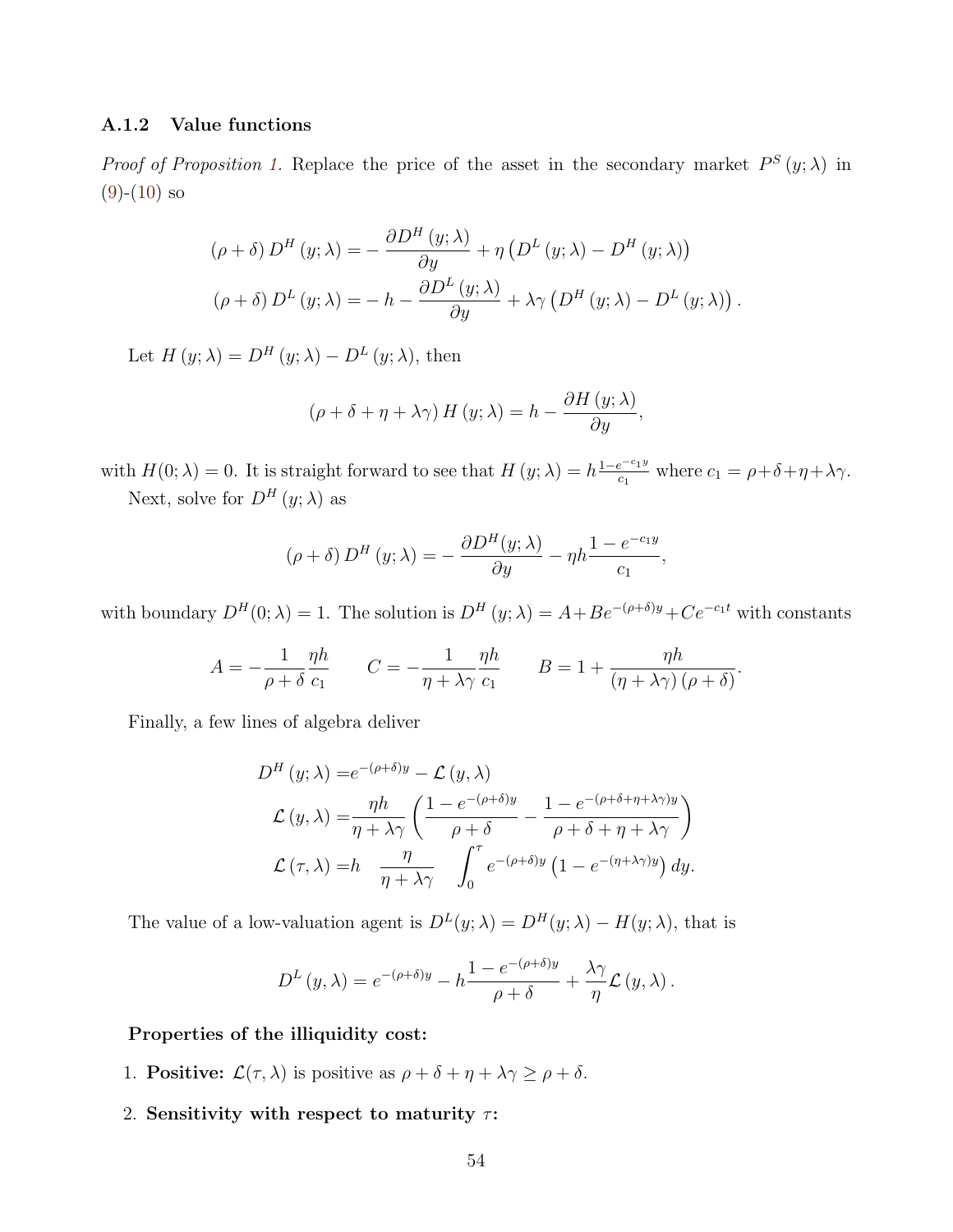(a)  $\mathcal{L}(\tau, \lambda)$  is increasing in  $\tau$ :

$$
\frac{\partial \mathcal{L}(\tau,\lambda)}{\partial \tau} = h \quad \frac{\eta}{\eta + \lambda \gamma} \quad e^{-(\rho+\delta)\tau} \left(1 - e^{-(\eta+\lambda\gamma)\tau}\right) \ge 0.
$$

(b) The limit of  $\mathcal{L}(\tau,\lambda)$  when  $\tau$  goes to infinity is

$$
\lim_{\tau \to \infty} \mathcal{L}(\tau, \lambda) = h \frac{\eta}{\eta + \lambda \gamma} \left( \frac{1}{\rho + \delta} - \frac{1}{\rho + \delta + \eta + \lambda \gamma} \right)
$$

$$
= h \frac{\eta}{(\rho + \delta) (\rho + \delta + \eta + \lambda \gamma)}.
$$

#### 3. Sensitivity with respect to liquidity shocks  $\eta$ :

- (a) If there are no liquidity shocks  $(\eta = 0)$ , then  $\mathcal{L}(\tau, \lambda) = 0$ .
- (b) If  $\eta \to \infty$  (i.e., always has to pay the cost h), then

$$
\lim_{\eta \to \infty} \mathcal{L}(\tau, \lambda) = h \frac{1 - e^{-(\rho + \delta)\tau}}{\rho + \delta}.
$$

#### 4. Sensitivity with respect to liquidity of the secondary market  $\lambda$ :

(a)  $\mathcal{L}(\tau, \lambda)$  is decreasing in  $\lambda$ . Note that the illiquidity cost is

$$
\mathcal{L}(\tau,\lambda) = \eta h \left( \frac{1}{(\rho+\delta)(\rho+\delta+\eta+\lambda\gamma)} - \frac{e^{-(\rho+\delta)\tau}}{(\eta+\lambda\gamma)(\rho+\delta)} \right) + \eta h \frac{e^{-(\rho+\delta+\eta+\lambda\gamma)\tau}}{(\eta+\lambda\gamma)(\rho+\delta+\eta+\lambda\gamma)},
$$

so

$$
\frac{\partial \mathcal{L}(\tau,\lambda)}{\partial \lambda} = \eta h \left( -\frac{1}{(\rho+\delta) \left(\rho+\delta+\eta+\lambda\gamma\right)^2} + \frac{e^{-(\rho+\delta)\tau}}{(\rho+\delta) \left(\eta+\lambda\gamma\right)^2} \right) \n- \eta h \left( \frac{\tau e^{-(\rho+\delta+\eta+\lambda\gamma)\tau}}{(\eta+\lambda\gamma) \left(\rho+\delta+\eta+\lambda\gamma\right)} + \frac{e^{-(\rho+\delta+\eta+\lambda\gamma)\tau}}{(\eta+\lambda\gamma)^2 \left(\rho+\delta+\eta+\lambda\gamma\right)} \right) \n- \eta h \frac{e^{-(\rho+\delta+\eta+\lambda\gamma)\tau}}{(\eta+\lambda\gamma) \left(\rho+\lambda^D+\eta+\lambda\gamma\right)^2}.
$$

Let  $a=\eta+\lambda\gamma$  and  $b=\rho+\delta$  so

$$
\frac{\partial \mathcal{L}(\tau,\lambda)}{\partial \lambda} = \eta h \left( -\frac{1}{b(a+b)^2} + \frac{e^{-b\tau}}{ba^2} \right) - \eta h \frac{e^{-(a+b)\tau}}{a(a+b)} \left( \tau + \frac{2a+b}{a(a+b)} \right).
$$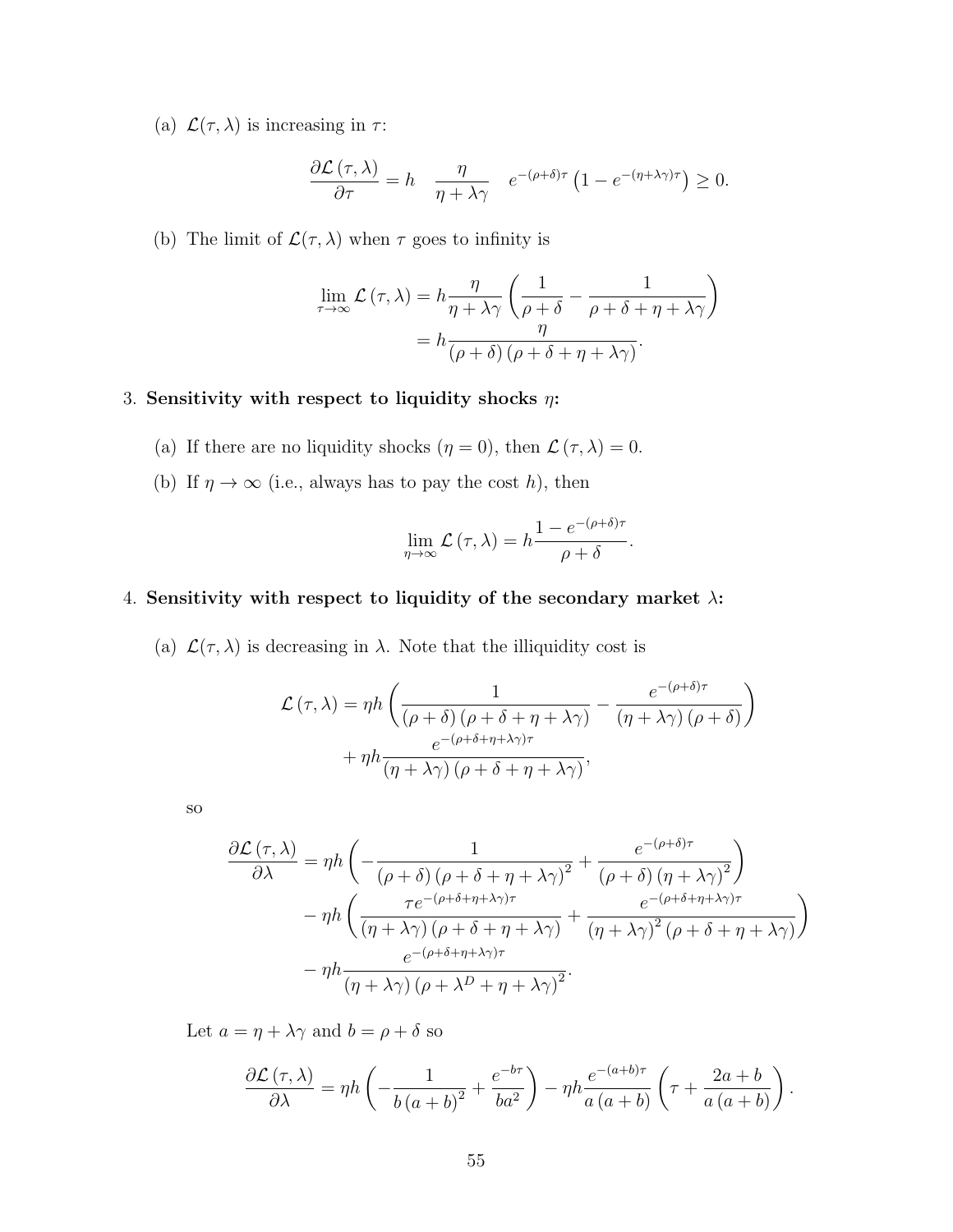We want to show that

<span id="page-56-0"></span>
$$
\frac{e^{-b\tau}}{ba^2} \le \frac{1}{b(a+b)^2} + \frac{e^{-(a+b)\tau}}{a(a+b)} \left(\tau + \frac{2a+b}{a(a+b)}\right). \tag{25}
$$

Define  $L(\tau)$  and  $R(\tau)$  as the left- and right-hand-sides of [\(25\)](#page-56-0), respectively. Note that  $R(0) = L(0) = \frac{1}{ba^2}$ . Hence, it is sufficient to show that the slope of  $L(\tau)$  is lower than the slope of  $R(\tau)$  for all  $\tau$ . Note that

$$
\frac{\partial L(\tau)}{\partial \tau} = -\frac{e^{-b\tau}}{a^2} \qquad \frac{\partial R(\tau)}{\partial \tau} = -\frac{e^{-(a+b)\tau}}{a} \left(\tau + \frac{1}{a}\right).
$$

Hence, the slope of L is lower than the slope of R because  $a\tau \ge \log(a\tau + 1)$ .

(b) If there are no secondary markets; i.e.,  $\lambda = 0$ , then the illiquidity cost represents the expected holding costs; i.e.,

$$
\mathcal{L}(\tau,0) = h \int_0^{\tau} e^{-(\rho + \lambda^D)y} \left(1 - e^{-\eta y}\right) dy.
$$

(c) If secondary markets are totally liquid (i.e.,  $\lambda \to \infty$ ), then  $\mathcal{L}(\tau, \lambda) = 0$ .

#### 5. Liquidity is more important for long-term assets: Recall that

$$
\frac{\partial \mathcal{L}(\tau,\lambda)}{\partial \tau} = h \frac{\eta}{\eta + \lambda \gamma} e^{-(\rho + \delta)\tau} \left(1 - e^{-(\eta + \lambda \gamma)\tau}\right)
$$

$$
\frac{\partial \mathcal{L}(\tau,\lambda)}{\partial \tau} = \eta h e^{-(\rho + \delta)\tau} \int_0^\tau e^{-(\eta + \lambda \gamma)y} dy,
$$

therefore,

$$
\frac{\partial \mathcal{L}(\tau,\lambda)}{\partial \tau \lambda} = -\eta h e^{-(\rho+\delta)\tau} \int_0^{\tau} y e^{-(\eta+\lambda \gamma)y} dy \le 0.
$$

#### A.1.3 Liquidity spread

Proof of Lemma [2.](#page-14-0) We show the following:

# 1. The liquidity spread  $cs^{liq}(\tau, \lambda)$  is increasing in maturity  $\tau$ :

$$
\frac{\partial c s^{liq}(t,\lambda)}{\partial t} = \frac{1}{t^2} \log \left(1 - e^{(\rho+\delta)t} \mathcal{L}(t,\lambda)\right) + \frac{e^{(\rho+\delta)t}(\rho+\delta) \mathcal{L}(t,\lambda) + \frac{\partial \mathcal{L}(t,\lambda)}{\partial t}}{1 - e^{(\rho+\delta)t} \mathcal{L}(t,\lambda)}.
$$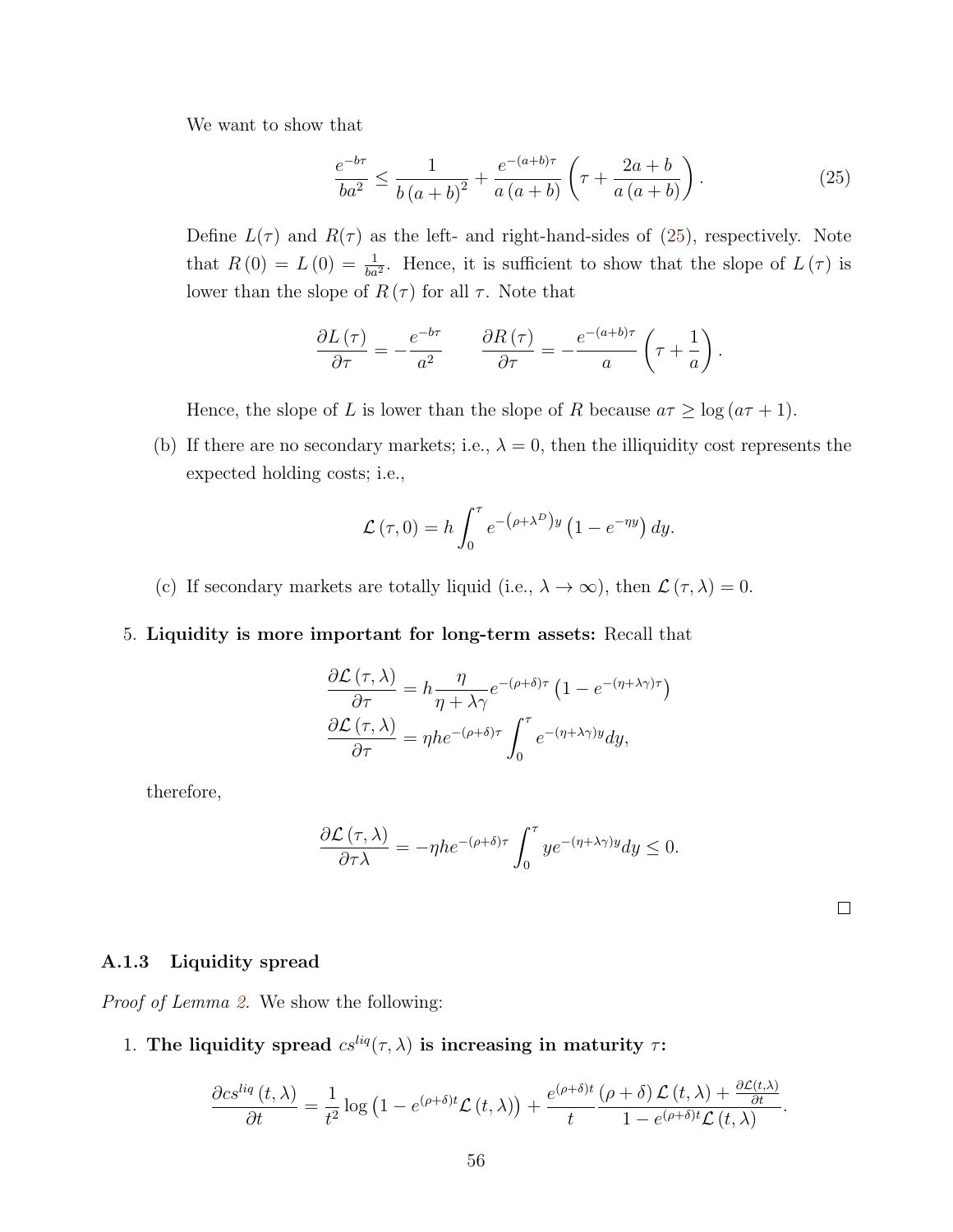Recall that  $log(x) \geq \frac{x-1}{x}$  $\frac{-1}{x}$ . Hence

$$
\log (1 - e^{(\rho + \delta)t} \mathcal{L}(t, \lambda)) \geq \frac{-e^{(\rho + \delta)t} \mathcal{L}(t, \lambda)}{1 - e^{(\rho + \delta)t} \mathcal{L}(t, \lambda)},
$$

which implies that

$$
\frac{\partial c s^{liq}\left(t,\lambda\right)}{\partial t}\geq\frac{1}{t^{2}}\frac{e^{\left(\rho+\delta\right)t}\mathcal{L}\left(t,\lambda\right)}{1-e^{\left(\rho+\delta\right)t}\mathcal{L}\left(t,\lambda\right)}\left(t\left(\rho+\delta\right)+\frac{\partial\mathcal{L}\left(t,\lambda\right)}{\partial t}\frac{t}{\mathcal{L}\left(t,\lambda\right)}-1\right).
$$

Let  $\varepsilon_{\mathcal{L},t} = \frac{\partial \mathcal{L}(t,\lambda)}{\partial t}$ ∂t t  $\frac{t}{\mathcal{L}(t,\lambda)}$ , and note that

$$
\varepsilon_{\mathcal{L},t} = t \left[ e^{-(\rho+\delta)\tau} - e^{-(\rho+\delta+\eta+\lambda\gamma)t} \right] \left[ \frac{1 - e^{-(\rho+\delta)t}}{\rho+\delta} - \frac{1 - e^{-(\rho+\delta+\eta+\lambda\gamma)t}}{\rho+\delta+\eta+\lambda\gamma} \right]^{-1}.
$$

A sufficient condition is  $t(\rho + \delta) + \varepsilon_{\mathcal{L},t} - 1 \ge 0$ . Let  $a = \rho + \delta$  and  $b = \eta + \lambda \gamma$ , and define

$$
E(t, a, b) = t \left( a + \left[ e^{-at} - e^{-(a+b)t} \right] \left[ \frac{1 - e^{-at}}{a} - \frac{1 - e^{-(a+b)t}}{a+b} \right]^{-1} \right) - 1.
$$

It is easy to show numerically that  $E(t, a, b) \geq 0$  for all  $t, a, b \geq 0$ . Hence, the liquidity spread is increasing in maturity. Finally, it is straightforward to see that the liquidity spread is decreasing in liquidity  $\lambda$ .

2. The liquidity spread is increasing in the default intensity  $\delta$ : Note that

$$
e^{(\rho+\delta)\tau} \mathcal{L}(\tau,\lambda) = \frac{\eta}{\eta+\lambda\gamma} \int_0^{\tau} e^{(\rho+\delta)(\tau-t)} \left(1 - e^{-(\eta+\lambda\gamma)t}\right) dt
$$

$$
\frac{\partial \left(e^{(\rho+\delta)\tau} \mathcal{L}(\tau,\lambda)\right)}{\partial \delta} = \frac{\eta}{\eta+\lambda\gamma} \int_0^{\tau} (\tau-t) e^{(\rho+\delta)(\tau-t)} \left(1 - e^{-(\eta+\lambda\gamma)t}\right) dt > 0.
$$

 $\Box$ 

Proof of Lemma [3.](#page-15-1) The mid-price is

$$
\frac{1}{2} \left( D^{H} (y; \lambda) + D^{L} (y; \lambda) \right) = e^{-(\rho + \delta)y} - \frac{1}{2} \left( h \frac{1 - e^{-(\rho + \delta)y}}{\rho + \delta} + \left( \frac{\eta - \lambda \gamma}{\eta} \right) \mathcal{L} (y, \lambda) \right),
$$

where

$$
\left(\frac{\eta-\lambda\gamma}{\eta}\right)\mathcal{L}(y,\lambda) = h\frac{\eta-\lambda\gamma}{\lambda^H+\lambda\gamma}\left(\frac{1-e^{-(\rho+\delta)y}}{\rho+\delta} - \frac{1-e^{-(\rho+\delta+\lambda^H+\lambda\gamma)y}}{\rho+\delta+\eta+\lambda\gamma}\right).
$$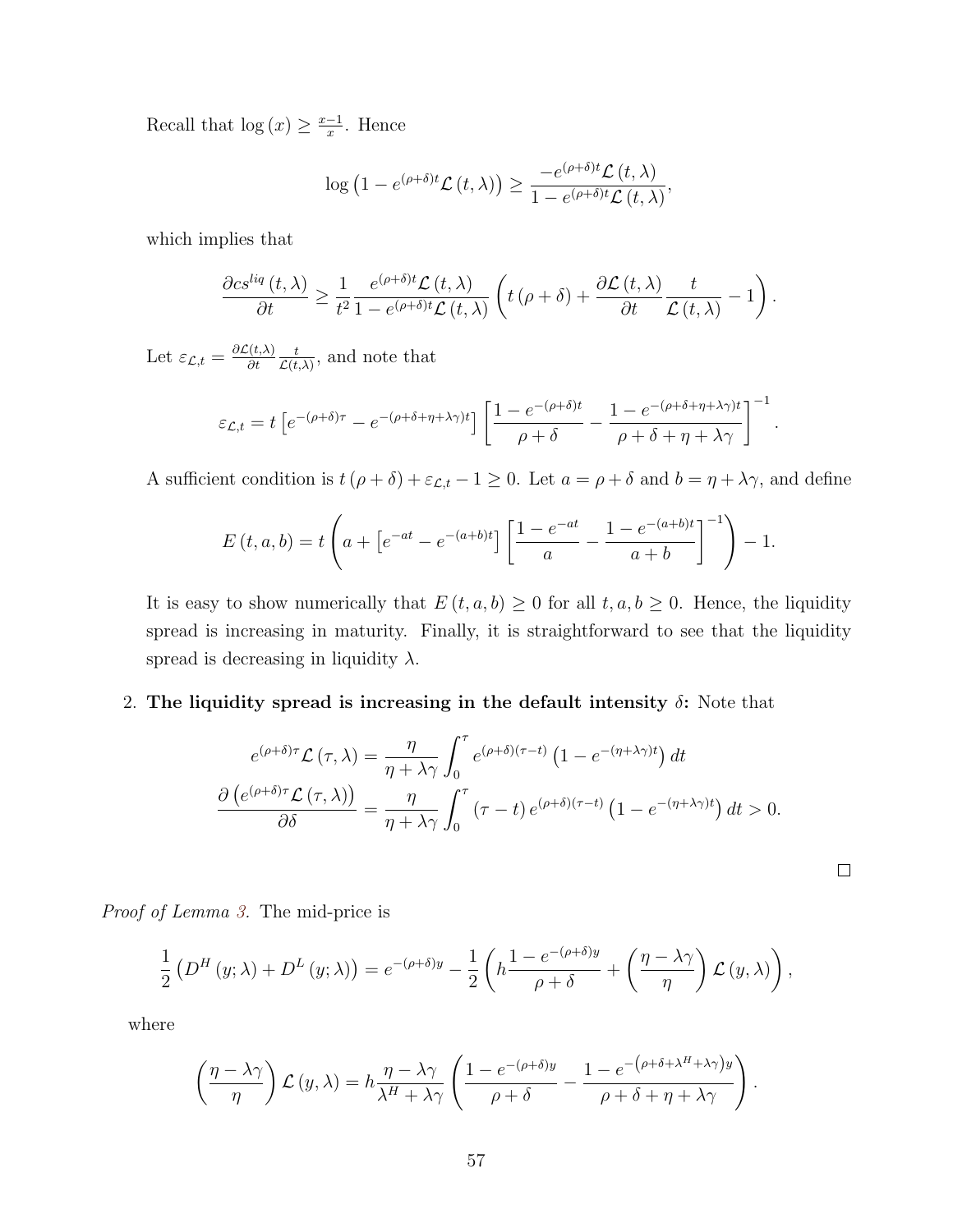The mid-price is

$$
e^{-(\rho+\delta)y} - \frac{h}{\eta+\lambda\gamma}\left(\eta\frac{1-e^{-(\rho+\delta)y}}{\rho+\delta} - \frac{(\eta-\lambda\gamma)}{2}\frac{1-e^{-(\rho+\delta+\eta+\lambda\gamma)y}}{\rho+\delta+\eta+\lambda\gamma}\right).
$$

Define the gains from trade as

$$
GT(y) = h \frac{1 - e^{-(\rho + \delta + \lambda^H + \lambda \gamma)y}}{\rho + \delta + \eta + \lambda \gamma},
$$

so

$$
BA(y) = GT(y) \left[ e^{-(\rho + \lambda^D)y} - \frac{1}{\eta + \lambda \gamma} \left( h\eta \frac{1 - e^{-(\rho + \delta)y}}{\rho + \delta} - \frac{(\eta - \lambda \gamma)}{2} GT(y) \right) \right]^{-1}
$$

$$
BA(y) = \left[ \frac{e^{-(\rho + \delta)y}}{GT(y)} - h\frac{\eta}{\eta + \lambda \gamma} \frac{\frac{1 - e^{-(\rho + \delta)y}}{\rho + \delta}}{GT(y)} + \frac{1}{2} \frac{\eta - \lambda \gamma}{\eta + \lambda \gamma} \right]^{-1}.
$$

Note that  $\frac{e^{-(\rho+\delta)y}}{GT(y)}$  is decreasing in y because of  $e^{-(\rho+\delta)y}$  is decreasing and  $GT(y)$  is increasing  $\frac{1-e^{-(\rho+\delta)y}}{\rho+\delta}$  is increasing in y because the discount in GT is larger than in the in y. Note that numerator. Hence, with the negative sign it is decreasing. Therefore, everything in the square bracket is decreasing in y, and as it is to the power of  $-1$ , the  $BA(y)$  is increasing in y.  $\Box$ 

#### A.1.4 Free entry

Proof of Proposition [2.](#page-15-2) Gains from trade are

$$
D^{H}(y; \lambda) - D^{L}(y; \lambda) = h \frac{1 - e^{-c_1 y}}{c_1} \qquad c_1 = \rho + \delta + \eta + \lambda \gamma.
$$

The buyer gets  $(1 - \gamma)$  of the gains from trade. Hence, the free entry condition reads

$$
c = (1 - \gamma) \int_0^{\tau} \beta \frac{\mu^L(y)}{\mu^S} h \frac{1 - e^{-c_1 y}}{c_1} dy,
$$

and  $\theta = \frac{\mu^S}{\mu^B}$ . Also, recall that  $\mu^S = \int_0^{\tau} \mu^L(y) dy$  Hence, the free entry condition is

$$
c = \frac{(1-\gamma)h}{c_1} A\theta^{\alpha} \int_0^{\tau} \frac{\mu^L(y)}{\mu^S} (1 - e^{-c_1 t}) dy
$$

$$
c = \frac{(1-\gamma)h}{c_1} A\theta^{\alpha} \left(1 - \frac{\int_0^{\tau} e^{-c_1 y} \mu^L(y) dy}{\int_0^{\tau} \mu^L(y) dy}\right).
$$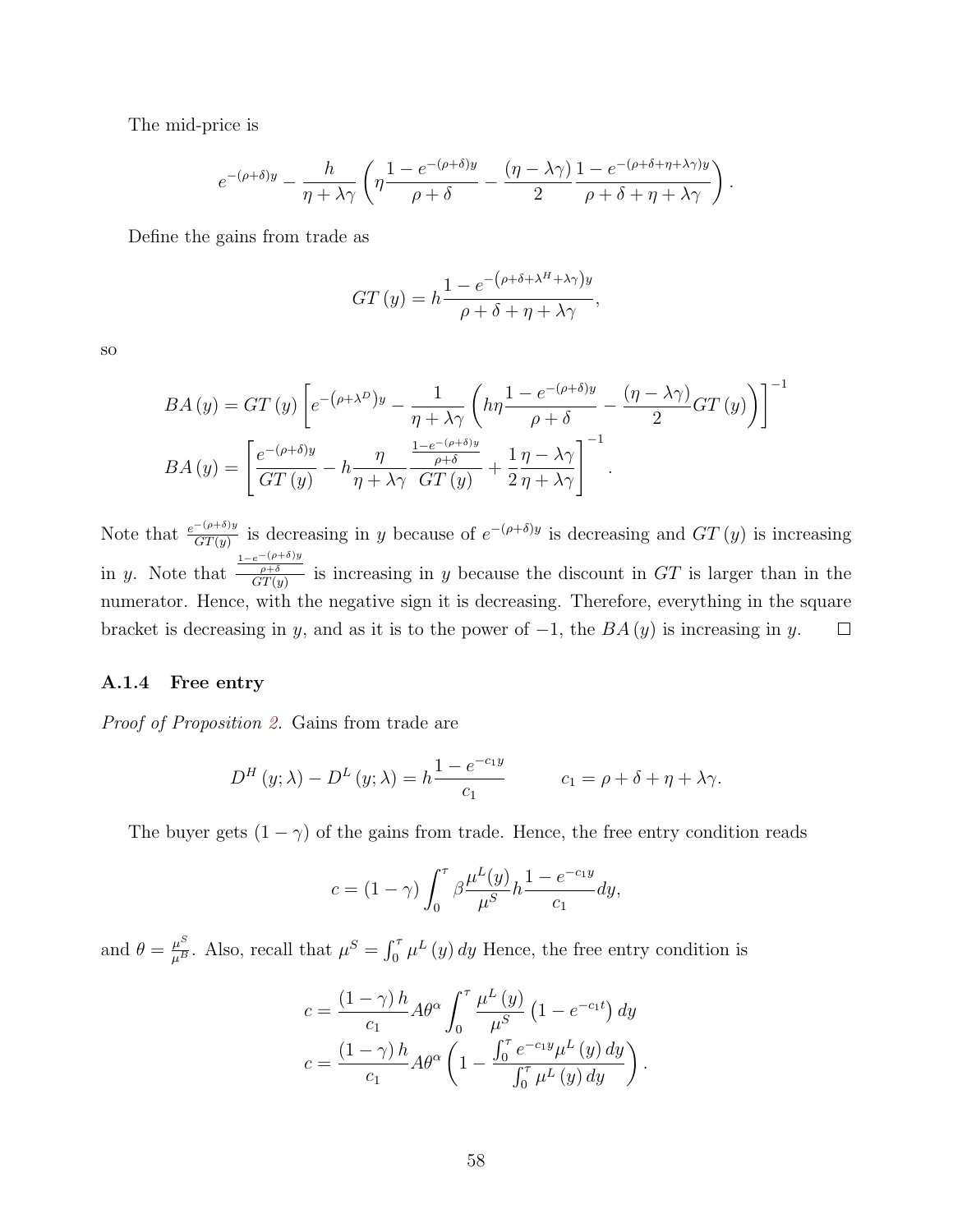Define  $c_2 = \eta + \delta + \lambda$  and note that

<span id="page-59-0"></span>
$$
\int_0^{\tau} e^{-c_1 t} \mu^{L}(y) dy = \mu^0 \frac{\eta}{\eta + \lambda} \left( \frac{e^{-c_1 \tau} - e^{-\delta \tau}}{\delta - c_1} - \frac{e^{-c_1 \tau} - e^{-c_2 \tau}}{c_2 - c_1} \right).
$$

As a result, the ratio of integrals in the free-entry condition reads

$$
\left(\frac{e^{-c_1\tau}-e^{-\lambda^{D}\tau}}{\delta-c_1}-\frac{e^{-c_1\tau}-e^{-c_2\tau}}{c_2-c_1}\right)\left(\frac{1-e^{-\tau\delta}}{\delta}-\frac{1-e^{-(\eta+\delta+\lambda)\tau}}{\eta+\delta+\lambda}\right)^{-1},\tag{26}
$$

and the free-entry condition boils down to

$$
c = \frac{(1-\gamma)h}{c_1} A \theta^{\alpha} \left( 1 - \left( \frac{e^{-c_1 \tau} - e^{-\delta \tau}}{\delta - c_1} - \frac{e^{-c_1 \tau} - e^{-c_2 \tau}}{c_2 - c_1} \right) \left( \frac{1 - e^{-\tau \delta}}{\delta} - \frac{1 - e^{-c_2 \tau}}{c_2} \right)^{-1} \right).
$$

First, note that it is easy to show that Equation [\(26\)](#page-59-0) is increasing in  $\tau$ . Next, consider  $\tau = 0$ . Note that the ratio of integrals in the free-entry condition is equal to 1 as

$$
\lim_{\tau \to 0} \left( \frac{e^{-c_1 \tau} - e^{-\delta \tau}}{\lambda^D - c_1} - \frac{e^{-c_1 \tau} - e^{-c_2 \tau}}{c_2 - c_1} \right) \left( \frac{1 - e^{-\delta \tau}}{\delta} - \frac{1 - e^{-c_2 \tau}}{c_2} \right)^{-1}
$$
\n
$$
= \lim_{\tau \to 0} \left( \frac{-c_1 e^{-c_1 \tau} + \delta e^{-\delta \tau}}{\delta - c_1} - \frac{-c_1 e^{-c_1 \tau} + c_2 e^{-c_2 \tau}}{c_2 - c_1} \right) \left( \frac{\delta e^{-\tau \delta}}{\delta} - \frac{c_2 e^{-c_2 \tau}}{c_2} \right)^{-1}
$$
\n
$$
= \lim_{\tau \to 0} \left( \frac{(c_1)^2 e^{-c_1 \tau} - (\delta)^2 e^{-\delta \tau}}{\delta - c_1} - \frac{(c_1)^2 e^{-c_1 \tau} - (c_2)^2 e^{-c_2 \tau}}{c_2 - c_1} \right) \left( \frac{-(\delta)^2 e^{-\tau \delta}}{\delta} - \frac{-(c_2)^2 e^{-c_2 \tau}}{c_2} \right)^{-1}
$$
\n
$$
= \left( \frac{(c_1)^2 - (\delta)^2}{\delta - c_1} - \frac{(c_1)^2 - (c_2)^2}{c_2 - c_1} \right) \left( \frac{-(\delta)^2}{\lambda^D} - \frac{-(c_2)^2}{c_2} \right)^{-1}
$$
\n
$$
= \left( \frac{(c_1 + \delta)(c_1 - \lambda^D)}{\delta - c_1} - \frac{(c_1 + c_2)(c_1 - c_2)}{c_2 - c_1} \right) (c_2 - \delta)^{-1}
$$
\n
$$
= (- (c_1 + \delta) + (c_1 + c_2)) (c_2 - \delta)^{-1} = (c_2 - \lambda^D) (c_2 - \delta)^{-1} = 1,
$$

where we applied L'Hopital's rule in the second and third line. As a result, the free-entry condition is satisfied if and only if  $\lim_{\tau\to 0} \theta = \infty$ . Hence,  $\lim_{\tau\to 0} \lambda = 0$ . That is,  $\lambda(0) = 0$ .

Next, consider the case of  $\tau \to \infty$ . The ratio of integrals in the free-entry condition is equal to zero. Hence  $c = \frac{h}{c}$  $\frac{h}{c_1}(1-\gamma) A\theta^{\alpha}$ . Recall that  $c_1 = \rho + \delta + \eta + \lambda\gamma$  and  $\lambda = A\theta^{\alpha-1}$ . Hence,

$$
\rho + \delta + \eta + \gamma A \theta^{\alpha - 1} = \frac{h(1 - \gamma)}{c} A \theta^{\alpha}.
$$

As  $\alpha \in (0, 1)$  the left-hand side is decreasing in  $\theta$  and the right-hand side is increasing in  $\theta$ . As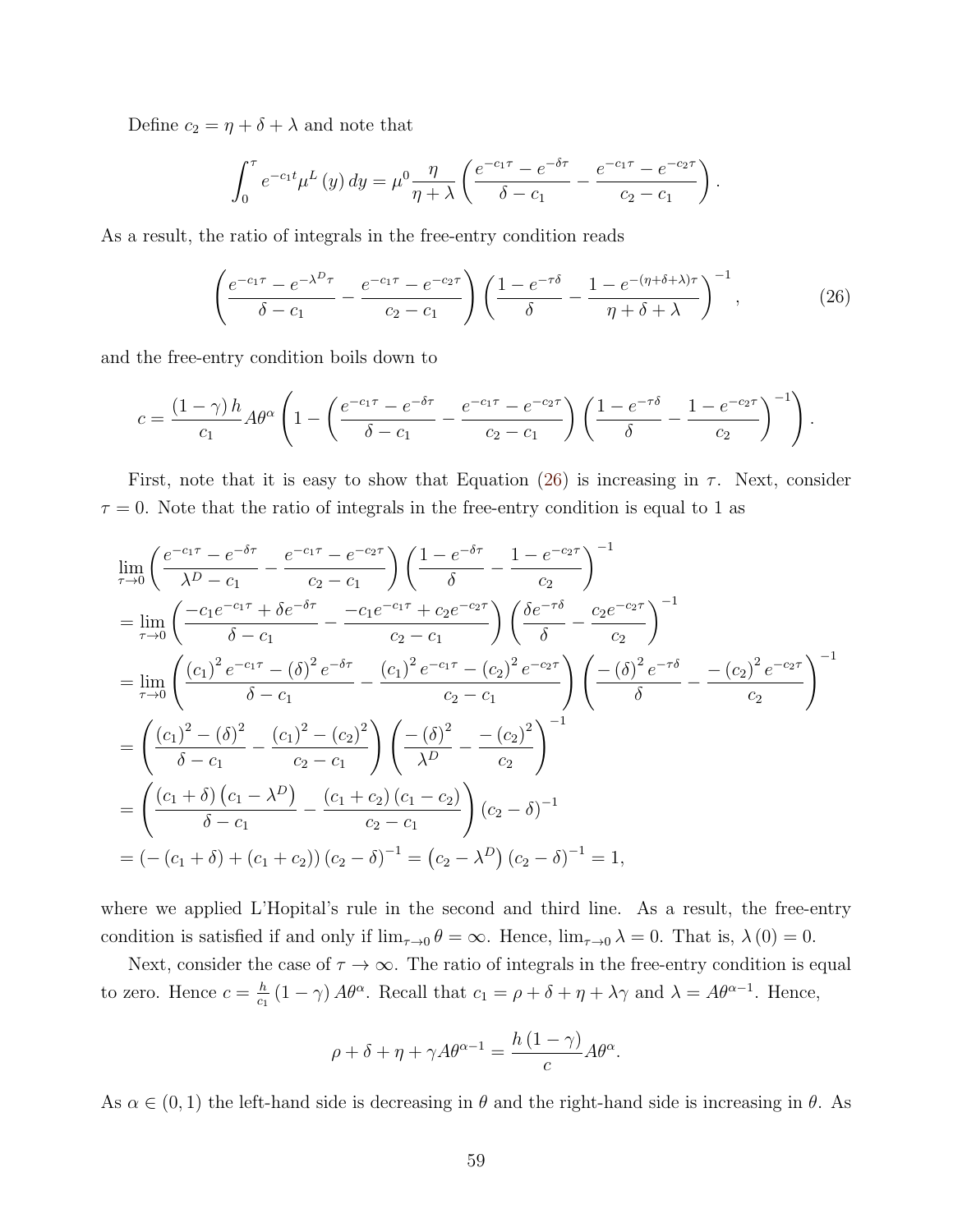a result, there exists a unique  $\theta \in \mathbb{R}_+$ . That is,  $\lim_{\tau \to \infty} \lambda(\tau) = \overline{\lambda} \in \mathbb{R}_+$ .  $\Box$ 

#### A.2 Borrowers

Proof of Proposition [3.](#page-16-2) Let  $J(\tau,\lambda)$  be the value of the firm with maturity  $\tau$  and liquidity  $\lambda$ , and let  $Z = \frac{\zeta}{a^+}$  $\frac{\zeta}{\rho+\delta}$ . The first-order condition is

$$
J_{\tau}(\tau,\lambda) = e^{-(\rho+\delta)\tau} Z (1 - (\rho+\delta)\tau)
$$
  
-  $e^{cs^{liq}(\lambda,\tau)\tau} \left[ \frac{\partial I(\tau)}{\partial \tau} + (\Phi + I(\tau)) cs^{liq}(\lambda,\tau) (1 + \varepsilon_{cs^{liq},\tau}(\lambda,\tau)) \right].$ 

Note that  $\tau$  is increasing in  $\lambda$  if the derivative of the first-order condition with respect to  $\lambda$  is positive

$$
J_{\tau\lambda}(\tau,\lambda) = -e^{cs^{liq}(\lambda,\tau)\tau} \frac{\partial cs^{liq}(\lambda,\tau)}{\partial\lambda} \tau \left[ \frac{\partial I(\tau)}{\partial\tau} + (\Phi + I(\tau)) cs^{liq}(\lambda,\tau) \left( 1 + \varepsilon_{cs^{liq},\tau}(\lambda,\tau) \right) \right]
$$

$$
-e^{cs^{liq}(\lambda,\tau)\tau} \frac{\partial cs^{liq}(\lambda,\tau)}{\partial\lambda} (\Phi + I(\tau)) \left( 1 + \varepsilon_{cs^{liq},\tau}(\lambda,\tau) \right)
$$

$$
-e^{cs^{liq}(\lambda,\tau)\tau} (\Phi + I(\tau)) cs^{liq}(\lambda,\tau) \frac{\partial \varepsilon_{cs^{liq},\tau}(\lambda,\tau)}{\partial\lambda}.
$$

Recall that  $\frac{\partial c s^{liq}(\lambda,\tau)}{\partial \lambda} \leq 0$ , so the first and second terms are positive. However, the last term involves  $\frac{\partial \varepsilon_{cs} I i q_{,\tau}(\lambda,\tau)}{\partial \lambda}$  for which we do not know the sign. We can write  $J_{\tau\lambda}(\tau,\lambda)$  as

$$
J_{\tau\lambda}(\tau,\lambda) = -e^{cs^{liq}(\lambda,\tau)\tau} \frac{\partial cs^{liq}(\lambda,\tau)}{\partial\lambda} \frac{\partial I(\tau)}{\partial\tau} \tau - e^{cs^{liq}(\lambda,\tau)\tau} (\Phi + I(\tau))
$$

$$
\left[ \frac{\partial cs^{liq}(\lambda,\tau)}{\partial\lambda} \left(1 + \varepsilon_{cs^{liq},\tau}(\lambda,\tau)\right) \left(\tau cs^{liq}(\lambda,\tau) + 1\right) + cs^{liq}(\lambda,\tau) \frac{\partial \varepsilon_{cs^{liq},\tau}(\lambda,\tau)}{\partial\lambda} \right].
$$

The first term is positive. A sufficient condition for  $J_{\tau\lambda}(\tau,\lambda) \geq 0$  is that the second term is also positive. This implies

$$
\frac{\partial c s^{liq}(\lambda,\tau)}{\partial \lambda}\left(1+\varepsilon_{cs^{liq},\tau}(\lambda,\tau)\right)\left(\tau cs^{liq}(\lambda,\tau)+1\right)\leq -cs^{liq}(\lambda,\tau)\frac{\partial \varepsilon_{cs^{liq},\tau}(\lambda,\tau)}{\partial \lambda}.
$$

This expression depends only on  $cs^{liq}(\lambda, \tau)$ . By Lemma [2](#page-14-0) we can approximate the liquidity spread as a linear function increasing in  $\tau$  and decreasing in  $\lambda$ . Let  $cs^{liq}(\lambda, \tau) = c_{\tau}\tau + c_{\lambda}\lambda$  with  $c_{\tau} \geq 0$  and  $c_{\lambda} \leq 0$ . Then  $\varepsilon_{cs} = \frac{c_{\tau} \tau}{c_{\tau} \tau + c_{\lambda} \lambda}$  and  $\frac{\partial \varepsilon_{cs} = \frac{\partial \varepsilon}{\partial \lambda}}{\partial \lambda} = -\frac{c_{\tau} \tau c_{\lambda}}{(c_{\tau} \tau + c_{\lambda})}$  $\frac{c_{\tau} \tau c_{\lambda}}{(c_{\tau} \tau + c_{\lambda} \lambda)^2}$ . The sufficient condition reads

$$
(c_{\tau}\tau + cs^{liq}(\lambda,\tau)) cs^{liq}(\lambda,\tau)\tau + cs^{liq}(\lambda,\tau) \geq 0,
$$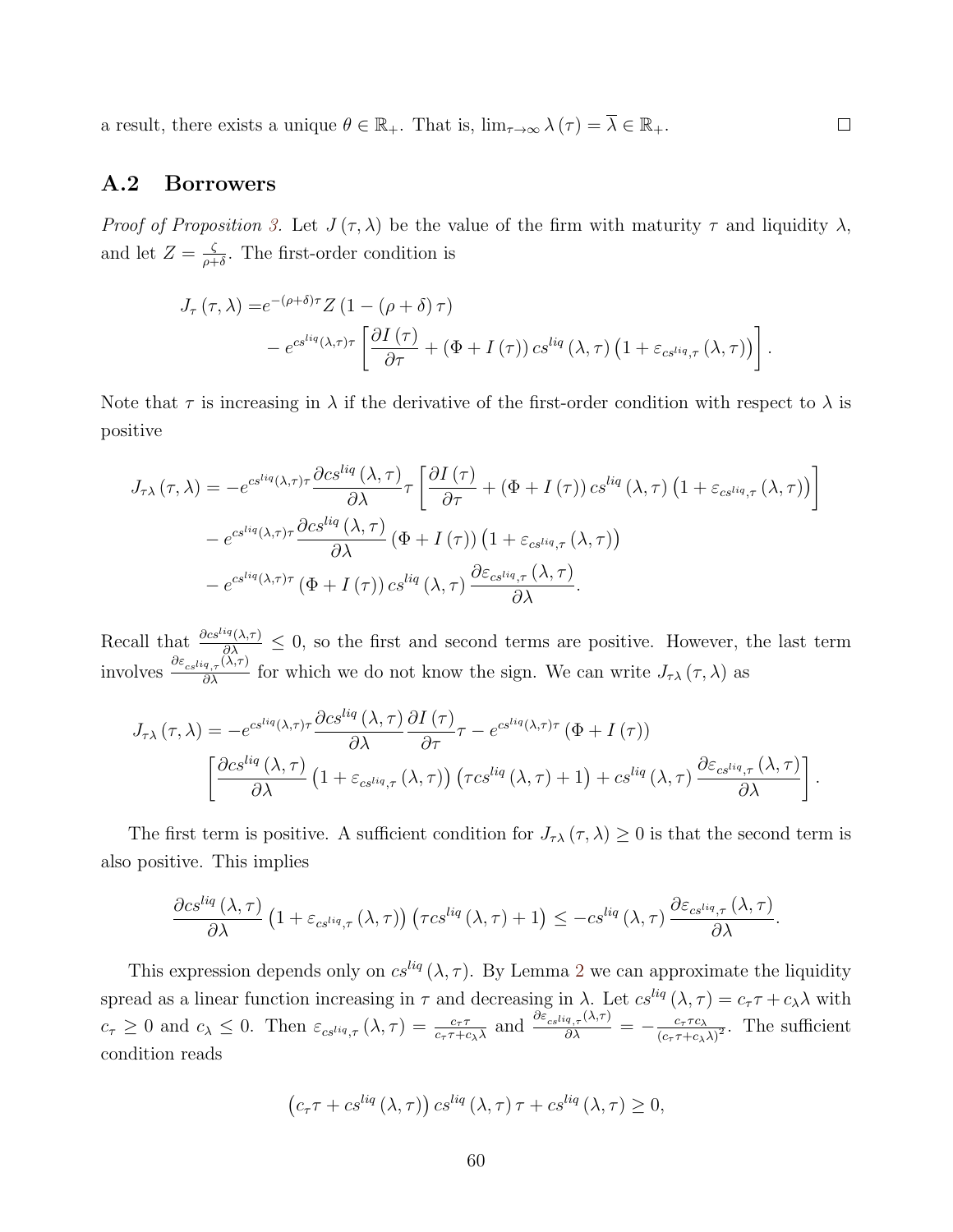which is satisfied. Therefore,  $J_{\tau\lambda}(\tau,\lambda) \geq 0$  and  $\frac{\partial \tau(\lambda)}{\partial \lambda} \geq 0$ . Finally it is straightforward to see that  $\underline{\tau} = \tau(0) \leq \lim_{\lambda \to \infty} \tau(\lambda) = \tau^* < \infty$ .  $\Box$ 

# A.3 Existence of equilibrium

*Proof of Proposition [4.](#page-17-0)* First, Proposition [2](#page-15-2) defines a schedule for the lenders  $\tau^L(\lambda)$ . Note that  $\tau^L(0) = 0$ , and there exists  $\overline{\lambda}$  such that  $\tau^L(\overline{\lambda}) = \infty$ .

Second, Proposition [3](#page-16-2) define  $\tau^{B}(\lambda)$ , and notice that  $\tau^{B}(0) = \tau > 0$  and  $\tau^{B}(\lambda) \ge 0$  for all  $\lambda$ . Finally, define  $F(\lambda) = \tau^L(\lambda) - \tau^B(\lambda)$ , and note that  $F(0) = -\tau < 0$  and  $F(\overline{\lambda}) = \infty$ . Hence, as F is continuous, Bolzano's theorem implies that there exits  $\lambda^*$  such that  $F(\lambda^*) = 0$ , which  $\Box$ defines the equilibrium.

### <span id="page-61-0"></span>A.4 Segmented Markets

This appendix has the results for the model with segmented markets.

#### Distributions of financiers

*Proof of Lemma [4.](#page-45-0)* Total assets are  $\mu^{j}(t) = e^{(t-\tau)\delta} \mu^{0}$ . The evolution for high- and low-valuation agents in market  $j$  are

$$
-\dot{\mu}^{H,j}(t) = -(\eta + \delta) \mu^{H,j}(t) + \mu^{L,j} \beta^j(t) -\dot{\mu}^{L,j}(t) = \eta \mu^{H,j}(t) - (\delta + \lambda^j) \mu^{L,j}(\tau_j).
$$

Matching implies that  $\mu^{B,j}\beta^j(t) = \mu^{L,j}(t)\lambda^j$ . Hence, the system is

$$
\dot{\mu}^{j}(t) = \begin{bmatrix} \eta + \delta & -\lambda^{j} \\ -\eta & \delta + \beta^{j} \end{bmatrix} \begin{bmatrix} \mu^{H,j}(t) \\ \mu^{L,j}(t) \end{bmatrix}
$$

with eigenvalues  $\delta$  and  $\eta + \lambda^j + \delta$ . Define  $V^j$  to be the matrix with the eigenvectors and  $R^j$  the diagonal matrix with the eigenvalues and  $B^j = (V^j)^{-1} \mu^{j+1} (\tau_{j+1})$ . Then

$$
\mu^{H,j}(t) = \sum_{i=1}^{2} e^{R^{j}(i)(t-\tau_{j+1})} B^{j}(i) V^{j}(1,i)
$$

$$
\mu^{L,j}(t) = \sum_{i=1}^{2} e^{R^{j}(i)(t-\tau_{j+1})} B^{j}(i) V^{j}(2,i).
$$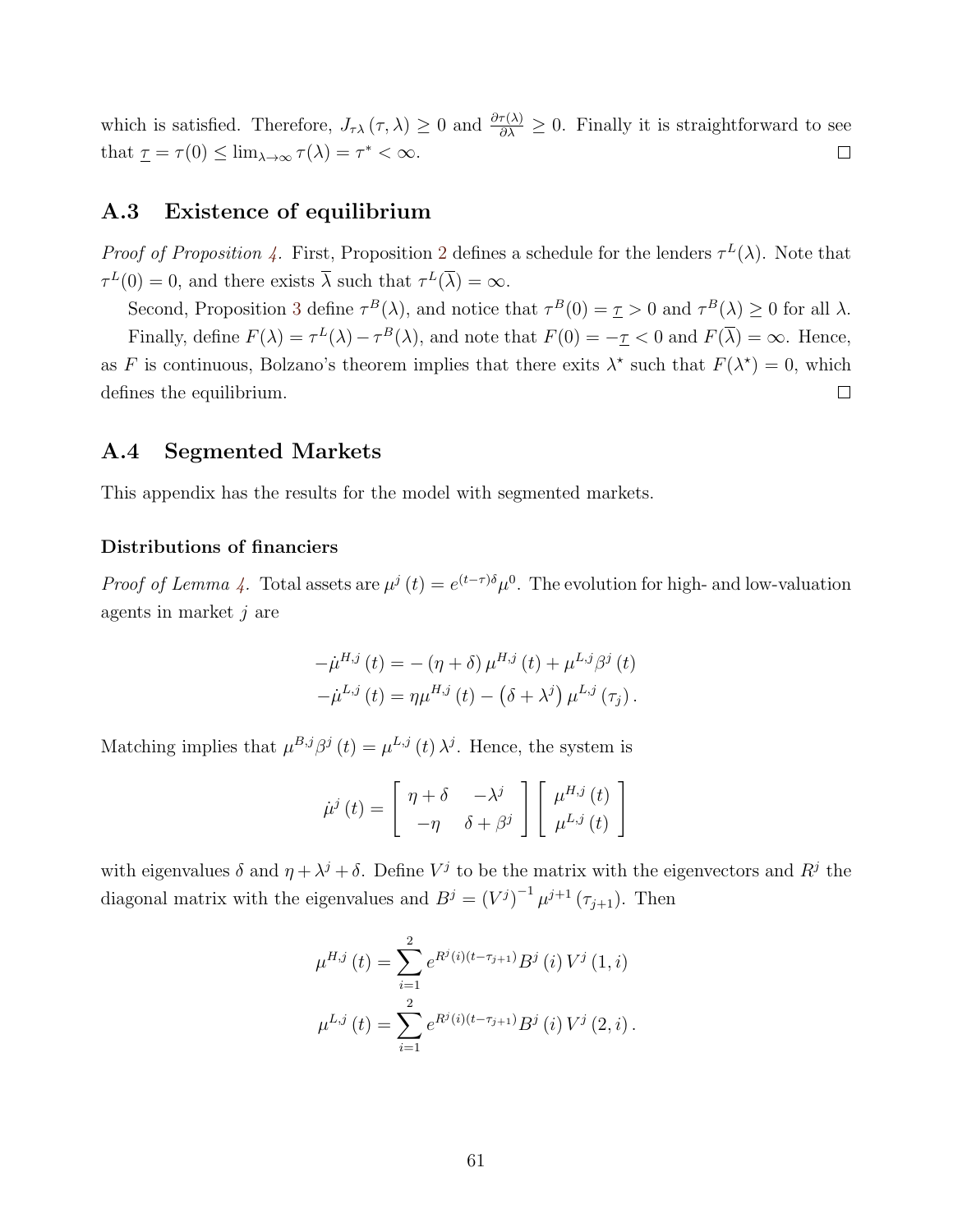For  $j = 1, \ldots, N - 1$  we have that

$$
\mu^{H,j}(t) = \frac{\eta}{\eta + \lambda^{j}} \left[ \frac{\lambda^{j}}{\eta} e^{\delta(t - \tau_{j+1})} \left( \mu^{H,j+1} \left( \tau_{j+1} \right) + \mu^{L,j+1} \left( \tau_{j+1} \right) \right) \right] \n- \frac{\eta}{\eta + \lambda^{j}} \left[ -e^{(\eta + \lambda^{j} + \delta)(t - \tau_{j+1})} \left( -\mu^{H,j+1} \left( \tau_{j+1} \right) + \lambda^{j} \mu^{L,j+1} \left( \tau_{j+1} \right) \right) \right] \n\mu^{L,j}(t) = \frac{\eta}{\eta + \lambda^{j}} \left[ e^{\delta(t - \tau_{j+1})} \left( \mu^{H,j+1} \left( \tau_{j+1} \right) + \mu^{L,j+1} \left( \tau_{j+1} \right) \right) \right] \n+ \frac{\eta}{\eta + \lambda^{j}} \left[ +e^{(\eta + \lambda^{j} + \delta)(t - \tau_{j+1})} \left( -\mu^{H,j+1} \left( \tau_{j+1} \right) + \lambda^{j} \mu^{L,j+1} \left( \tau_{j+1} \right) \right) \right]
$$

<span id="page-62-0"></span>Value functions Let  $Z^j(t) = D^{H,j}(t) - D^{L,j}(t)$  and  $c_j = \rho + \delta + \eta + \gamma \lambda^j$ , then  $c_j Z^j(t) =$  $h-\dot{Z}^j(t)$ . The solution is  $Z^j(t) = A^{Z,j}e^{-c_jt} + B^{Z,j}$  with  $B^{Z,j} = \frac{h}{c}$  $\frac{h}{c_j}$ , and the boundary condition pins down  $A^{Z,j}$ .

For  $j = 1$  the boundary condition is  $D^{H,1}(\tau_1) = D^{L,1}(\tau_1) = 1$  so  $A^{Z,1} = -\frac{h}{c_1}$  $\frac{h}{c_1}$ .

For  $j = 2, \ldots, N$  we have that  $Z^j(\tau_j) = Z^{j-1}(\tau_j)$ , which implies  $A^{Z,j} = e^{c_j \tau_j} \left( A^{Z,j-1} e^{-c_{j-1} \tau_j} + \frac{h}{c_j} \right)$  $\frac{h}{c_{j-1}}-\frac{h}{c_{j}}$  $c_j$ .

Next, we can solve for the value of high- and low-valuation agents using  $Z<sup>j</sup>$  and the initial conditions. For high-valuation agents

$$
(\rho + \delta) D^{H,j}(t) = -\dot{D}^{H,j}(t) - \eta \left( A^{Z,j} e^{-c_j t} + \frac{h}{c_j} \right).
$$

The solution is  $D^{H,j}(t) = A^{H,j} + B^{H,j}e^{-(\rho + \lambda^D)t} + C^{H,j}e^{-c_jt}$ , with  $A^{H,j} = -\frac{\eta h}{(\rho + \lambda^D)t}$  $\frac{\eta h}{(\rho+\delta)c_j},\,C^{H,j}=\frac{\eta A^{Z,j}}{\eta+\gamma\lambda^j}$  $\frac{\eta A^{\omega, j}}{\eta + \gamma \lambda^j},$ and the boundary condition pins down  $B^{H,j}$ .

For  $j = 1$ , we have that  $D^{H,1}(\tau_1) = 1$  and  $\tau_1 = 0$ , so  $B^{U,1} = 1 - A^{U,j} - C^{U,j}$ . For  $j = 2, ..., N$ , we have that  $D^{H,j}(\tau_j) = D^{H,j-1}(\tau_j)$  so

$$
B^{H,j} = e^{(\rho+\delta)\tau_j} \left( A^{H,j-1} - A^{H,j} + B^{H,j-1} e^{-(\rho+\delta)\tau_j} + C^{H,j-1} e^{-c_{j-1}\tau_j} - C^{H,j} e^{-c_j\tau_j} \right),
$$

which defines a recursion in  $B^{H,j}$ .

Free entry The free-entry condition in each market is

$$
c_j = (1 - \gamma) \int_{\tau_j}^{\tau_{j+1}} \beta^j(t) \left( D^{H,j}(t) - D^{L,j}(t) \right) dt,
$$

where  $\beta^j(t) = A(\theta^j)^{\alpha} \frac{\mu^{C,j}(t)}{\mu^{C,j}}$ , and both the measures and value functions are the sum of exponential functions. Hence, it is easy to solve for the integrals on the free-entry condition in each market.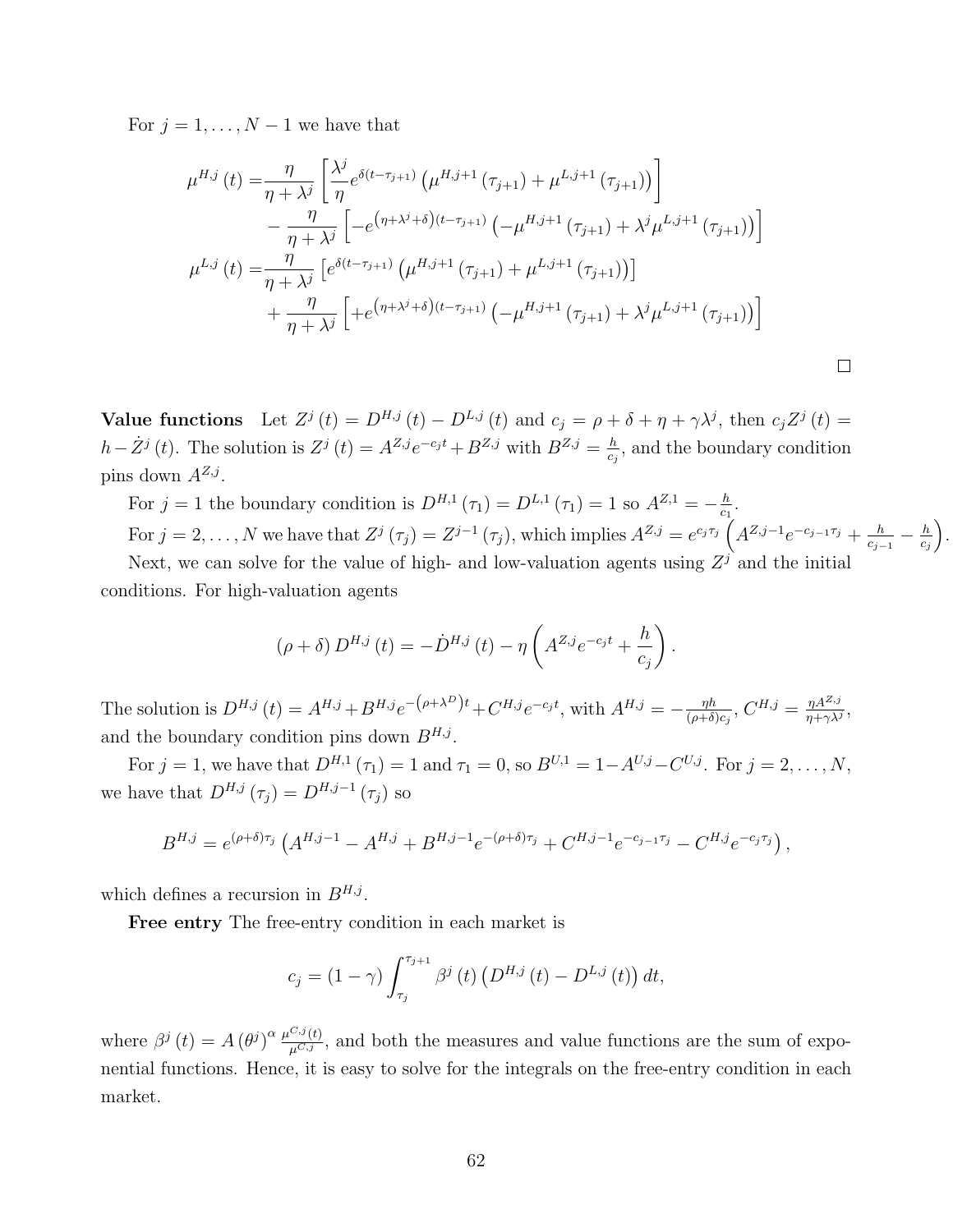### <span id="page-63-0"></span>A.5 Government-Sponsored Intermediaries

This appendix describes how to solve the distribution of financiers with GSIs. The total assets with time-to-maturity t are  $\mu(t) = \mu^0 e^{-\delta t}$ . These assets are held by four types of agents:  $\mu(t) = \mu^{p,h}(t) + \mu^{p,l}(t) + \mu^{g,h}(t) + \mu^{g,l}(t)$ . The laws of motions for the private sector are

$$
-\dot{\mu}^{p,h}(t) = -(\eta + \delta) \mu^{p,h}(t) + (\beta^{p-p}(t) + \beta^{g-p}(t)) \mu^{p,h} -\dot{\mu}^{p,l}(t) = \eta \mu^{p,h}(t) - (\delta + \lambda^{p-p} + \lambda^{p-g}) \mu^{p,l}(t),
$$

with boundary conditions  $\mu^{p,h}(\tau) = \mu^0$  and  $\mu^{p,l}(\tau) = 0$ . The law of motions for government agents are

$$
-\dot{\mu}^{g,h}(t) = -(\eta + \delta) \mu^{g,h}(t) + (\beta^{p-g}(t) + \beta^{g-g}(t)) \mu^{g,h} -\dot{\mu}^{g,l}(t) = \eta \mu^{g,h}(t) - (\delta + \lambda^{g-p} + \lambda^{g-g}) \mu^{g,l}(t),
$$

with boundary conditions  $\mu^{g,h}(\tau) = \mu^{g,h}(\tau) = 0$ . Matching implies

$$
\mu^{p,b}\beta^{p-p}(t) = \mu^{p,l}(t)\lambda^{p-p}
$$

$$
\mu^{p,b}\beta^{g-p}(t) = \mu^{g,l}(t)\lambda^{g-p}
$$

$$
\mu^{g,b}\beta^{p-g}(t) = \mu^{p,l}(t)\lambda^{p-g}
$$

$$
\mu^{g,b}\beta^{g,b-g}(t) = \mu^{g,l}(t)\lambda^{g-g}.
$$

Define  $\mu(t) = [\mu^{p,h}(t), \mu^{p,l}(t), \mu^{g,h}(t), \mu^{g,l}(t)]$ . The boundary condition is  $\mu(\tau) = [\mu^0, 0, 0, 0]$ and the system is  $\dot{\mu}(t) = A\mu(t)$  where

$$
A = \begin{bmatrix} \eta + \delta & -\lambda^{p-p} & 0 & -\lambda^{g-p} \\ -\eta & \delta + \lambda^{p-p} + \lambda^{p-g} & 0 & 0 \\ 0 & -\lambda^{p-g} & \eta + \delta & -\lambda^{g-g} \\ 0 & 0 & -\eta & \delta + \lambda^{g-p} + \lambda^{g-g} \end{bmatrix}.
$$

The solution of this system is standard. The only caveat is that we should pay attention to the real and complex eigenvalues of the matrix A.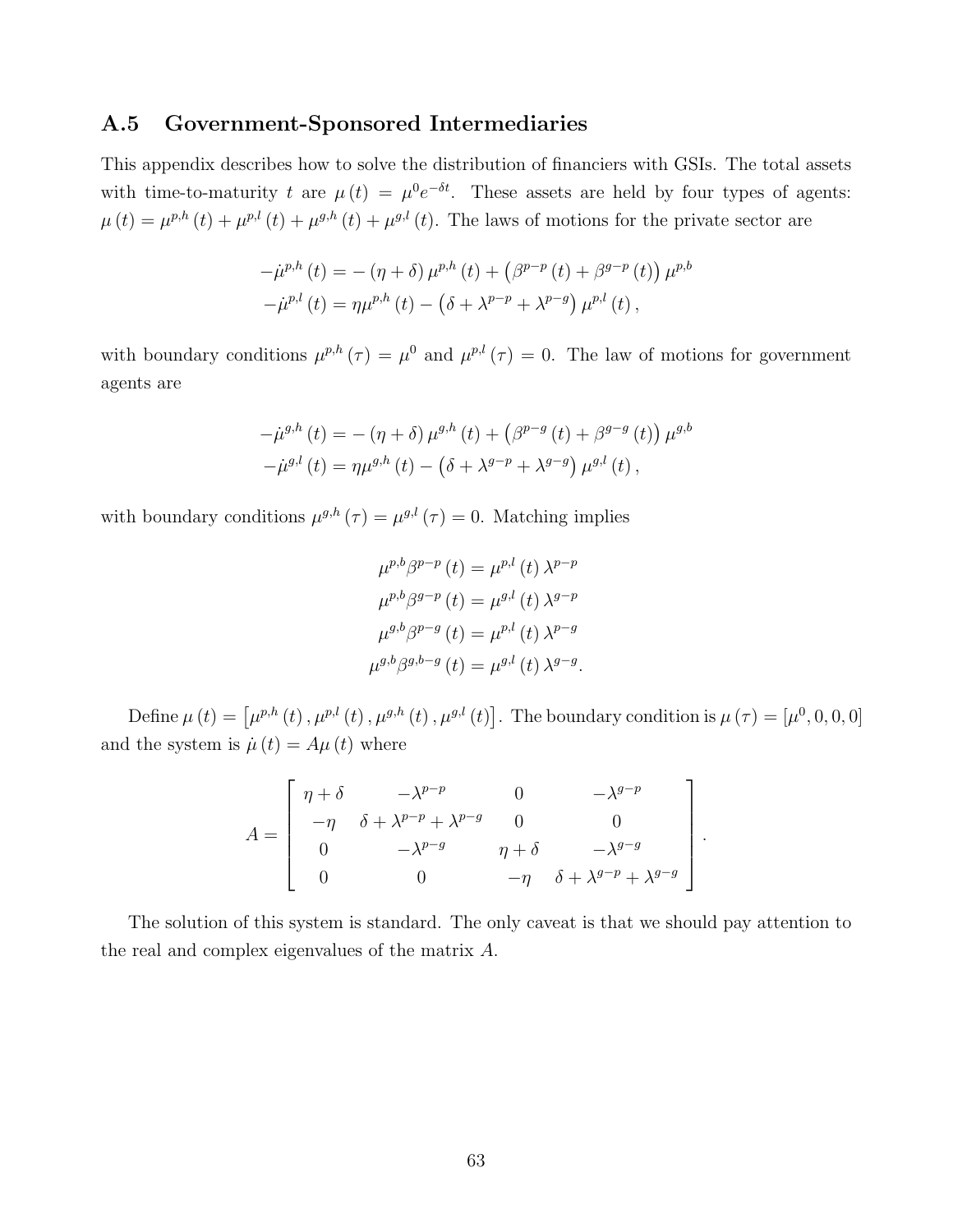# B Data sources

#### <span id="page-64-0"></span>B.1 Credit spreads

We consider corporate debt issuances in the US on the Mergent Fixed Income Securities Database (FISD). We keep corporate bonds of domestic borrowers in local currency (i.e., US dollars) and with a fixed interest rate. We follow Gilchrist and Zakrajšek  $(2012)$  to define credit spreads that are not subject to the "duration mismatch" by constructing a synthetic risk-free security that mimics exactly the cash flows of the corresponding corporate debt instrument. We use the US Treasury yield curve estimated by Gürkaynak et al. [\(2007\)](#page-50-13). Empirical results are similar to an alternative definition of spreads. For example, we find similar results when we define credit spreads as the difference in coupon rates between corporate and sovereign bonds of similar maturity. For CDS we use Markit for 2000-2017.

Table [8](#page-65-1) describes the data in the final sample. Our sample considers the set of firms that in a given period issues two or more bonds of different maturities. In the benchmark specification we define the period as a day and perform robustness exercises for definitions at the week and month level. As the length of the period increases (from day to week to month), there are more issuances within each group allowing us to also include firm-period fixed-effects. The reason for this sample selection is important for identification and is discussed later in detail. To ensure that our results are not driven by a small number of extreme observations, we trimmed the data at the top and bottom 1 percent. Our sample period is January 2000 to December 2017. There are 994 issuers and 35,513 bond issuances; 23,182 bonds are rated and the median rating from Moody's is A2. On average, a firm that is issuing bonds in a given month makes 6.69 different issuances; however, there is a large variation across firms. The average maturity is 6.95 years with an average credit spread of 60 basis points. Again, note the large dispersion in maturity and credit spreads across issuances.

# <span id="page-64-1"></span>B.2 High-quality corporate bonds

The corporate yield curve corresponds to the high-quality market (bonds rated above A), and it is available at <https://www.treasury.gov/resource-center/economic-policy/corp-bond-yield/>. Define the corporate yield curve as the monthly average for the year 2017. Tables [9](#page-65-2) and [10](#page-65-3) show the default rates, default credit losses, and the transition probabilities of credit ratings for high-quality issuers.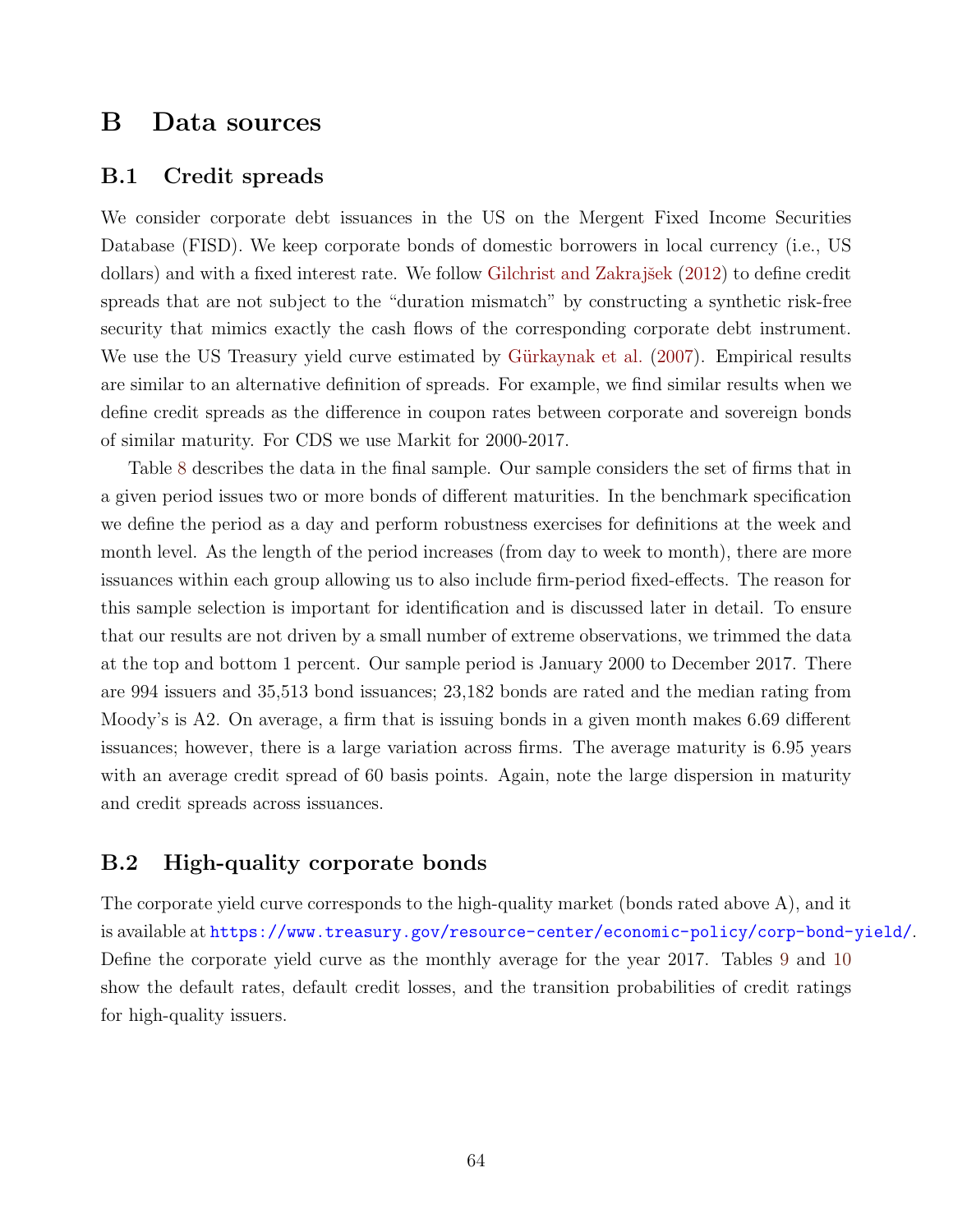<span id="page-65-1"></span>

|                                         | Mean | Median | SD   |
|-----------------------------------------|------|--------|------|
| Corporate Bonds                         |      |        |      |
| $\#$ of Bond Issuances per Firm/Month   | 6.69 | 3.00   | 7.46 |
| Maturity at Issue (years)               | 6.95 | 5.00   | 6.45 |
| Coupon Rate (pct.)                      | 3.28 | 3.70   | 2.70 |
| Nominal Effective Yield (pct.)          | 3.34 | 3.74   | 4.10 |
| Nominal Effective Treasury Yield (pct.) | 2.73 | 2.50   | 1.60 |
| Credit Spread (bps.)                    | 60   | 59     | 369  |
|                                         |      |        |      |
| Firms                                   |      |        |      |
| Profitability                           | 0.10 | 0.10   | 0.04 |
| Average Maturity                        | 4.82 | 4.38   | 1.95 |
| Long Share                              | 0.78 | 0.80   | 0.13 |

#### Table 8: Summary Statistics

<span id="page-65-2"></span>Note: Issuances: 994 issuers; 35,513 bonds of which 23,182 bonds are rated. Firms: there are 20,163 firms and 150,477 firm-year observations.

|        |           | Default credit losses | Default rates |           |  |
|--------|-----------|-----------------------|---------------|-----------|--|
| Rating | Average   | Maximum               | Average       | Maximum   |  |
|        | 1982-2014 | 2008                  | 1920-2014     | 2008      |  |
| Aaa    | $0.00\%$  | $0.00\%$              | $0.000\%$     | $0.00\%$  |  |
| Aa     | $0.03\%$  | $0.48\%$              | 0.061%        | $0.724\%$ |  |
| A      | $0.03\%$  | $0.37\%$              | 0.096%        | $0.547\%$ |  |

Source: Moody's 2015.

# <span id="page-65-0"></span>B.3 Maturity and Profitability

We use Compustat data for 1976 to 2014. We follow the same cleaning as in [Crouzet](#page-49-8) [\(2017\)](#page-49-8). Firm-year observations are kept in the sample if (1) their 2-digit sic code is not between 60 and 69 (financials) or equal to 49 (utilities); (2) debt in current liabilities (dlc) and debt in long-term liabilities (dltt) are not missing and weakly positive; (3) book assets (at) is not missing and weakly greater than 1m\$; (4) book leverage, the ratio of (dlc+dltt) to at, is between 0 and 1; (5) the variables ddi, for  $i = 2, ..., 5$  (which capture the portion of long-term debt due in

<span id="page-65-3"></span>Table 10: Five-year Transitions (cumulative)

|  |  | Aaa-A Baa-B Caa-C Default                  |
|--|--|--------------------------------------------|
|  |  | <b>Aaa-A</b> 88.70\% 10.62\% 0.15\% 0.52\% |